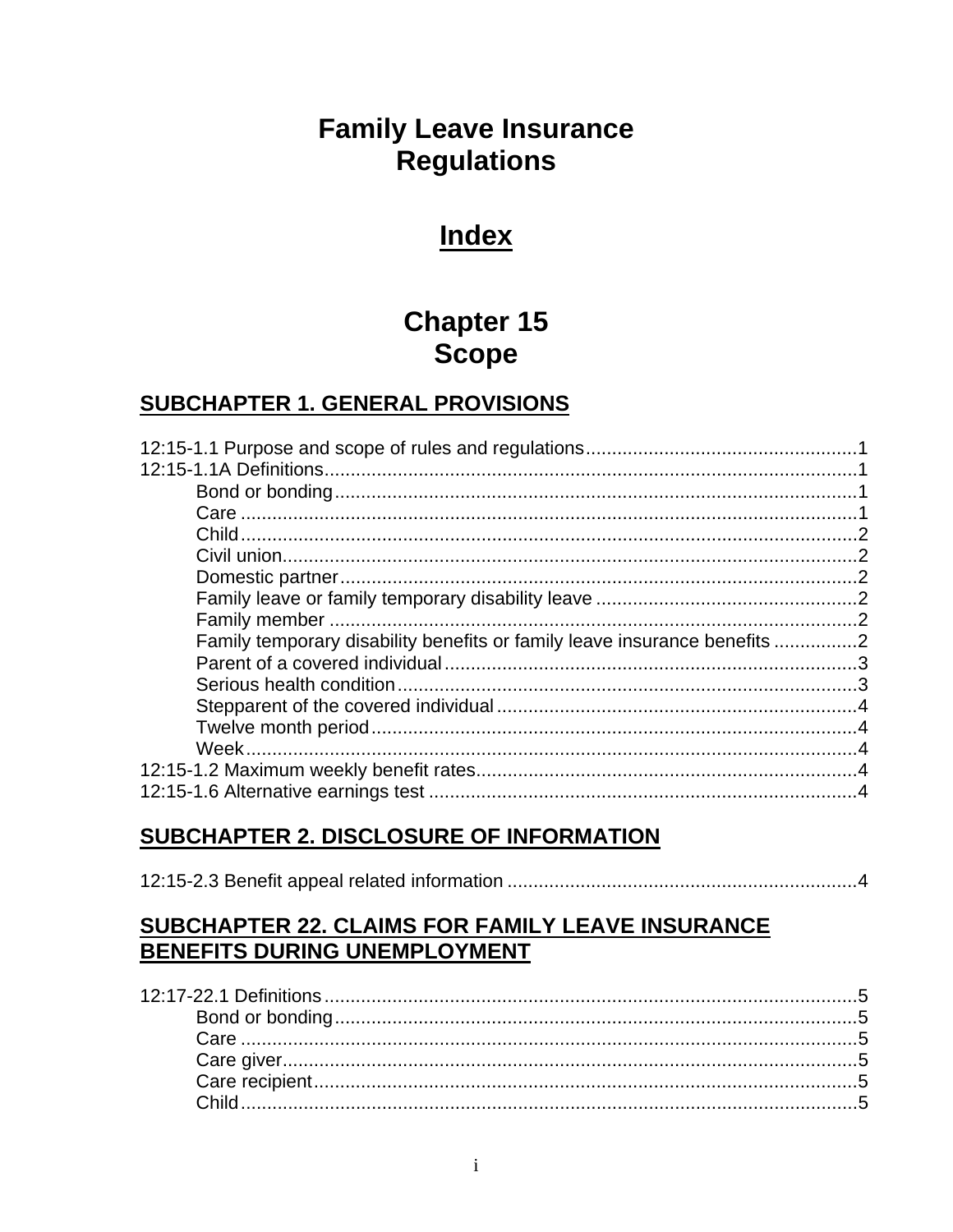| Family temporary disability benefits or family leave insurance benefits 6     |  |
|-------------------------------------------------------------------------------|--|
|                                                                               |  |
|                                                                               |  |
|                                                                               |  |
|                                                                               |  |
|                                                                               |  |
|                                                                               |  |
|                                                                               |  |
|                                                                               |  |
|                                                                               |  |
|                                                                               |  |
|                                                                               |  |
|                                                                               |  |
|                                                                               |  |
| 12:17-22.5 Payment of family leave insurance benefits during unemployment for |  |
| 12:17-22.6 Simultaneous unemployment and family leave insurance benefit       |  |
|                                                                               |  |
| 12:17-22.8 Payment of family leave insurance benefits during unemployment 11  |  |
|                                                                               |  |

# **CHAPTER 21 FAMILY LEAVE INSURANCE BENEFITS**

# **SUBCHAPTER 1. GENERAL PROVISIONS**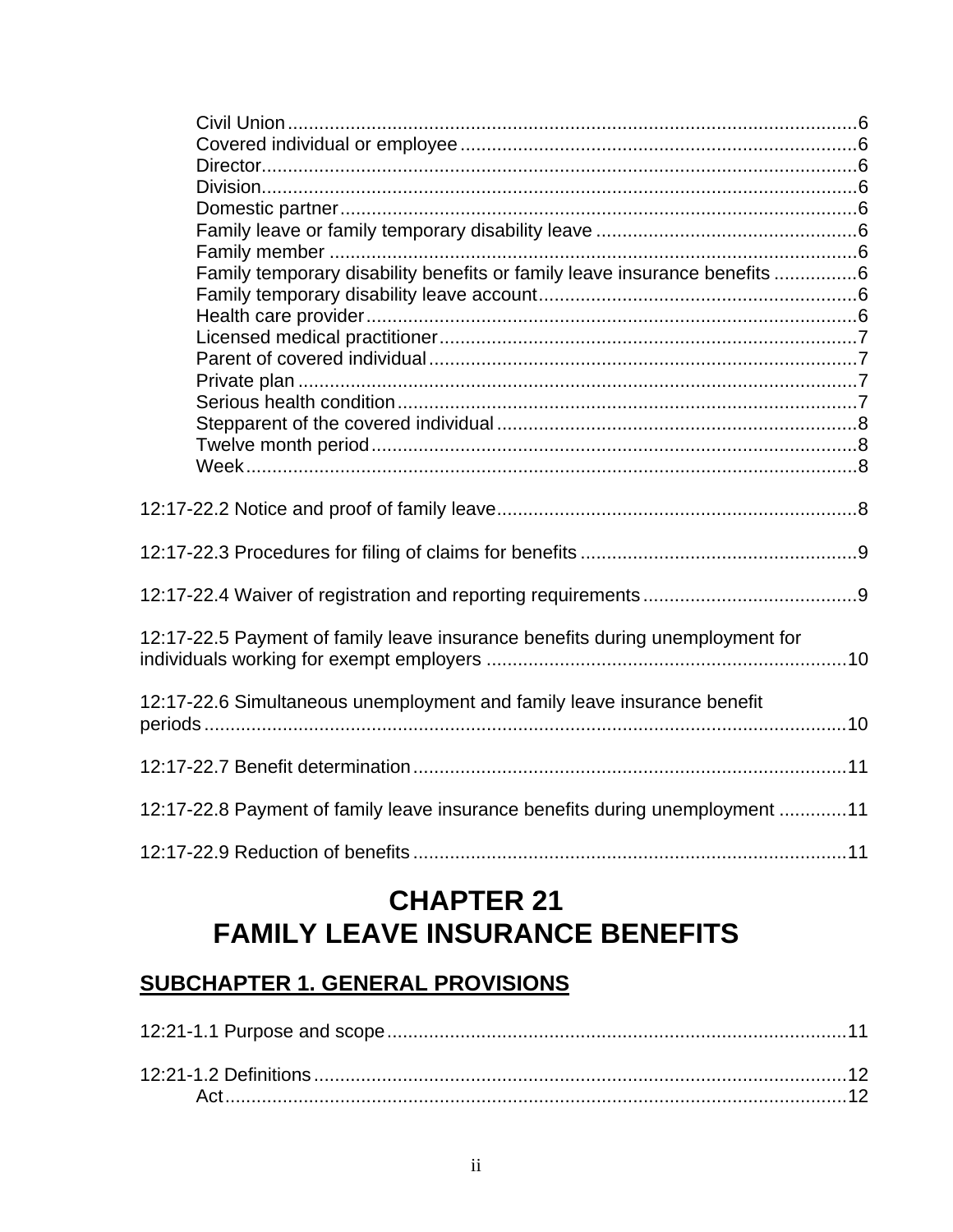| Benefits or family temporary disability benefits or family leave insurance         |  |
|------------------------------------------------------------------------------------|--|
|                                                                                    |  |
|                                                                                    |  |
|                                                                                    |  |
|                                                                                    |  |
|                                                                                    |  |
|                                                                                    |  |
|                                                                                    |  |
|                                                                                    |  |
|                                                                                    |  |
|                                                                                    |  |
|                                                                                    |  |
|                                                                                    |  |
|                                                                                    |  |
|                                                                                    |  |
|                                                                                    |  |
|                                                                                    |  |
|                                                                                    |  |
|                                                                                    |  |
|                                                                                    |  |
|                                                                                    |  |
|                                                                                    |  |
|                                                                                    |  |
|                                                                                    |  |
|                                                                                    |  |
|                                                                                    |  |
|                                                                                    |  |
|                                                                                    |  |
|                                                                                    |  |
|                                                                                    |  |
|                                                                                    |  |
|                                                                                    |  |
|                                                                                    |  |
|                                                                                    |  |
|                                                                                    |  |
|                                                                                    |  |
|                                                                                    |  |
|                                                                                    |  |
|                                                                                    |  |
|                                                                                    |  |
| 12:21-1.5 Completion of medical certifications by health care provider or licensed |  |
|                                                                                    |  |
|                                                                                    |  |
|                                                                                    |  |
|                                                                                    |  |
|                                                                                    |  |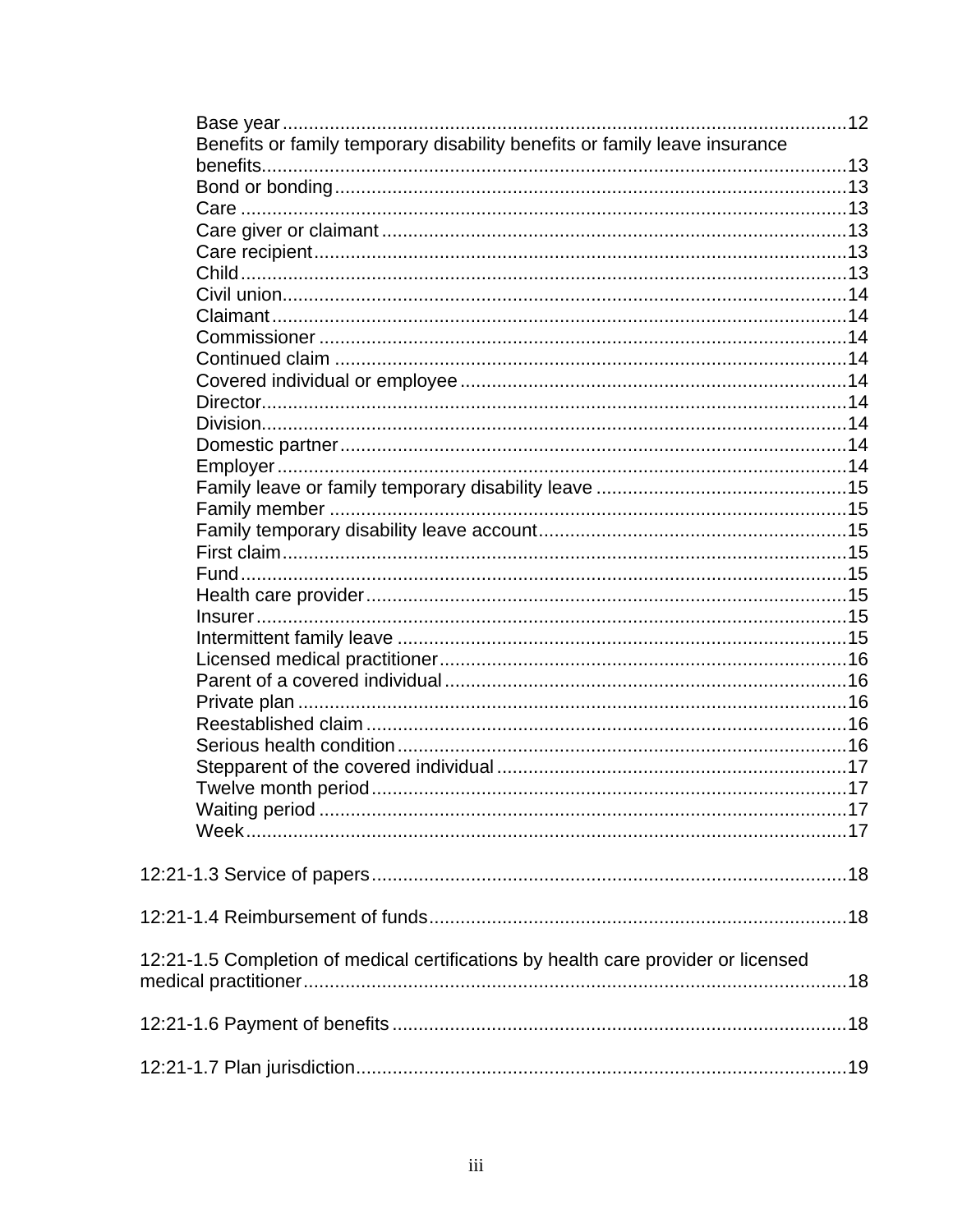|--|

# **SUBCHAPTER 2. PRIVATE PLANS**

| 12:21-2.21 Responsibility of employer on withdrawal of certificate of approval 30 |  |
|-----------------------------------------------------------------------------------|--|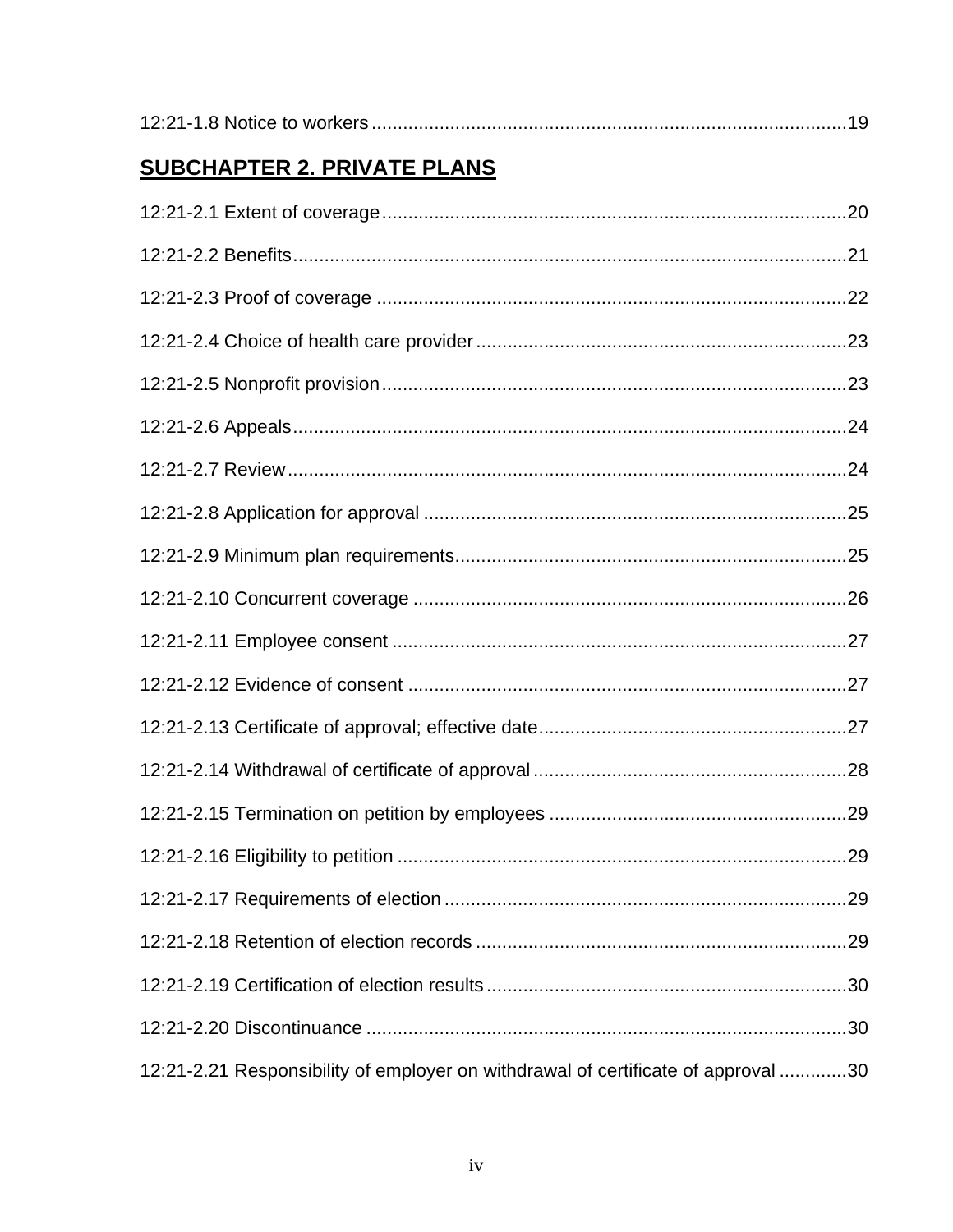# **SUBCHAPTER 3. STATE PLAN**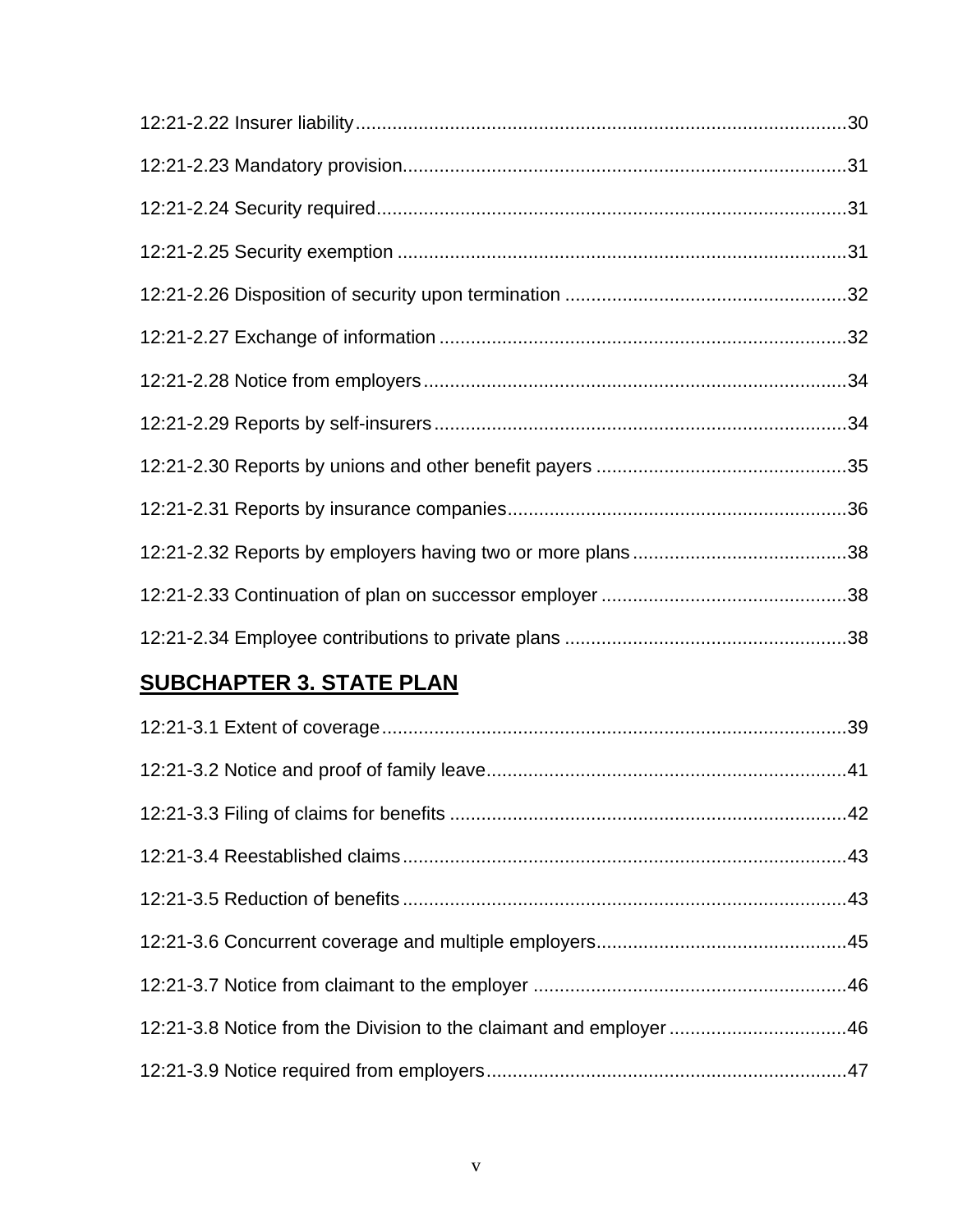| 12:21-3.15 Family leave insurance benefit calculation during period from July 1, |  |
|----------------------------------------------------------------------------------|--|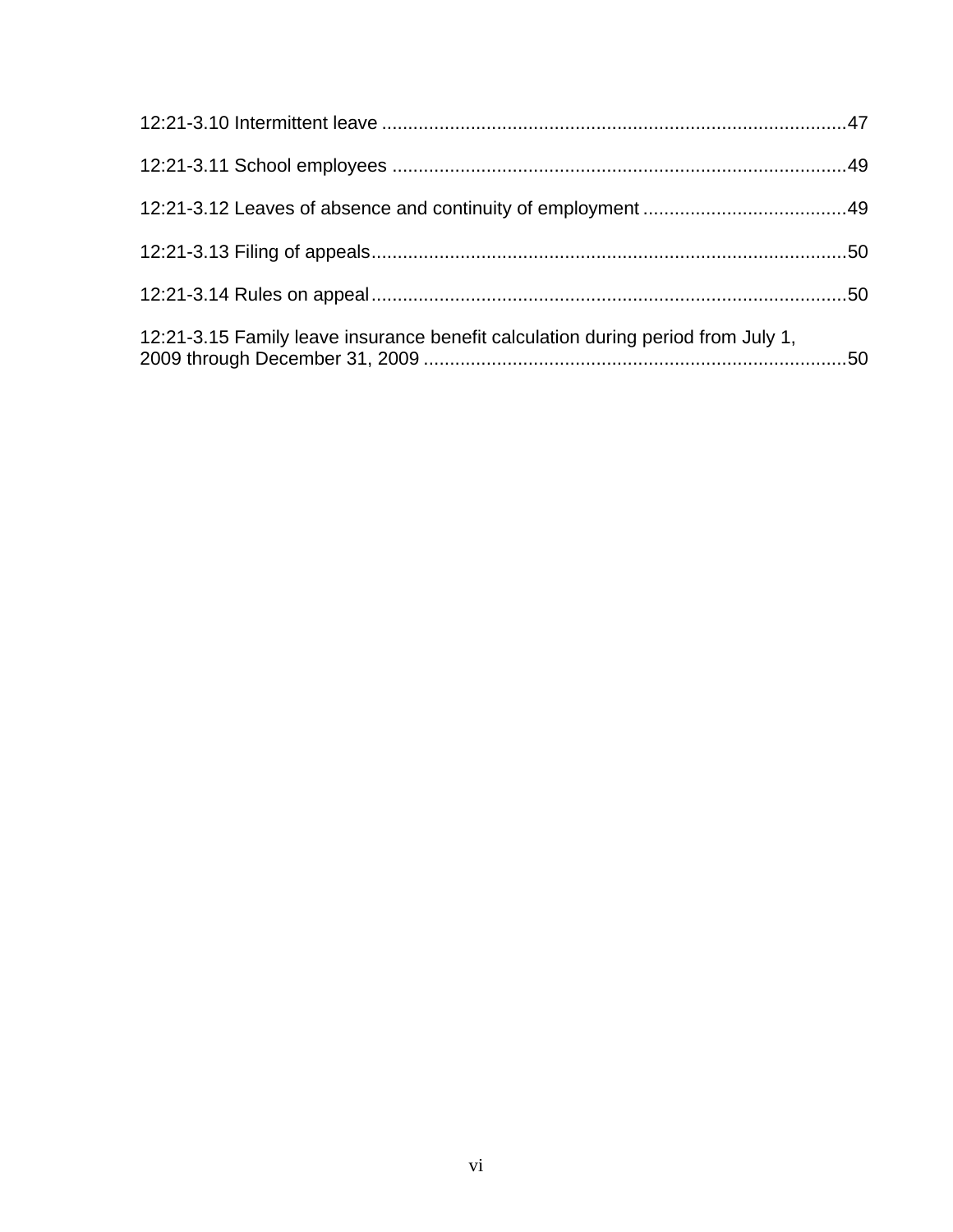# **Family Leave Insurance Regulations**

# **CHAPTER 15 SCOPE**

#### **SUBCHAPTER 1. GENERAL PROVISIONS**

#### **12:15-1.1 Purpose and scope of rules and regulations**

(a) Under the Unemployment Compensation Law and the Temporary Disability Benefits Law, benefits financed from tax or contributions are paid to eligible workers who become unemployed, disabled or who require leave from work to participate in the providing of care for a family member made necessary by a serious health condition of the family member or to bond with a newborn or newly adopted child.

(b) The unemployment benefits are paid from moneys contributed to a State Unemployment Compensation Fund, and both temporary disability benefits and family leave insurance benefits from moneys contributed to the State Disability Benefits Fund or from private plans approved by the Department of Labor and Workforce Development and established by employers for such purposes.

(c) The rules and regulations contained in this subchapter are agency statements of general applicability, and are intended to assist in the implementation of the basic provisions of the laws pertaining to unemployment compensation; temporary disability benefits and family leave insurance benefits.

#### **12:15-1.1A Definitions**

The following words and terms, when used in this chapter, shall have the following meanings, unless the context clearly indicates otherwise.

**"Bond" or "bonding"** with a newborn child or newly adopted child means to develop a psychological and emotional attachment between a child and his or her primary care giver(s). The development of this attachment or bond between child and care giver(s) requires being in one another's presence.

**"Care"** means, but is not limited to, physical care, emotional support, visitation, assistance in treatment, transportation, arranging for a change in care, assistance with essential daily living matters and personal attendant services.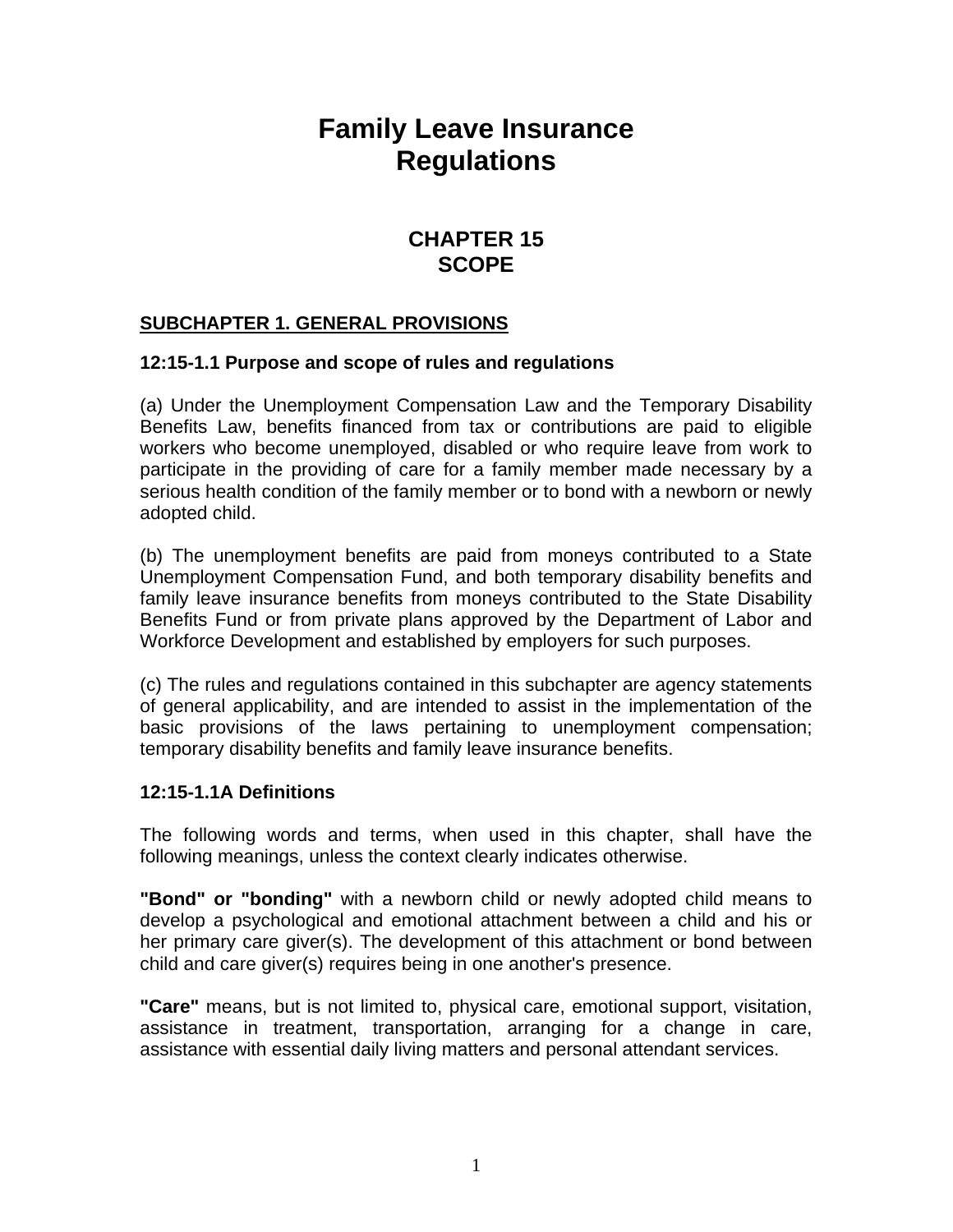**"Child"** means a biological, adopted, or foster child, stepchild or legal ward of a covered individual, child of a domestic partner of the covered individual, or child of a civil union partner of the covered individual, who is less than 19 years of age or is 19 years of age or older but incapable of self-care because of mental or physical impairment.

As used in this definition, "incapable of self-care" means that the individual requires active assistance or supervision to provide daily self-care in three or more of the "activities of daily living" (ADLs) or "instrumental activities of daily living" (IADLs). Activities of daily living include adaptive activities, such as caring appropriately for one's grooming and hygiene, bathing, dressing and eating. Instrumental activities of daily living include cooking, cleaning, shopping, taking public transportation, paying bills, maintaining a residence, using telephones and directories, using a post office, etc.

As used in this definition, "mental or physical impairment" means: 1. any physiological disorder, or condition, cosmetic disfigurement, or anatomical loss affecting one or more of the following body systems: neurological, musculoskeletal, special sense organs, respiratory (including speech organs), cardiovascular, reproductive, digestive, genitor-urinary, hemic and lymphatic, skin, and endocrine; or 2. any mental or psychological disorder, such as mental retardation, organic brain syndrome, emotional or mental illness, and specific learning disabilities.

**"Civil union"** means a civil union as defined in *N.J.S.A. 37:1-29*.

**"Domestic partner"** means a domestic partner as defined in *N.J.S.A. 26:8A-3*.

**"Family leave" or "family temporary disability leave"** means leave taken by a covered individual from work with an employer to participate in the providing of care for a family member of the individual made necessary by a serious health condition of the family member or to be with a child during the first 12 months after the child's birth, if the individual or the domestic partner or civil union partner of the individual, is a biological parent of the child, or the first 12 months after the placement of the child for adoption with the individual. "Family leave" does not include any period of time during which a covered individual is paid temporary disability benefits pursuant to *N.J.S.A. 43:21-25* et seq. (the New Jersey Temporary Benefits Law), because the individual is unable to perform the duties of the individual's employment due to the individual's own disability.

"**Family member"** means a child, spouse, domestic partner, civil union partner or parent of a covered individual.

**"Family temporary disability benefits" or "family leave insurance benefits"** means the benefits payable to a covered individual under P.L. 2008, c. 17 in order to compensate for wage loss suffered because of the need of the covered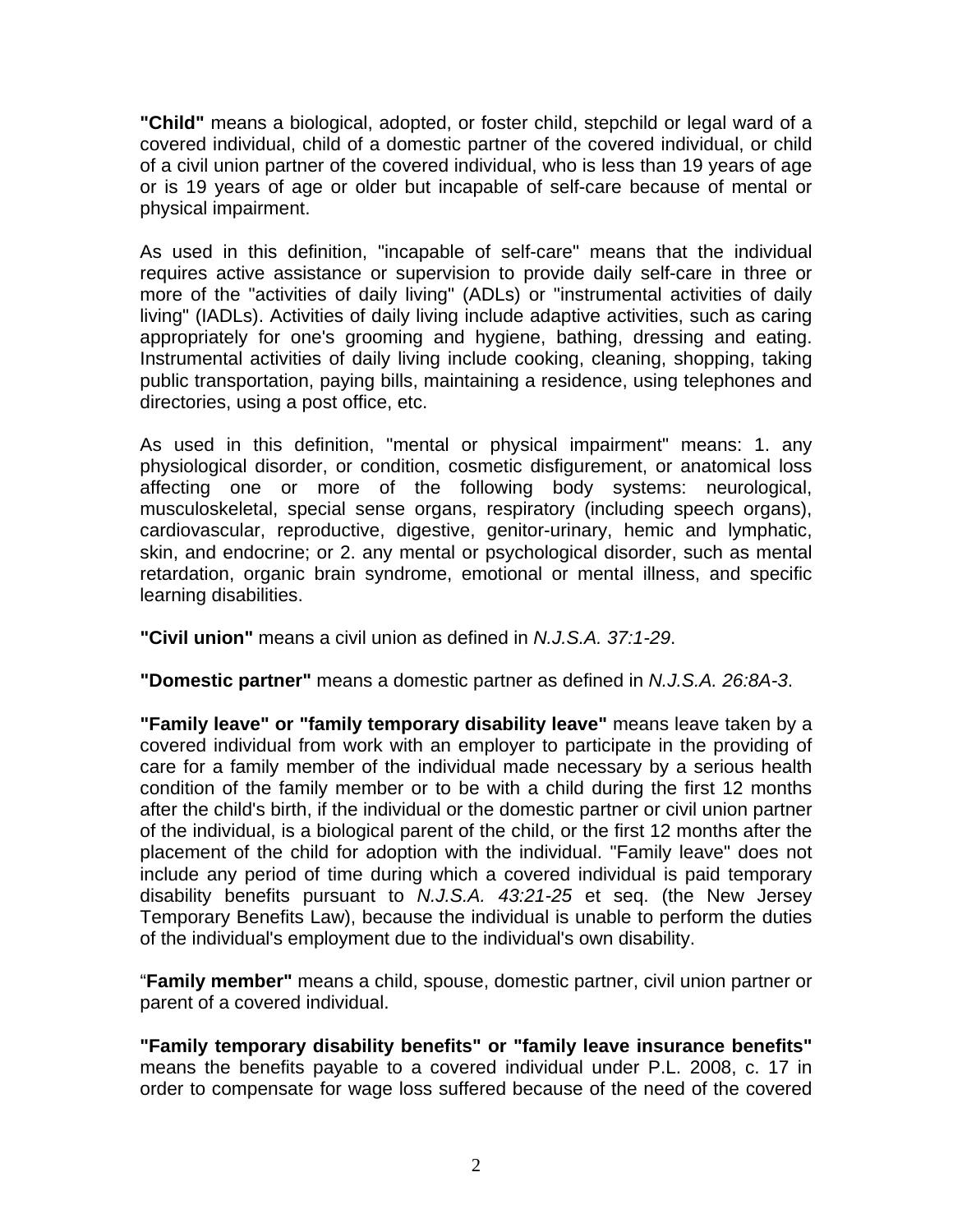individual to participate in providing care for a family member or to bond with a newborn or newly adopted child.

**"Parent of a covered individual"** means a biological parent, foster parent, adoptive parent, or stepparent of the covered individual or a person who was a legal guardian of the covered individual when the covered individual was a child.

**"Serious health condition"** means an illness, injury, impairment, or physical or mental condition, which requires:

1. Inpatient care in a hospital, hospice, or residential medical care facility; or

2. Continuing medical treatment or continuing supervision by a health care provider.

As used in this definition, "continuing medical treatment or continuing supervision by a health care provider" means:

1. A period of incapacity (that is, inability to work, attend school or perform regular daily activities due to a serious health condition, treatment therefore and recovery therefrom) of more than three consecutive days, and any subsequent treatment or period of incapacity relating to the same condition, that also involves:

i. Treatment two or more times by a health care provider; or

ii. Treatment by a health care provider on one occasion, which results in a regimen of continuing treatment under the supervision of a health care provider;

2. Any period of incapacity due to pregnancy, or for prenatal care;

3. Any period of incapacity or treatment for such incapacity due to a chronic serious health condition;

4. A period of incapacity, which is permanent or long-term, due to a condition for which treatment may not be effective (such as Alzheimer's disease, a severe stroke or the terminal stages of a disease) where the individual is under continuing supervision of, but need not be receiving active treatment by a health care provider; or

5. Any period of absence to receive multiple treatments (including any period of recovery therefrom) by a health care provider or by a provider of health care services under orders of, or on referral by a health care provider, either for restorative surgery after an accident or other injury, or for a condition that would likely result in a period of incapacity or more than three consecutive calendar days in the absence of medical intervention or treatment, such as cancer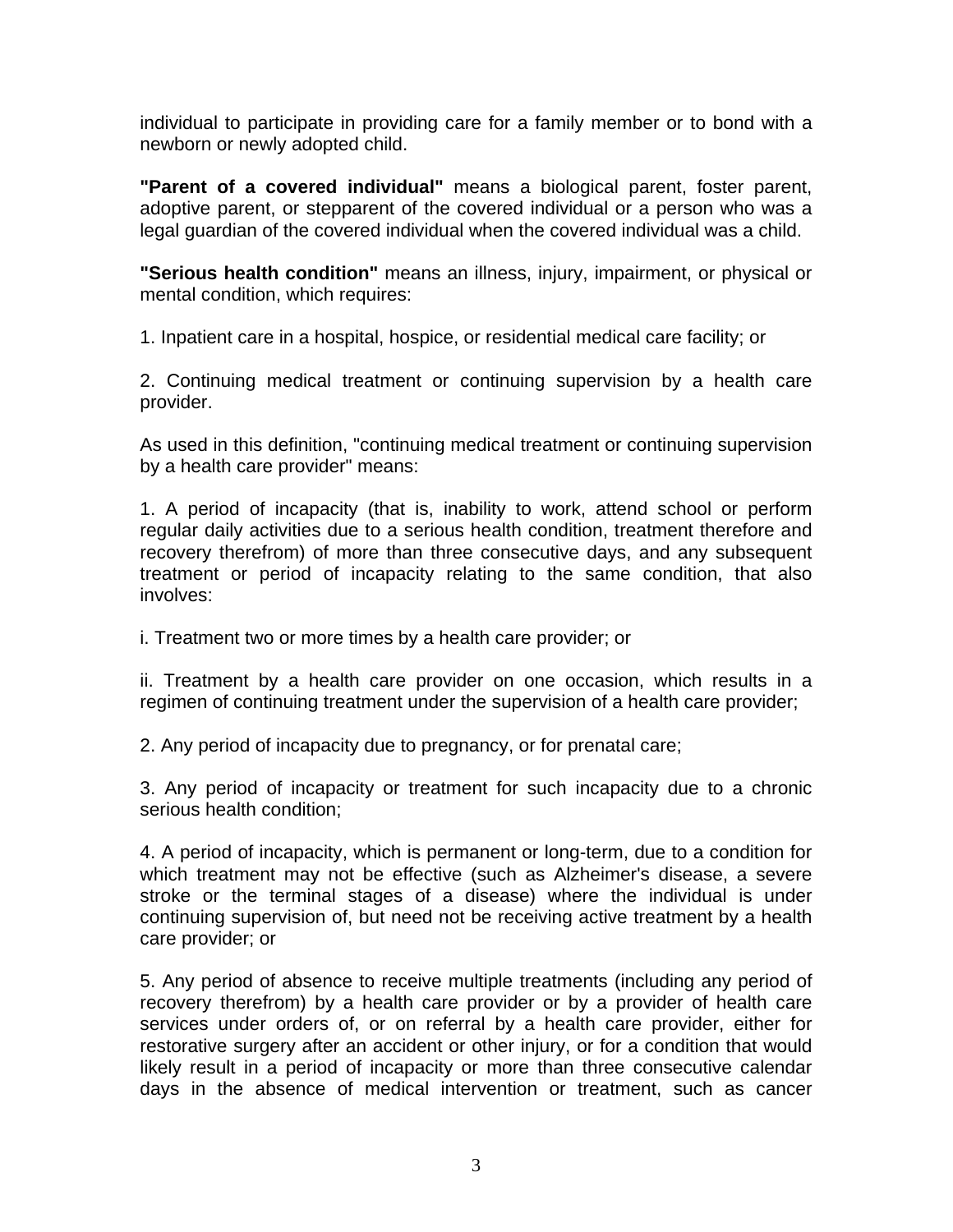(chemotherapy, radiation, etc.), severe arthritis (physical therapy) or kidney disease (dialysis).

**"Stepparent of the covered individual"** means the person to whom the covered individual's biological parent is either currently married or with whom the covered individual's biological parent is currently sharing a civil union.

**"Twelve-month period"** means, with respect to an individual who establishes a valid first claim for family leave insurance benefits, the 365 consecutive days that begin with the first day that the individual establishes the claim.

**"Week"** means a period of seven consecutive days.

## **12:15-1.2 Maximum weekly benefit rates**

(a) In accordance with the provisions of the Unemployment Compensation Law, N.J.S.A. 43:21-1 et seq., the maximum weekly benefit rate under the Unemployment Compensation Law is hereby promulgated as being \$584.00 per week.

(b) The maximum weekly benefit rate for State Plan temporary disability and family leave insurance benefits under the Temporary Disability Benefits Law is hereby promulgated as being \$ 546.00 per week.

(c) These maximum benefits shall be effective for the calendar year 2009 on unemployment compensation benefit years and periods of disability and family leave commencing on or after January 1, 2009.

#### **12:15-1.6 Alternative earnings test**

In accordance with the provisions of *N.J.S.A. 43:21-4(e)(4)(B)* and *43:21- 41(d)(2)*, in those instances in which the individual has not established 20 base weeks, the alternative earnings amount for establishing eligibility is hereby promulgated as being \$ 7,200 for unemployment compensation benefit years and periods of disability and family leave commencing on or after January 1, 2007.

# **SUBCHAPTER 2. DISCLOSURE OF INFORMATION**

# **12:15-2.3 Benefit appeal related information**

Any request for the release of information connected with the proper presentation of an unemployment, [or] temporary disability benefits or family leave insurance benefits claim before the Appeal Tribunal or the Board of Review shall be considered in accordance with *N.J.A.C. 1:12-10.1*.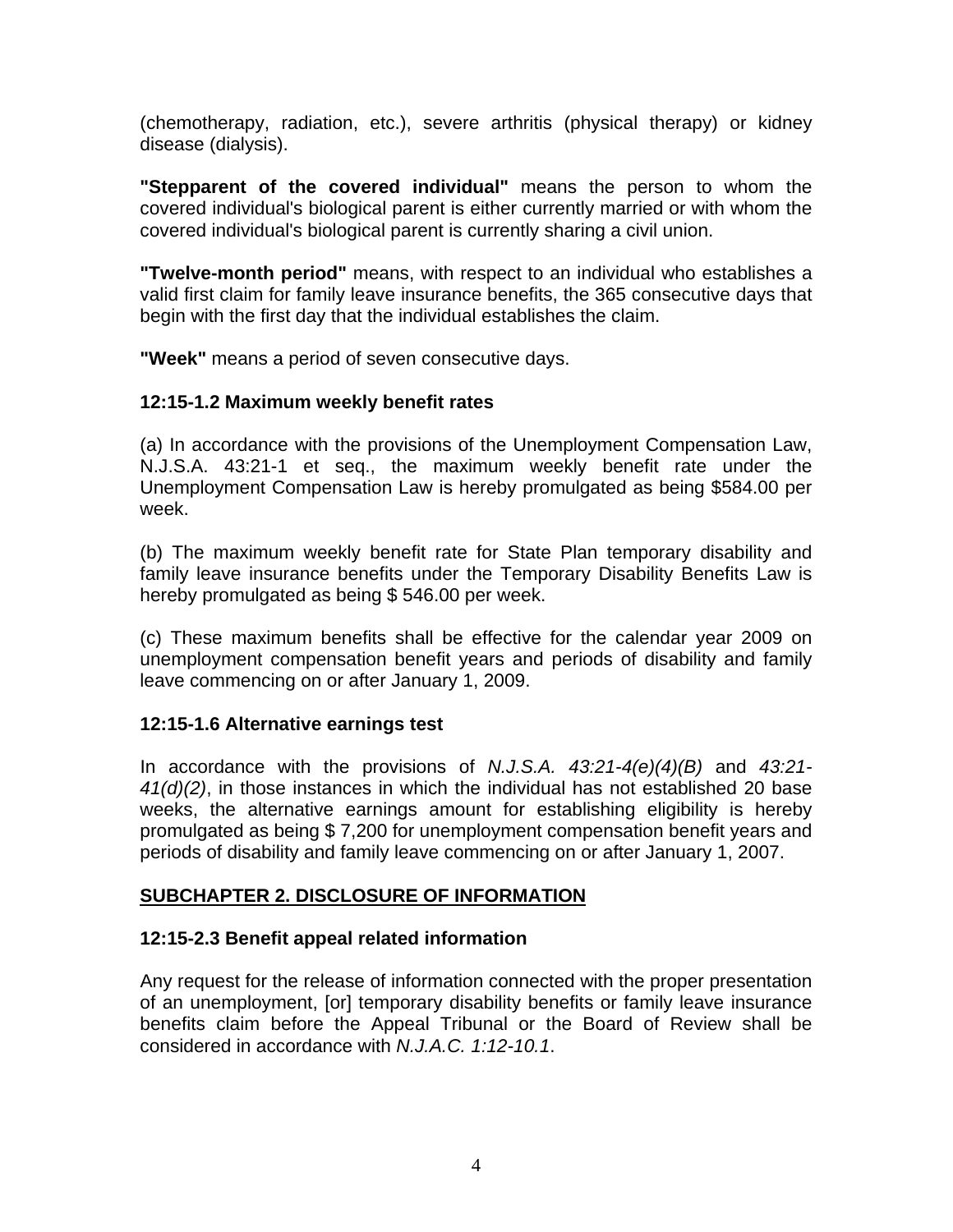#### **SUBCHAPTER 22. CLAIMS FOR FAMILY LEAVE INSURANCE BENEFITS DURING UNEMPLOYMENT**

#### **12:17-22.1 Definitions**

The following words and terms, when used in this subchapter, shall have the following meanings, unless the context clearly indicates otherwise:

**"Bond" or "bonding"** with a newborn child or newly adopted child means to develop a psychological and emotional attachment between a child and his or her primary care giver(s). The development of this attachment or bond between child and care giver(s) requires being in one another's presence.

**"Care**" means, but is not limited to, physical care, emotional support, visitation, assistance in treatment, transportation, arranging for a change in care, assistance with essential daily living matters and personal attendant services.

**"Care giver"** means the family member who is providing the required care. This term is used interchangeably with "claimant."

**"Care recipient"** means the family member who is receiving care for a serious health condition or the newborn child or newly adopted child with whom the "care giver" is bonding.

**"Child"** means a biological, adopted, or foster child, stepchild or legal ward of a covered individual, child of a domestic partner of the covered individual, or child of a civil union partner of the covered individual, who is less than 19 years of age or is 19 years of age or older but incapable of self-care because of mental or physical impairment.

As used in this definition, "incapable of self-care" means that the individual requires active assistance or supervision to provide daily self-care in three or more of the "activities of daily living" (ADLs) or "instrumental activities of daily living" (IADLs). Activities of daily living include adaptive activities such as caring appropriately for one's grooming and hygiene, bathing, dressing and eating. Instrumental activities of daily living include cooking, cleaning, shopping, taking public transportation, paying bills, maintaining a residence, using telephones and directories, using a post office, etc.

As used in this definition, "mental or physical impairment" means: 1. any physiological disorder, or condition, cosmetic disfigurement, or anatomical loss affecting one or more of the following body systems: neurological, musculoskeletal, special sense organs, respiratory (including speech organs), cardiovascular, reproductive, digestive, genitor-urinary, hemic and lymphatic, skin, and endocrine; or 2. any mental or psychological disorder, such as mental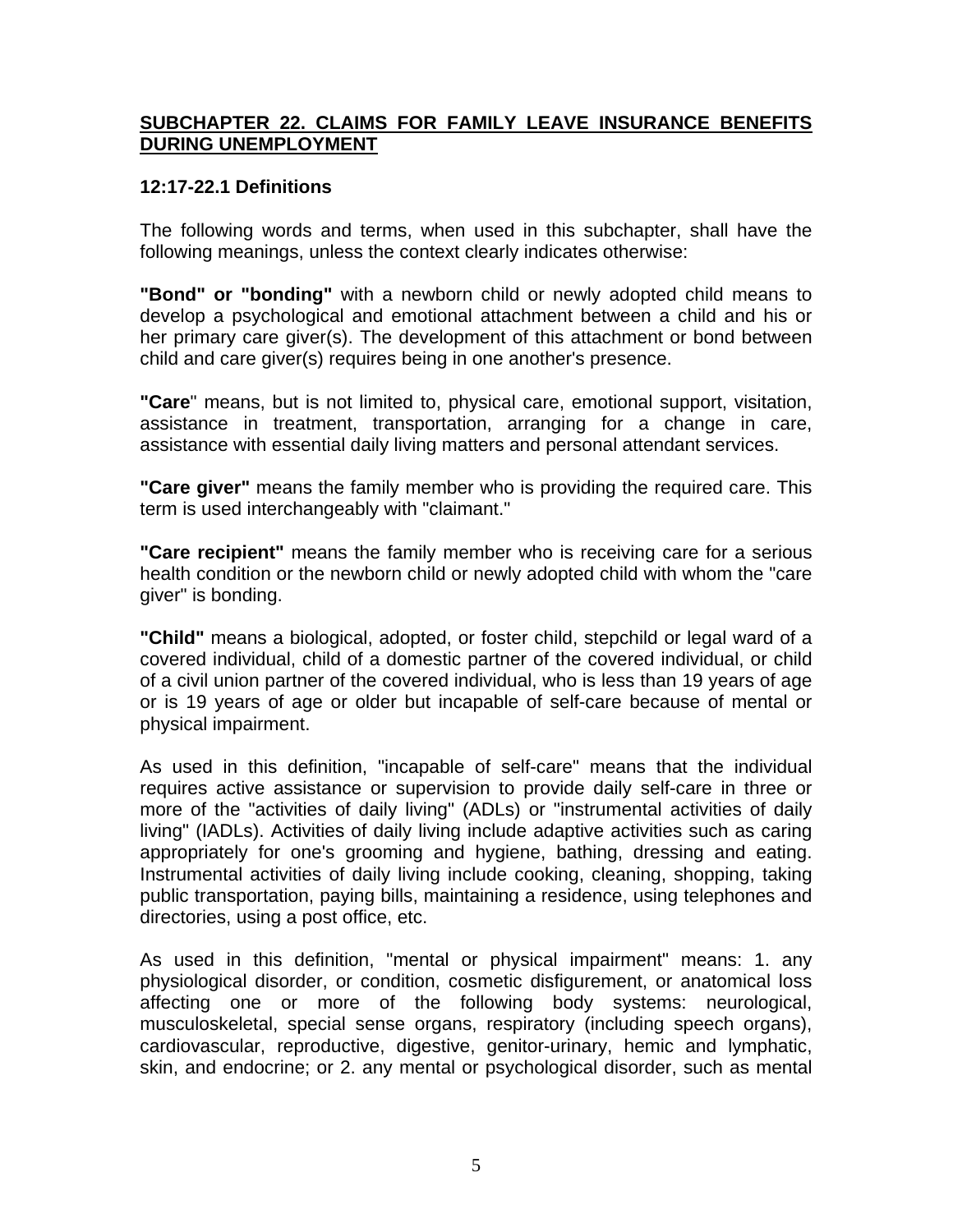retardation, organic brain syndrome, emotional or mental illness, and specific learning disabilities.

**"Civil union**" means a civil union as defined in *N.J.S.A. 37:1-29*.

**"Covered individual" or "employee"** means any individual who is in employment, as the term "employment" is defined at *N.J.S.A. 43:21-19(i)(1)* or any individual who has been out of such employment for less than two weeks.

**"Director"** means the Director of the Division of Temporary Disability Insurance in the Department of Labor and Work-force Development.

**"Division"** means the Division of Temporary Disability Insurance in the Department of Labor and Workforce Development.

**"Domestic partner"** means a domestic partner as defined in *N.J.S.A. 26:8A-3*.

**"Family leave" or "family temporary disability leave"** means leave taken by a covered individual from work with an employer to participate in the providing of care for a family member of the individual made necessary by a serious health condition of the family member or to be with a child during the first 12 months after the child's birth, if the individual or the domestic partner or civil union partner of the individual, is a biological parent of the child, or the first 12 months after the placement of the child for adoption with the individual. "Family leave" does not include any period of time during which a covered individual is paid temporary disability benefits pursuant to *N.J.S.A. 43:21-25* et seq. (the New Jersey Temporary Benefits Law), because the individual is unable to perform the duties of the individual's employment due to the individual's own disability.

**"Family member"** means a child, spouse, domestic partner, civil union partner or parent of a covered individual.

**"Family temporary disability benefits" or "family leave insurance benefits"** means the benefits payable to a covered individual under P.L. 2008, c. 17 in order to compensate for wage loss suffered because of the need of the covered individual to participate in providing care for a family member or to bond with a newborn or newly adopted child.

**"Family Temporary Disability Leave Account"** means a separate account within the State Disability Benefits Fund into which is deposited all worker contributions collected under *N.J.S.A. 43:21-7(d)(1)(G)(ii)*.

**"Health care provider"** means any person licensed under Federal, state, or local law, or the laws of a foreign nation, to provide health care services; or any other person who has been authorized to provide health care by a licensed health care provider.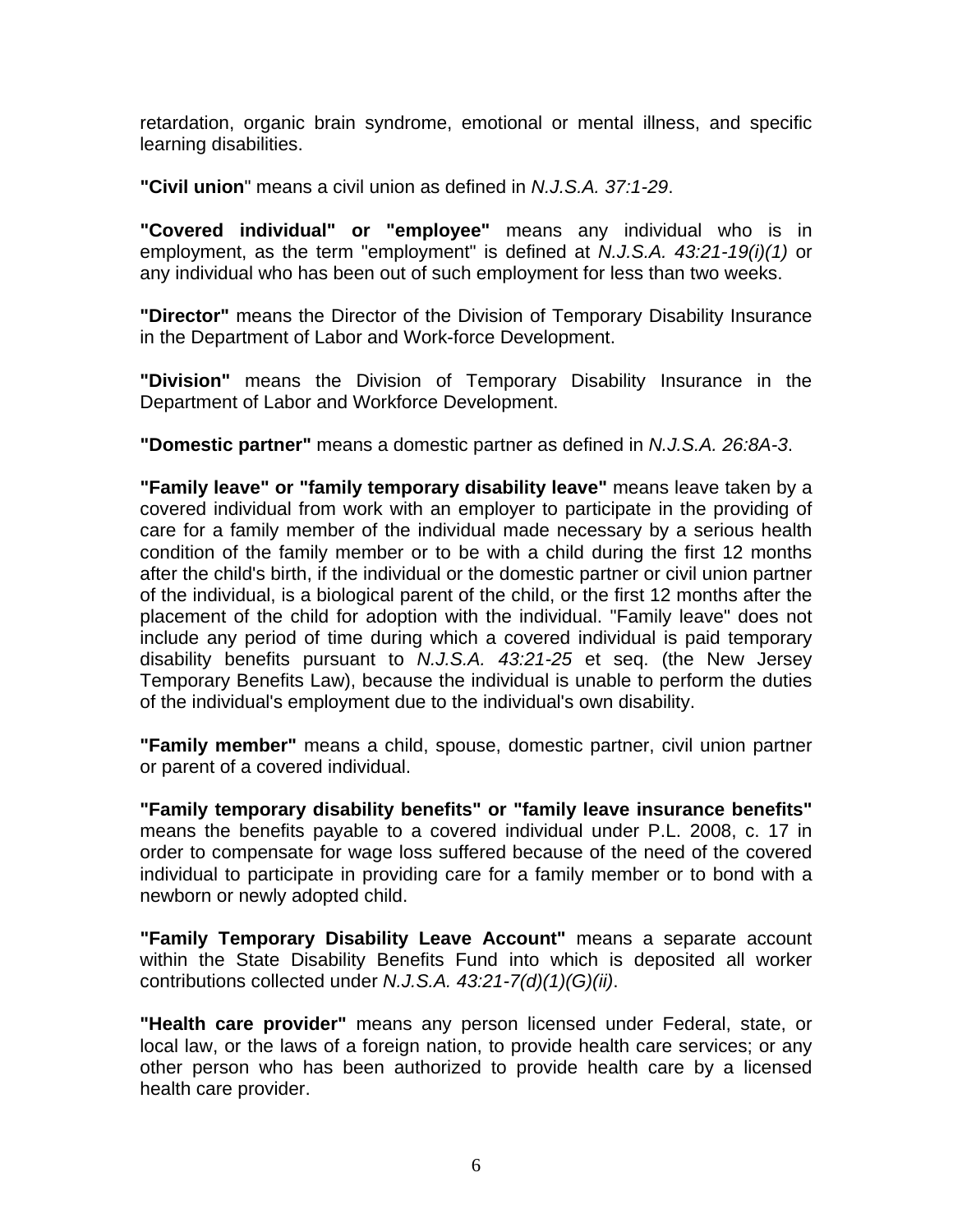**"Licensed medical practitioner"** means a licensed physician, dentist, optometrist, podiatrist, practicing psychologist, advanced practice nurse or chiropractor.

**"Parent of a covered individual"** means a biological parent, foster parent, adoptive parent, or stepparent of the covered individual or a person who was a legal guardian of the covered individual when the covered individual was a child.

**"Private plan"** means a private plan approved by the Division of Temporary Disability Insurance as defined in *N.J.S.A. 43:21-32*.

**"Serious health condition"** means an illness, injury, impairment, or physical or mental condition, which requires:

1. Inpatient care in a hospital, hospice, or residential medical care facility; or

2. Continuing medical treatment or continuing supervision by a health care provider.

As used in this definition, "continuing medical treatment or continuing supervision by a health care provider" means:

1. A period of incapacity (that is, inability to work, attend school or perform regular daily activities due to a serious health condition, treatment therefore and recovery therefrom) of more than three consecutive days, and any subsequent treatment or period of incapacity relating to the same condition, that also involves:

i. Treatment two or more times by a health care provider; or

ii. Treatment by a health care provider on one occasion, which results in a regimen of continuing treatment under the supervision of a health care provider;

2. Any period of incapacity due to pregnancy, or for prenatal care;

3. Any period of incapacity or treatment for such incapacity due to a chronic serious health condition;

4. A period of incapacity, which is permanent or long-term, due to a condition for which treatment may not be effective (such as Alzheimer's disease, a severe stroke or the terminal stages of a disease) where the individual is under continuing supervision of, but need not be receiving active treatment by a health care provider; or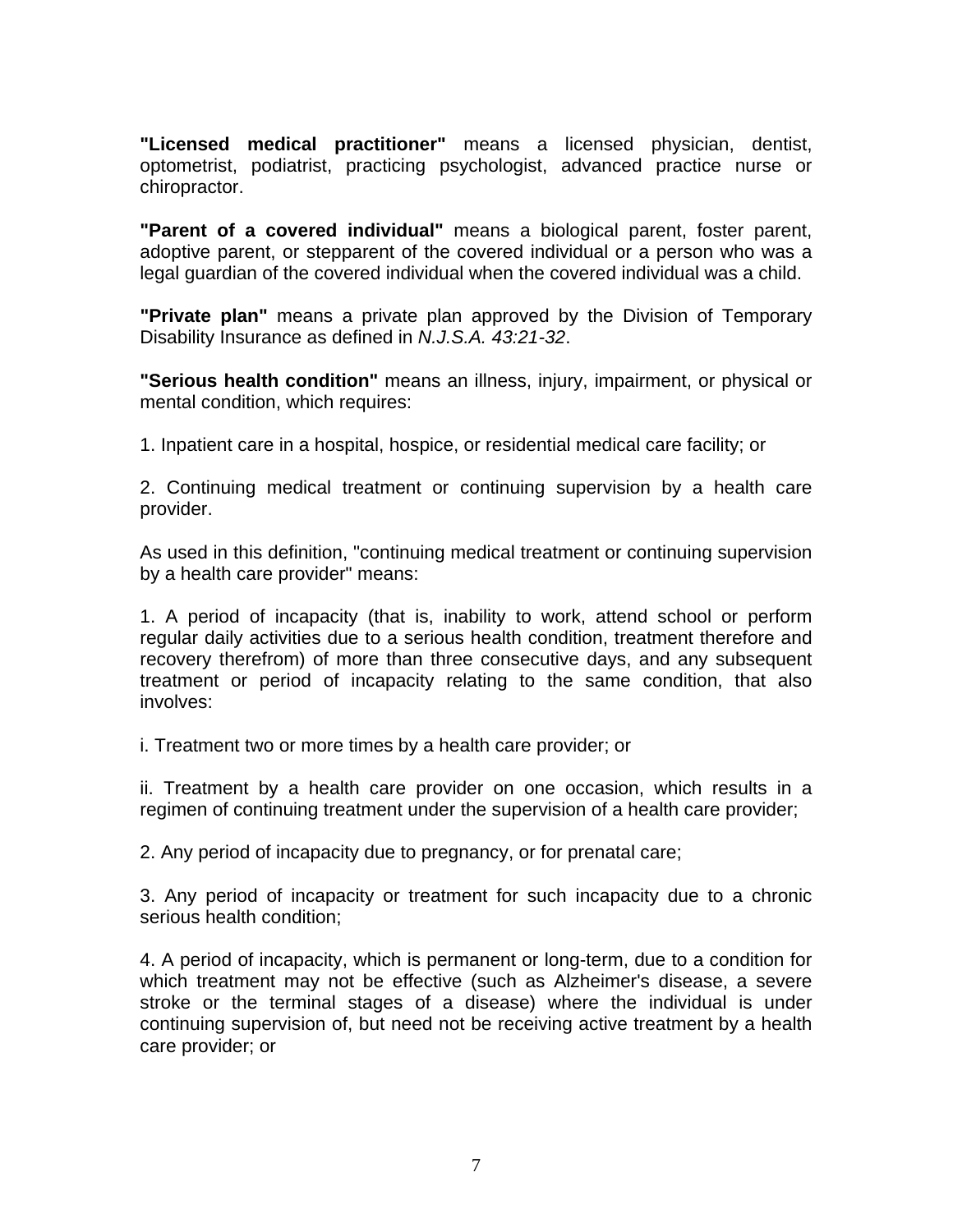5. Any period of absence to receive multiple treatments (including any period of recovery therefrom) by a health care provider or by a provider of health care services under orders of, or on referral by a health care provider, either for restorative surgery after an accident or other injury, or for a condition that would likely result in a period of incapacity or more than three consecutive calendar days in the absence of medical intervention or treatment, such as cancer (chemotherapy, radiation, etc.), severe arthritis (physical therapy) or kidney disease (dialysis).

**"Stepparent of the covered individual"** means the person to whom the covered individual's biological parent is either currently married or with whom the covered individual's biological parent is currently sharing a civil union.

**"Twelve-month period"** means, with respect to an individual who establishes a valid first claim for family leave insurance benefits, the 365 consecutive days that begin with the first day that the individual establishes the claim.

**"Week**" means a period of seven consecutive days.

## **12:17-22.2 Notice and proof of family leave**

(a) A written notice of family leave on which a claim for family leave insurance benefits during unemployment is based shall, within 30 days after the commencement of the period of family leave for which benefits are claimed, be furnished to the Division of Temporary Disability Insurance within the Department of Labor and Workforce Development by the claimant or an authorized representative. The notice shall state the claimant's full name, address and Social Security Number, as well as the date on which the claimant was unable to work due to the need to participate in the providing of care for a family member of the claimant made necessary by a serious health condition of the family member or to be with a child during the first 12 months after the child's birth, if the claimant or the domestic partner or civil union partner of the claimant, is a biological parent of the child, or the first 12 months after the placement of the child for adoption with the individual. The filing of Form FL-1 (Proof and claim for family leave insurance benefits) shall constitute notice of family leave.

(b) Proof of family leave on which a claim for benefits under the family leave insurance benefits during unemployment program is based shall be furnished by any claimant who expects to be unable to work due to the need to participate in the providing of care for a family member of the claimant made necessary by a serious health condition of the family member or to be with a child during the first 12 months after the child's birth, if the claimant or the domestic partner or civil union partner of the claimant, is a biological parent of the child, or the first 12 months after the placement of the child for adoption with the individual. Such proof may also be furnished by the claimant's authorized representative. When requested by the Division, additional certification from a health care provider or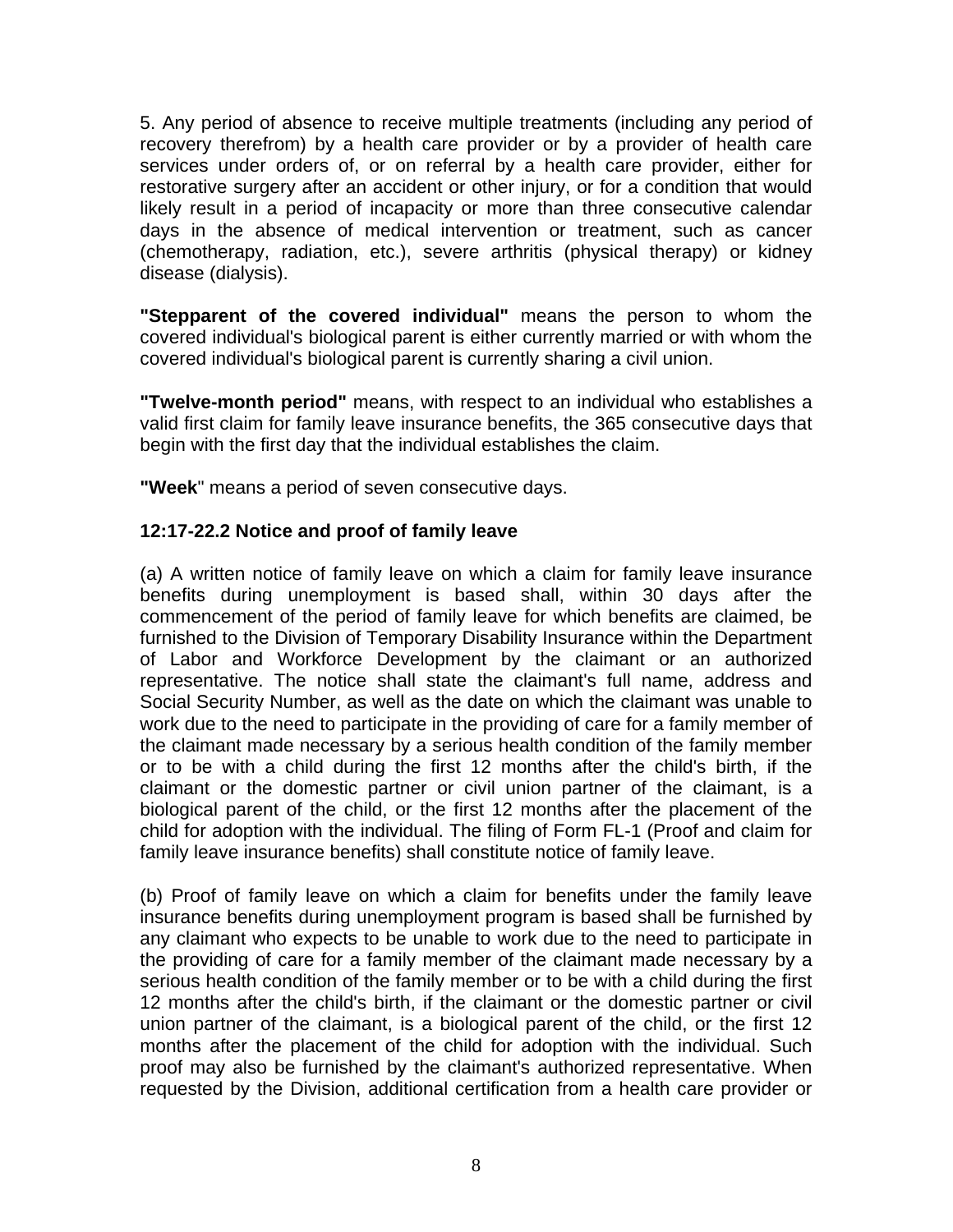licensed medical practitioner shall be filed as proof of continued need to participate in the providing of care for a family member of the claimant made necessary by a serious health condition of the family member.

(c) The failure to furnish written notice of or proof of family leave within the 30 day time period required by (a) above shall not invalidate or reduce any claim, if the Division determines that there was good cause for late filing. If a notice or proof is furnished after 30 days and the claimant does not have good cause for failing to submit the notice of proof in a timely manner, the claim shall be reduced and limited to the period commencing 30 days prior to the receipt or postmark of the notice of proof of family leave, subject to the waiting period requirement. For purposes of this subsection, "good cause" means any situation over which the claimant did not have control and which was so compelling as to pre-vent the claimant from filing his or her claim within the prescribed period.

## **12:17-22.3 Procedures for filing of claims for benefits**

(a) All claims and other required documents relating to a claim for family leave insurance benefits during unemployment may be filed by mail, except in those cases where the claimant is notified by the Division of Temporary Disability Insurance that a personal appearance or examination will be required. Filing by mail shall be deemed complete as of the postmarked date unless the claimant can provide evidence of an earlier date of mailing.

(b) Family leave insurance benefits shall be payable to a claimant residing in another state or in Canada, provided he or she complies with the requirements of the Unemployment Compensation Law and this subchapter.

(c) If an independent medical examination of a care recipient is required, the Division shall authorize such examination to be made by a licensed medical practitioner. The payment of examination fees shall be consistent with those fees established in *N.J.A.C. 12:21-3.1(g)* concerning family leave insurance benefits examination fees.

(d) If a care recipient refuses to submit to an independent medical examination by a licensed medical practitioner designated by the Division of Temporary Disability Insurance, the claimant shall be disqualified from receiving all benefits for the period of family leave in question, except for benefits already paid.

#### **12:17-22.4 Waiver of registration and reporting requirements**

The giving of notice of family leave and the filing of proof of a claim for family leave insurance benefits during unemployment shall dispense with the requirements of N.J.A.C. 12:7-4 concerning registering for work and reporting to the Division of Temporary Disability Insurance for the period covered by the claim.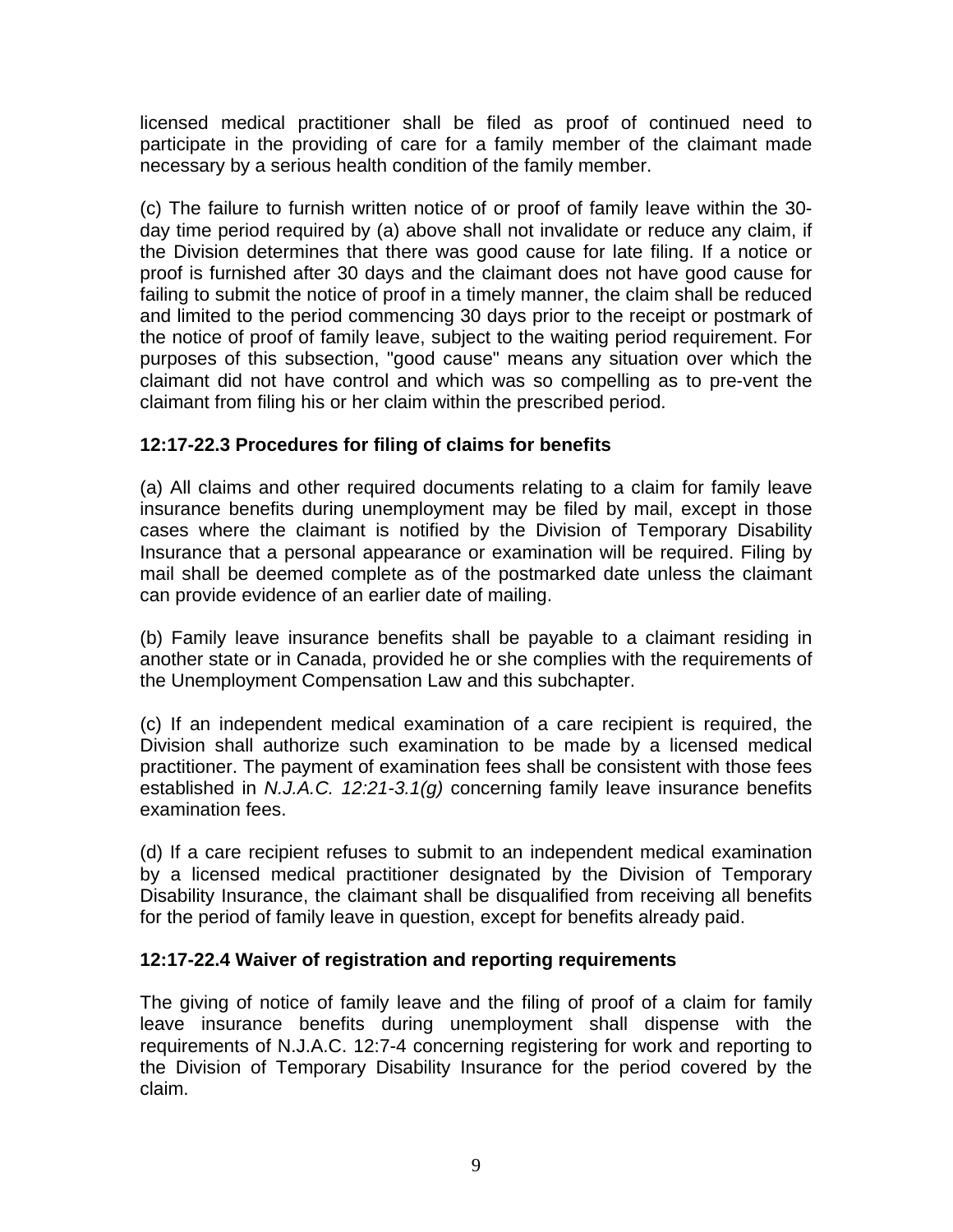#### **12:17-22.5 Payment of family leave insurance benefits during unemployment for individuals working for exempt employers**

(a) This section provides that weeks and wages earned by an individual employed by an out-of-State employer or by the Federal government, shall be excluded from benefit calculations under the Family Leave Insurance Benefits During Unemployment Program.

(b) Where a claimant's most recent employing unit was not a covered employer, family leave insurance benefits during unemployment shall be paid to the individual under *N.J.S.A. 43:21-4(f)(2)*, provided the claimant has sufficient weeks and wages as a covered individual during the base year to establish a valid claim and is otherwise eligible.

(c) A claim for family leave insurance benefits during unemployment, which was previously established as a valid unemployment claim based wholly or in part on wages from employment that is not with a covered employer shall be redetermined. Eligibility for family leave insurance benefits during unemployment shall be based solely on wages earned as a covered individual during the base year to establish a valid claim for benefits.

#### **12:17-22.6 Simultaneous unemployment and family leave insurance benefit periods**

(a) No period of less than seven days shall be payable on a claim filed for family leave insurance benefits during unemployment under *N.J.S.A. 43:21-4(f)(2)*.

(b) Where, during a week of unemployment, an individual would be eligible for unemployment benefits except for his or her inability to work due to the need to participate in the providing of care for a family member of the claimant made necessary by a serious health condition of the family member or to be with a child during the first 12 months after the child's birth, if the claimant or the domestic partner or civil union partner of the claimant, is a biological parent of the child, or the first 12 months after the placement of the child for adoption with the individual, during a portion of such week, a claim for family leave insurance benefits during unemployment may be filed and benefits paid to such an individual, provided that he or she is otherwise eligible and any of the following conditions apply:

1. If the simultaneous benefit period occurs immediately prior to the family leave, the claimant must file a claim for family leave insurance benefits in accordance with N.J.A.C. 12:17-22.2; or

2. If the simultaneous benefit period occurs at the end of the family leave, the claimant must assert his or her ability to work by reporting to the Division during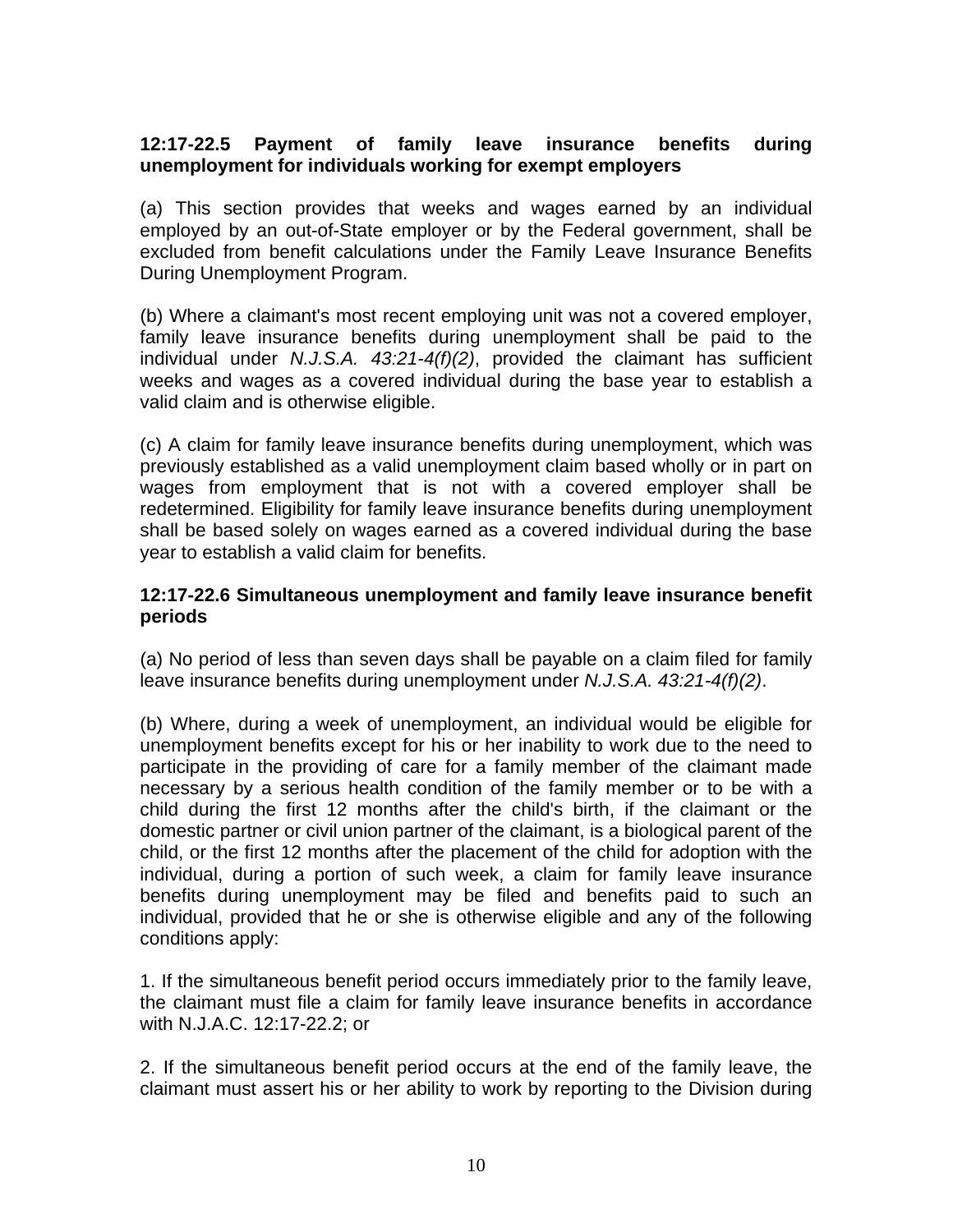the calendar week that the family leave ends or in the calendar week immediately following.

## **12:17-22.7 Benefit determination**

A claimant shall be given written notice of any determination on his or her claim and of the reason for any denial of his or her claim. A copy of the determination and the probable duration for which benefits will be paid, shall be mailed to the claimant. The claimant's appeal rights shall also be clearly stated on the determination.

### **12:17-22.8 Payment of family leave insurance benefits during unemployment**

For each claimant who establishes entitlement to family leave insurance benefits during unemployment under *N.J.S.A. 43:21-4(f)(2)*, his or her claim shall be paid from the Family Temporary Disability Leave Account.

## **12:17-22.9 Reduction of benefits**

An employee's maximum family leave insurance benefits entitlement under *N.J.S.A. 43:21-3* and 4 as an unemployed claimant for a given 12-month period shall be reduced by the number of days of family leave insurance benefits that have been paid to the employee during that 12-month period under the State plan or a private plan.

# **CHAPTER 21 FAMILY LEAVE INSURANCE BENEFITS**

#### **SUBCHAPTER 1. GENERAL PROVISIONS**

#### **12:21-1.1 Purpose and scope**

(a) The purpose of this chapter is to implement P.L. 2008, c. 17, which amends *N.J.S.A. 43:21-25* et seq., the Temporary Disability Benefits Law.

(b) P.L. 2008, c. 17 extends the temporary disability benefits program, so as to provide to covered individuals family leave insurance benefits, a monetary benefit (not a leave entitlement), which protects the covered individual against wage loss suffered because of the need of the covered individual to participate in providing care for a family member who has a serious health condition or to bond with a newborn or newly adopted child.

(c) Neither P.L. 2008, c. 17, nor this chapter, establishes the right of a covered individual to take leave from work to participate in providing care for a family member who has a serious health condition or to bond with a newborn or newly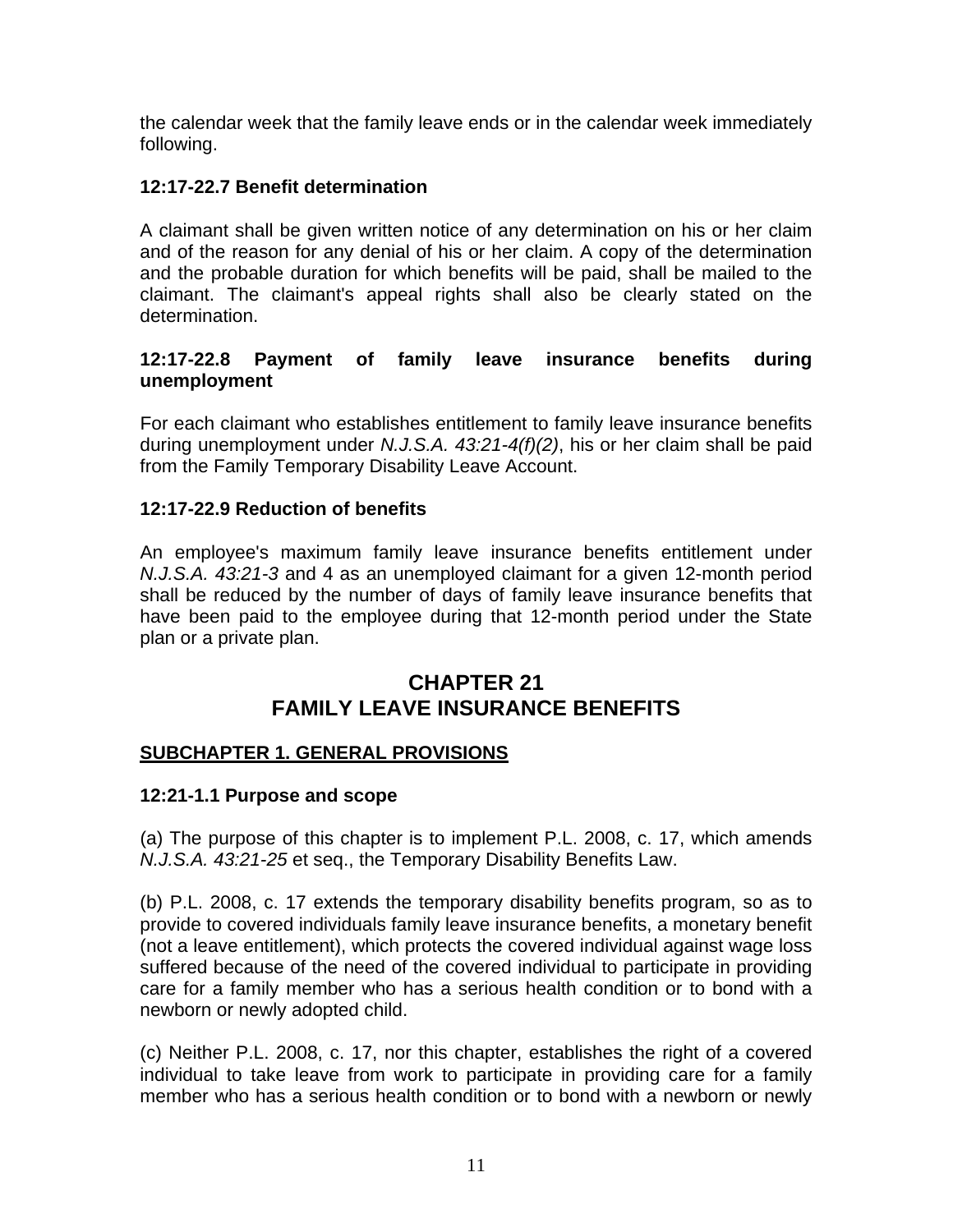adopted child; that is, neither P.L. 2008, c. 17, nor this chapter, establishes the right of a covered individual to be restored to employment following a period of leave from work to participate in providing care for a family member who has a serious health condition or to bond with a newborn or newly adopted child.

(d) Any reference within P.L. 2008, c. 17, or within this chapter, to "family leave" or "family temporary disability leave" does not create a new type of leave, but rather, pertains solely to the manner, pursuant to P.L. 2008, c. 17, in which an otherwise established type of leave must be taken by an individual in order for the individual to avoid consequences under P.L. 2008, c. 17, which may include ineligibility for or a reduction of the individual's family leave insurance benefits.

(e) Any reference within P.L. 2008, c. 17, or within this chapter, to pre-conditions related to leave (for example, the requirement under P.L. 2008, c. 17, §12, with regard to family leave to bond with a newborn or newly adopted child that a covered individual must provide the employer with prior notice of the leave not less than 30 days before the leave commences) are solely referring to preconditions to the payment of full family leave insurance benefits (a monetary benefit). The potential consequence to a covered individual for failure to satisfy these pre-conditions related to leave would be limited solely to those sanctions that are expressly set forth within P.L. 2008, c. 17 and this chapter, which sanctions affect entitlement to family leave insurance benefits. Those sanctions should in no way affect entitlement to leave under the New Jersey Family Leave Act, *N.J.S.A. 34:11B-1* et seq., the Federal Family and Medical Leave Act, *29 U.S.C. §§2601* et seq., any other statutory leave program, a collective bargaining agreement or an individual employer policy.

#### **12:21-1.2 Definitions**

The following words and terms, when used in this chapter, shall have the following meanings, unless the context clearly indicates otherwise:

**"Act"** means the Temporary Disability Benefits Law, *N.J.S.A. 43:21-25* et seq., as amended by P.L. 2008, c. 17, which extends the temporary disability benefits program, so as to provide to covered individuals family leave benefits, a monetary benefit (not a leave entitlement), which protects the covered individual against wage loss suffered because of the need of the covered individual to participate in providing care for a family member who has a serious health condition or to be with a newborn or adopted child.

**"Base year"** with respect to a period of family leave means the 52-consecutivecalendar weeks immediately preceding the calendar week in which the period of family leave commenced, except that with respect to a period of family leave for an individual who has a period of family leave immediately after the individual has a period of disability for the individual's own disability, the period of family leave is deemed, for the purpose of specifying the time of the 52-week period in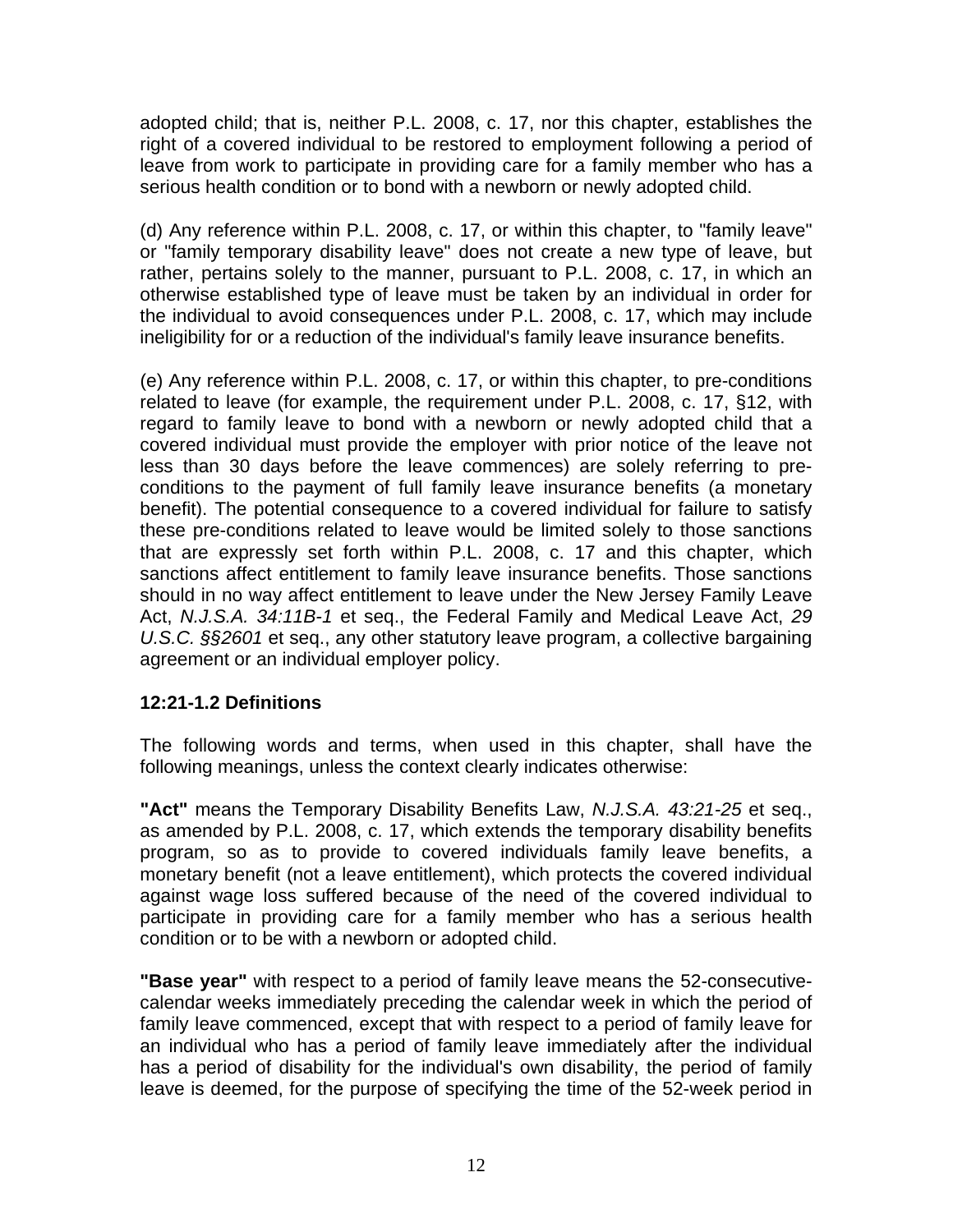which base weeks or earnings are required to be established for family leave benefit eligibility to have commenced at the beginning of the period of disability for the individual's own disability, not the period of family leave. "Disability" for the purpose of determining the base year with respect to a period of family leave for an individual who has a period of family leave immediately after the individual has a period of disability for the individual's own disability, means where an individual suffers any accident or sickness resulting in the individual's total inability to perform the duties of employment. For the purpose of defining the term "base year," the date on which a period of family leave commences is synonymous with the first day on which the individual establishes a claim for family leave insurance benefits.

**"Benefits" or "family temporary disability benefits" or "family leave insurance benefits"** means the benefits payable to a covered individual under P.L. 2008, c. 17 in order to compensate for wage loss suffered because of the need of the covered individual to participate in providing care for a family member who has a serious health condition or to bond with a newborn or newly adopted child.

**"Bond" or "bonding"** with a newborn child or newly adopted child means to develop a psychological and emotional attachment between a child and his or her primary care giver(s). The development of this attachment or bond between child and care giver(s) requires being in one another's presence.

**"Care"** means, but is not limited to, physical care, emotional support, visitation, assistance in treatment, transportation, arranging for a change in care, assistance with essential daily living matters and personal attendant services.

**"Care giver" or "claimant"** means the family member who is providing the required care.

**"Care recipient"** means the family member who is receiving care for a serious health condition or the newborn child or newly adopted child with whom the "care giver" is bonding.

**"Child"** means a biological, adopted, or foster child, stepchild or legal ward of a covered individual, child of a domestic partner of the covered individual, or child of a civil union partner of the covered individual, who is less than 19 years of age or is 19 years of age or older but incapable of self-care because of mental or physical impairment.

As used in this definition, "incapable of self-care" means that the individual requires active assistance or supervision to provide daily self-care in three or more of the "activities of daily living" (ADLs) or "instrumental activities of daily living" (IADLs). Activities of daily living include adaptive activities such as caring appropriately for one's grooming and hygiene, bathing, dressing and eating.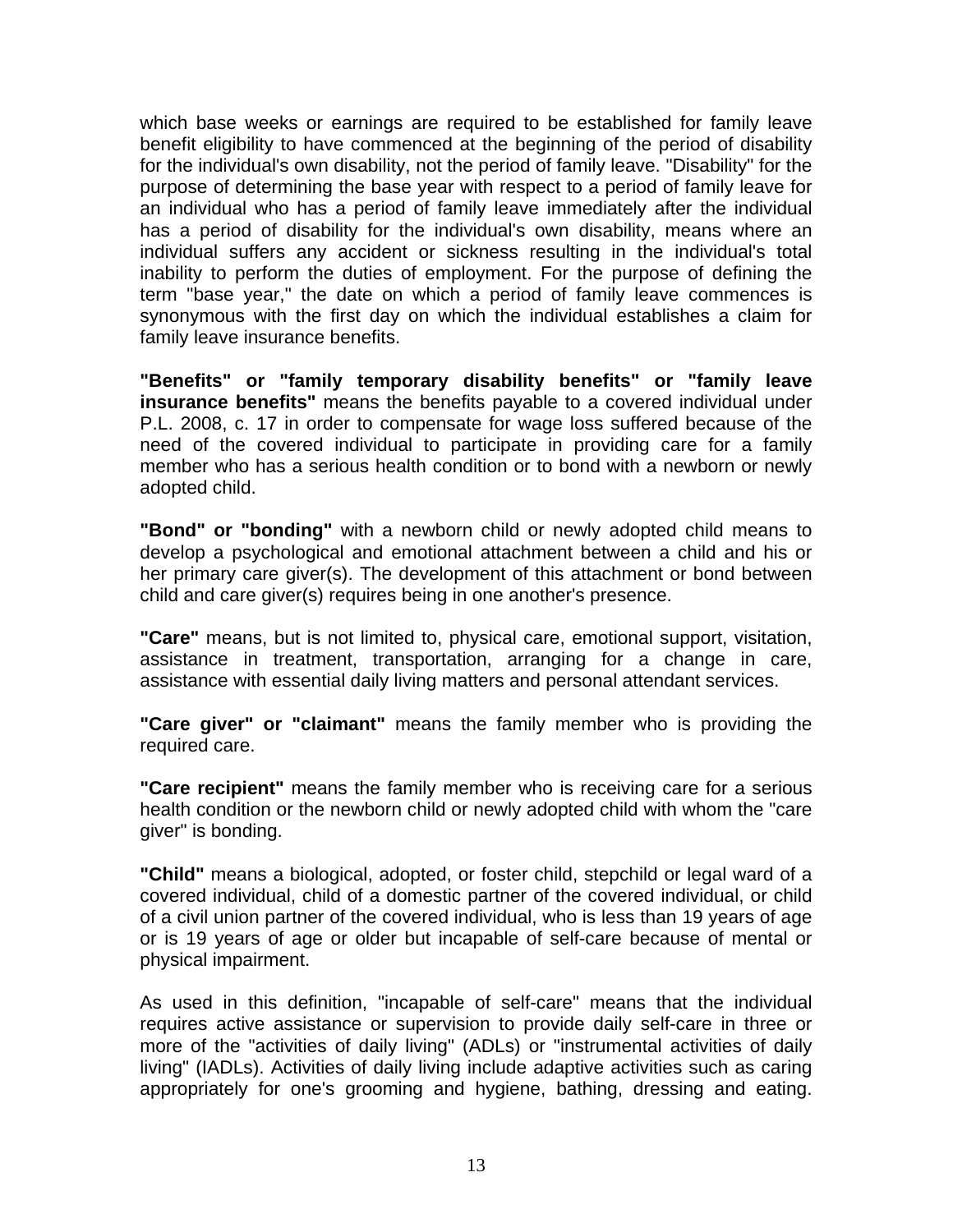Instrumental activities of daily living include cooking, cleaning, shopping, taking public transportation, paying bills, maintaining a residence, using telephones and directories, using a post office, etc.

As used in this definition, "mental or physical impairment" means: 1. any physiological disorder, or condition, cosmetic disfigurement, or anatomical loss affecting one or more of the following body systems: neurological, musculoskeletal, special sense organs, respiratory (including speech organs), cardiovascular, reproductive, digestive, genitor-urinary, hemic and lymphatic, skin, and endocrine; or 2. any mental or psychological disorder, such as mental retardation, organic brain syndrome, emotional or mental illness, and specific learning disabilities.

**"Civil union"** means a civil union as defined in *N.J.S.A. 37:1-29*.

**"Claimant"** means an individual who has filed a claim for family leave insurance benefits or who has notified the Division or the employer, nominee, designee, trustee, union, association of employees, insurer or organization paying bene-fits under a private plan that he or she expects to file such a claim.

**"Commissioner"** means the Commissioner of Labor and Workforce Development.

**"Continued claim"** means a claim for family leave insurance benefits filed subsequent to the first or reestablished claim, which claim is within the same 12 month period, for the same care recipient and during or following employment with the same employer. A continued claim shall include scheduled intermittent family leave and extensions of scheduled intermittent family leave.

**"Covered individual" or "employee"** means any individual who is in employment, as the term "employment" is defined at *N.J.S.A. 43:21-19(i)(1)* or any individual who has been out of such employment for less than two weeks.

**"Director"** means the Director of the Division of Temporary Disability Insurance in the Department of Labor and Work-force Development.

**"Division"** means the Division of Temporary Disability Insurance in the Department of Labor and Work-force Development.

**"Domestic partner"** means a domestic partner as defined in *N.J.S.A. 26:8A-3*.

**"Employer"** means any individual or type of organization, including any partnership, association, trust, estate, joint-stock company, insurance company or domestic or foreign corporation, or the receiver, trustee in bankruptcy, trustee or successor thereof, or the legal representative of a deceased person, who is an employer subject to the "Unemployment Compensation Law" (*N.J.S.A. 43:21-1* et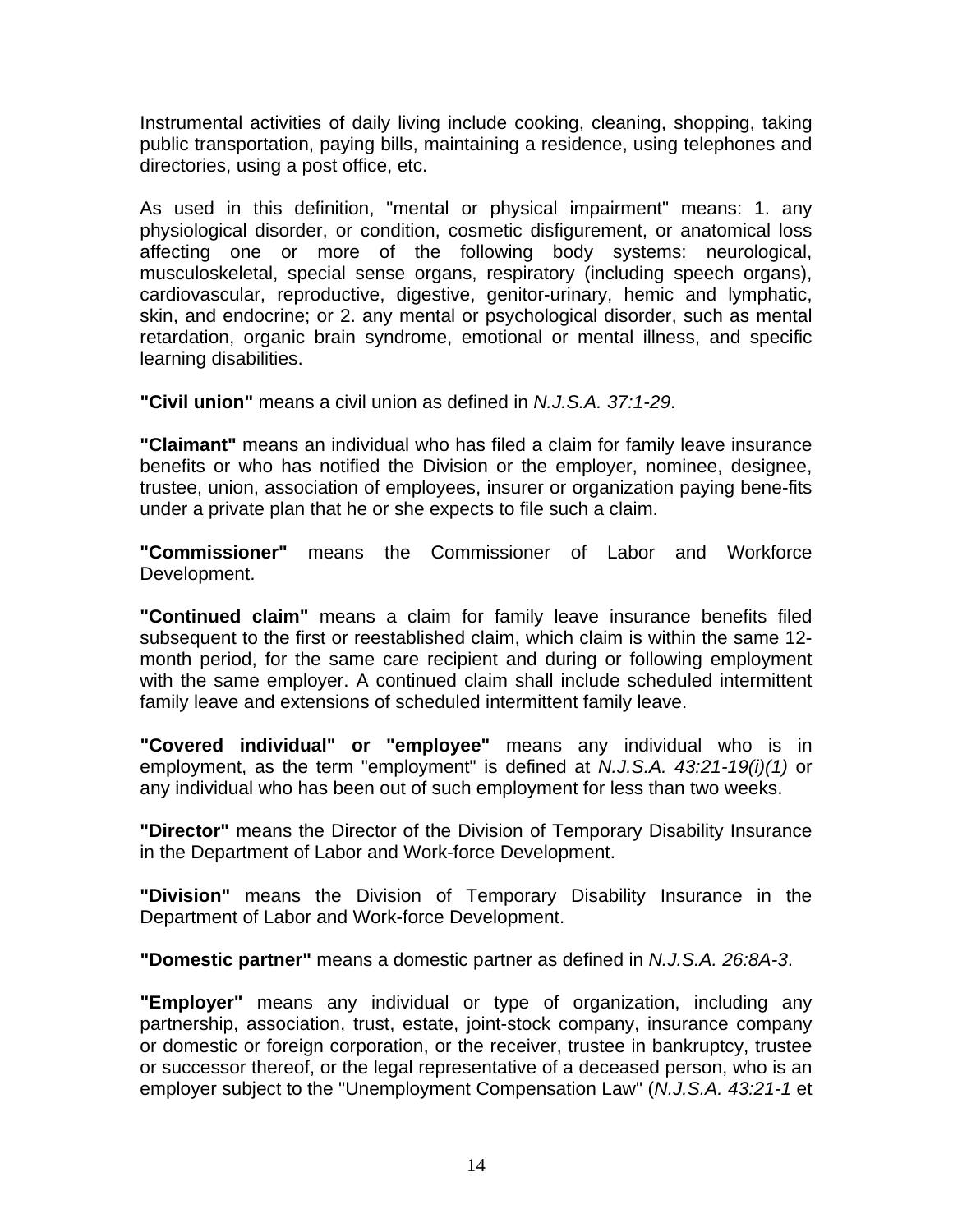seq.), including any governmental entity or instrumentality, which is an employer under *N.J.S.A. 43:21-19(h)(5)*, notwithstanding that the governmental entity or instrumentality has not elected to be a covered employer pursuant to *N.J.S.A. 43:21-27(a)(2)*.

**"Family leave" or "family temporary disability leave"** means leave taken by a covered individual from work with an employer to participate in the providing of care for a family member of the individual made necessary by a serious health condition of the family member or to be with a child during the first 12 months after the child's birth, if the individual or the domestic partner or civil union partner of the individual, is a biological parent of the child, or the first 12 months after the placement of the child for adoption with the individual. "Family leave" does not include any period of time during which a covered individual is paid temporary disability benefits pursuant to *N.J.S.A. 43:21-25* et seq., the New Jersey Temporary Benefits Law, because the individual is unable to perform the duties of the individual's employment due to the individual's own disability.

**"Family member"** means a child, spouse, domestic partner, civil union partner or parent of a covered individual.

**"Family Temporary Disability Leave Account"** means a separate account within the State Disability Benefits Fund into which is deposited all worker contributions collected under *N.J.S.A. 43:21-7(d)(1)(G)(ii)*.

**"First claim"** means the claim for family leave insurance benefits initially filed on a form prescribed by the Division, the filing of which claim begins the running of the 12-month period during which a claimant is entitled to the maximum family leave insurance benefit prescribed at *N.J.S.A. 43:21-38*.

**"Fund"** means the State Disability Benefits Fund, as set forth in *N.J.S.A. 43:21- 46*.

**"Health care provider"** means any person licensed under Federal, state, or local law, or the laws of a foreign nation, to provide health care services; or any other person who has been authorized to provide health care by a licensed health care provider.

**"Insurer"** means any insurance company duly authorized to do business in the State of New Jersey, employer acting as a self-insurer, nominee, designee, trustee, union, association of employees or organization, which has undertaken to pay benefits under a private plan.

**"Intermittent family leave"** means periods of non-consecutive leave taken within a 12-month period in intervals of not less than one day.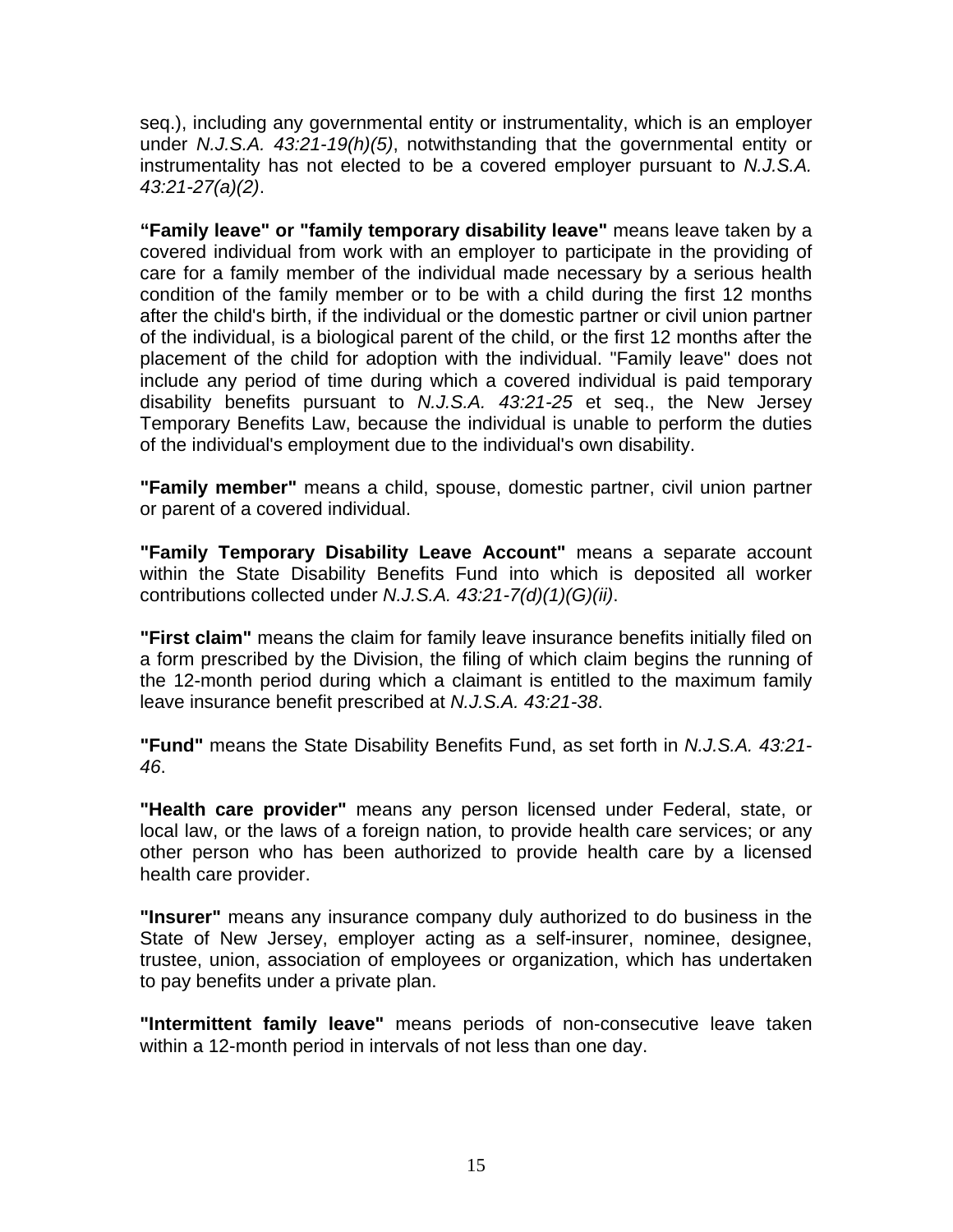**"Licensed medical practitioner"** means a licensed physician, dentist, optometrist, podiatrist, practicing psychologist, advanced practice nurse or chiropractor.

**"Parent of a covered individual"** means a biological parent, foster parent, adoptive parent, or stepparent of the covered individual or a person who was a legal guardian of the covered individual when the covered individual was a child.

**"Private plan"** means a private plan approved by the Division as defined in *N.J.S.A. 43:21-32*.

**"Reestablished claim"** means a claim for family leave insurance benefits filed subsequent to a first claim within the same 12-month period, which claim is either a claim for a different care recipient or a claim during or following employment with a different employer.

**"Serious health condition"** means an illness, injury, impairment, or physical or mental condition which requires:

1. Inpatient care in a hospital, hospice, or residential medical care facility; or

2. Continuing medical treatment or continuing supervision by a health care provider.

As used in this definition, "continuing medical treatment or continuing supervision by a health care provider" means:

1. A period of incapacity (that is, inability to work, attend school or perform regular daily activities due to a serious health condition, treatment therefore and recovery therefrom) of more than three consecutive days, and any subsequent treatment or period of incapacity relating to the same condition that also involves:

i. Treatment two or more times by a health care provider; or

ii. Treatment by a health care provider on one occasion, which results in a regimen of continuing treatment under the supervision of a health care provider;

2. Any period of incapacity due to pregnancy, or for prenatal care;

3. Any period of incapacity or treatment for such incapacity due to a chronic serious health condition;

4. A period of incapacity, which is permanent or long-term, due to a condition for which treatment may not be effective (such as Alzheimer's disease, a severe stroke or the terminal stages of a disease) where the individual is under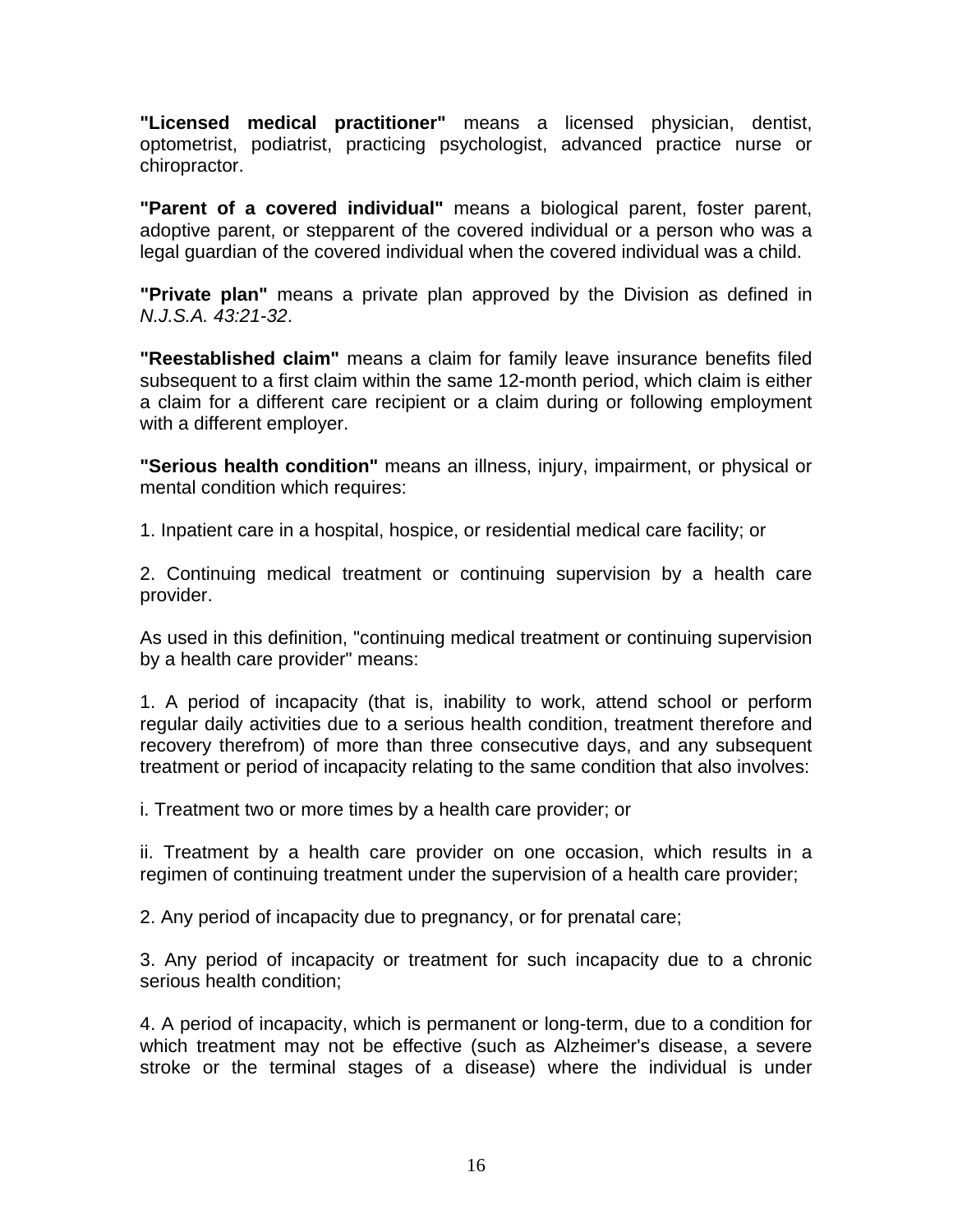continuing supervision of, but need not be receiving active treatment by a health care provider; or

5. Any period of absence to receive multiple treatments (including any period of recovery therefrom) by a health care provider or by a provider of health care services under orders of, or on referral by a health care provider, either for restorative surgery after an accident or other injury, or for a condition that would likely result in a period of incapacity or more than three consecutive calendar days in the absence of medical intervention or treatment, such as cancer (chemotherapy, radiation, etc.), severe arthritis (physical therapy) or kidney disease (dialysis).

**"Stepparent of the covered individual**" means the person to whom the covered individual's biological parent is either currently married or with whom the covered individual's biological parent is currently sharing a civil union.

**"Twelve-month period"** means, with respect to an individual who establishes a valid first claim for family leave insurance benefits, the 365 consecutive days that begin with the first day that the individual establishes the claim.

**"Waiting period"** means the first seven consecutive days of a first claim or of a reestablished claim, during either of which no family leave insurance benefits shall be payable to any individual under the State plan, except that:

1. If benefits shall be payable for three consecutive weeks with respect to any period of family leave, then benefits shall also be payable with respect to the first seven days thereof;

2. In the case of intermittent family leave, in a single period of family leave taken to provide care for a family member of the individual with a serious health condition, family leave insurance benefits shall be payable with respect to the first day of leave taken after the first one-week period following the commencement of the period of family leave and each subsequent day of leave during that period of family leave; and if benefits become payable on any day after the first three weeks in which leave is taken, then benefits shall also be payable with respect to any leave taken during the first one-week period in which leave is taken; and

3. In the case of an individual taking family leave immediately after the individual has a period of disability for the individual's own disability, there shall be no waiting period between the period of the individual's own disability and the period of family leave.

**"Week"** means a period of seven consecutive days.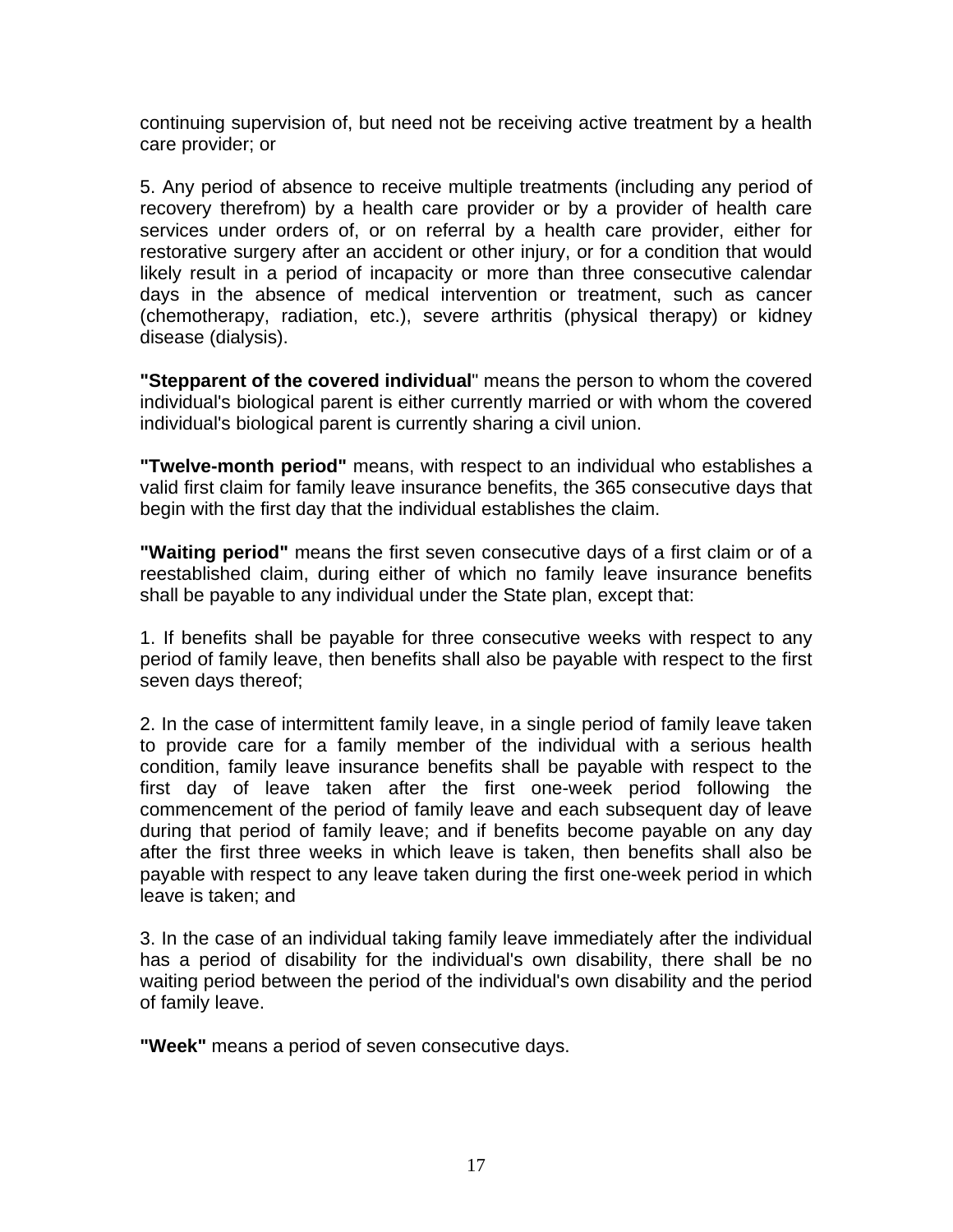#### **12:21-1.3 Service of papers**

(a) Any and all written communications issued by the Division may be served personally or by registered or certified mail. A copy of the notice may be left at the principal office or place of business in New Jersey of the person required to be served.

(b) Such service shall constitute due notice.

(c) The verification by the individual who served the notice or the return post office receipt of the registered or certified mail shall be proof that notice was served.

#### **12:21-1.4 Reimbursement of funds**

If benefits have been paid in error to a claimant by one program (either the State plan, family leave insurance benefits during unemployment, or a private plan) for a period of family leave and the claimant is correctly entitled to benefits under another program (either the State plan, family leave insurance benefits during unemployment, or a private plan) for that same period of family leave, the Division may arrange for a reimbursement of funds between the two programs. If it is determined that the benefits were received as a result of the claimant's making a false statement knowing it to be false or knowingly failing to disclose a material fact, the individual shall be subject to a fine and re-payment of the overpaid amount under the provisions of *N.J.S.A. 43:21-55(a)*.

#### **12:21-1.5 Completion of medical certifications by health care provider or licensed medical practitioner**

No health care provider or licensed medical practitioner shall charge a claimant or care recipient a fee for services rendered in completing forms issued by the Division of Temporary Disability Insurance or by any insurer requesting medical information associated with the filing of any claim for payment of family leave insurance benefits.

#### **12:21-1.6 Payment of benefits**

(a) The Division (for State plan and family leave insurance benefits during unemployment) or the insurer (for private plan), shall make all family leave insurance benefit checks payable to the claimant, except under the following circum-stances:

1. As prescribed under *N.J.S.A. 43:21-42(b)*, relative to the payment of benefits due a deceased claimant; or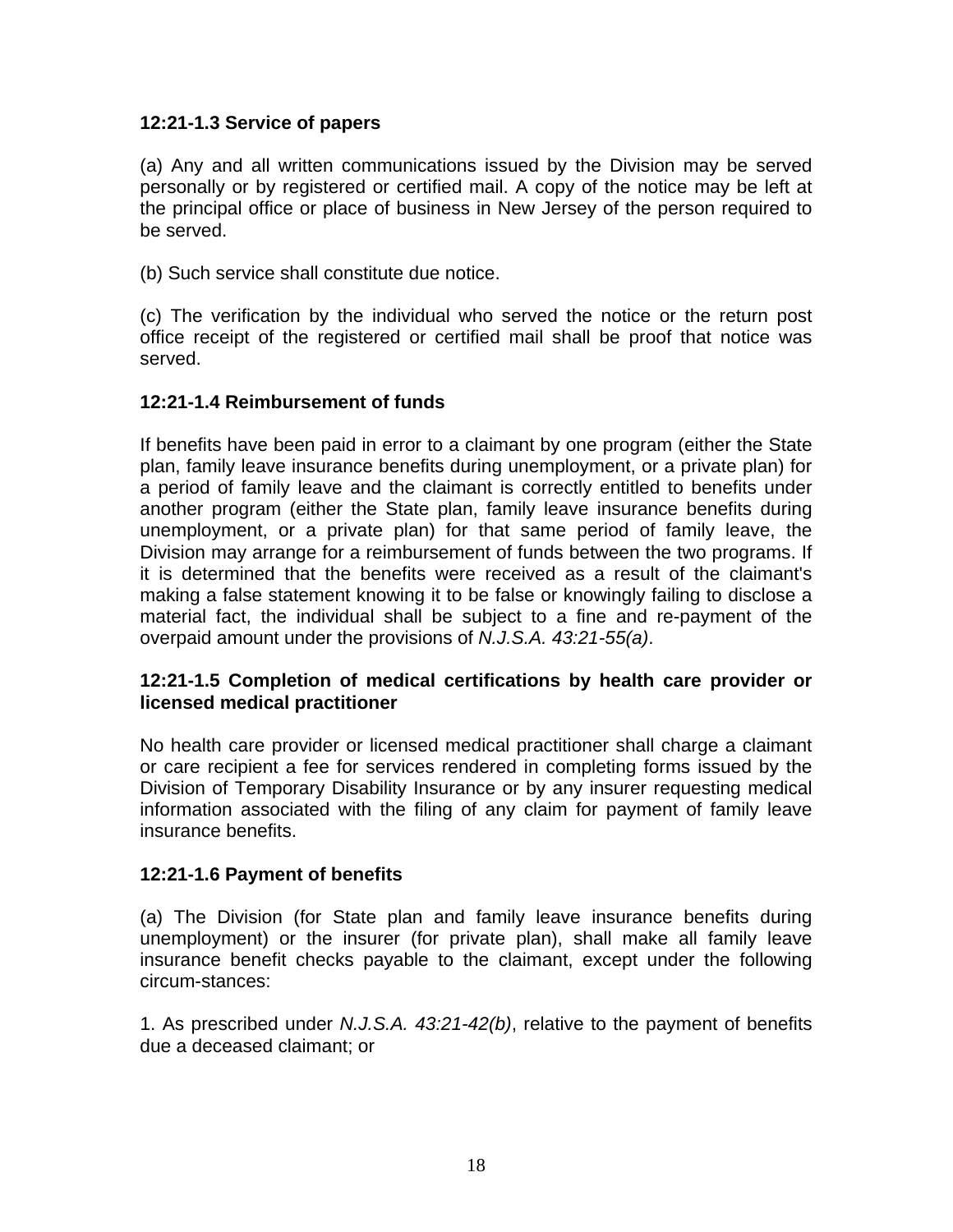2. As prescribed under *N.J.S.A. 43:21-42(c)*, relative to the payment of benefits due a minor.

(b) The Division (for State plan and family leave insurance benefits during unemployment) or the insurer (for private plan), shall deliver all family leave insurance benefit checks directly to the claimant, except under the circumstances set forth in (c) below.

(c) The Division (for State plan and family leave insurance during unemployment) or the insurer (for private plan), may deliver family leave insurance benefit checks to the employer, which family leave insurance benefit checks shall have been made payable to the claimant pursuant to (a) above, only when all of the following conditions have been met:

1. The employer has advanced moneys to the claimant in an amount equal to or in excess of the family leave insurance benefits to which the claimant is entitled under the State or private plan; and

2. The claimant has knowingly and voluntarily signed a written agreement authorizing the delivery of his or her family leave insurance benefit check to the employer.

#### **12:21-1.7 Plan jurisdiction**

Whether the claimant for a particular claim is covered by the State plan or a private plan shall be determined based on the coverage (State plan or private plan) provided by the current employer at the time the first or reestablished claim is filed or, where the claimant has become unemployed within the 14 days immediately preceding the claim, his or her most recent previous employer at the time the first or reestablished claim is filed.

#### **12:21-1.8 Notice to workers**

(a) Each employer shall post in each of the employer's worksites, in a place or places accessible to all employees at the worksite, a printed notification of covered individuals' rights relative to the receipt of family leave insurance benefits under P.L. 2008, c. 17 and this chapter.

(b) Each employer shall provide each employee of the employer with a written copy of the notification referred to in (a) above under each of the following circumstances:

- 1. Not later than April 1, 2009;
- 2. At the time of the employee's hiring;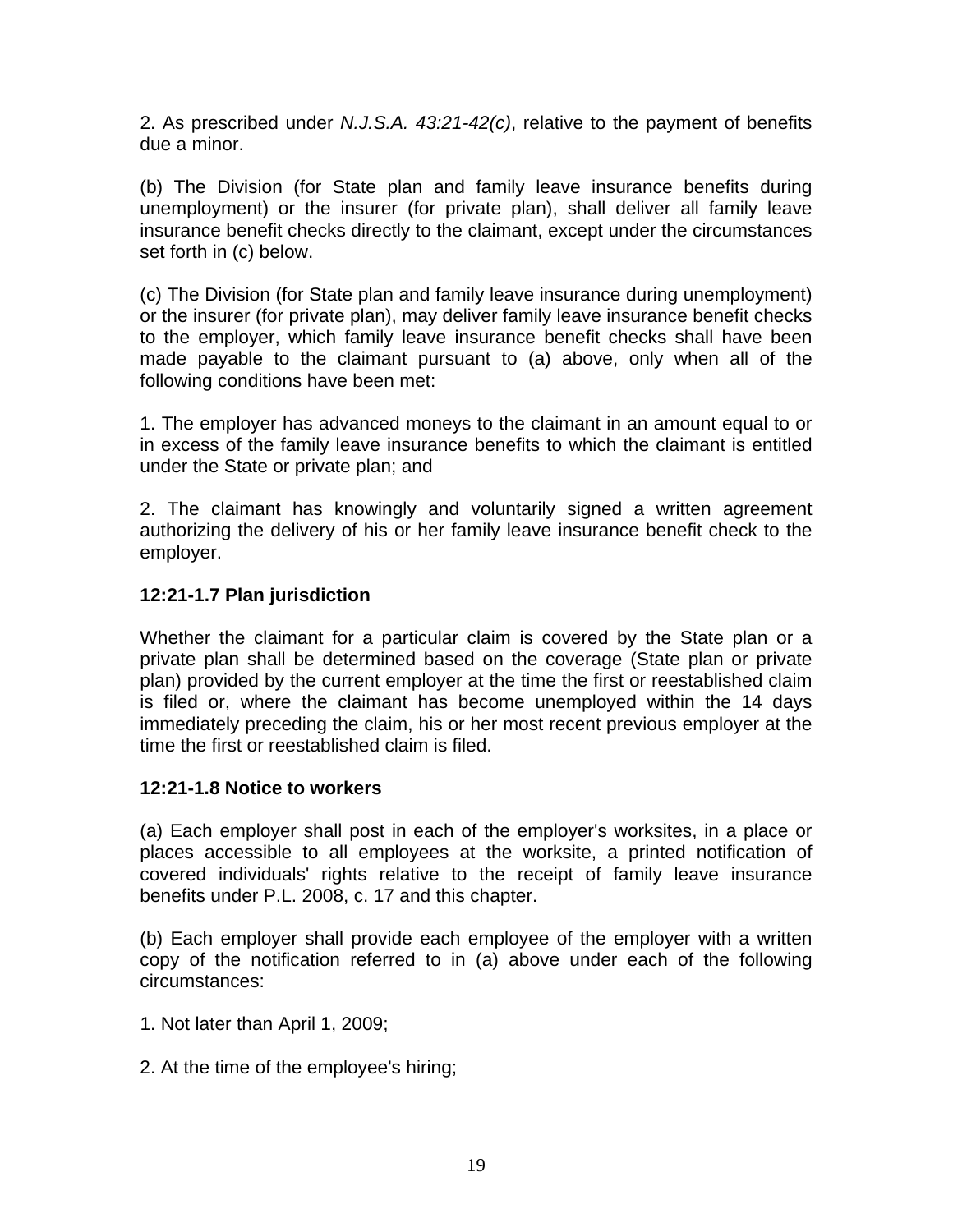3. Whenever the employee provides notice to the employer under *N.J.A.C. 12:21-3.7* or under the analogous provision within a private plan;

4. At any time, upon the first request of the employee.

(c) The written notification under (b) above may be transmitted by the employer to the employee in electronic form.

(d) The notification poster referred to in (a) above and the written notification referred to in (b) above shall be made available by the Department to any employer upon request by the employer to the Department at the following address:

> Department of Labor and Workforce Development Office of Constituent Relations P.O. Box 110 Trenton, New Jersey 08625-0110

#### **SUBCHAPTER 2. PRIVATE PLANS**

#### **12:21-2.1 Extent of coverage**

(a) All employees of the employer shall be covered by one or more private plans, without restrictions or exclusions, except that, subject to the approval of the Division, any private plan may exclude employees of a separate unit, craft, organization, plant, department or establishment, or other class or classes of employees. Application for such exclusion shall be submitted on a form and in a manner prescribed by the Director. The Division may not approve the exclusion of a class or classes of employees determined by the age, sex or race of the employees or by the wages paid such employees, if, in the opinion of the Division, such exclusion would result in a substantial selection of risk adverse to the State plan. For the purposes of this subsection, the employees of an employing unit (not a subject employer) performing ser-vices for an employer, as defined in *N.J.S.A. 43:21-19(g)* shall be considered a class of employees, which may be excluded.

(b) Employees excluded from a private plan shall be covered under the State plan and the employer shall be liable for the deduction and payment of workers' contributions, as required by *N.J.S.A. 43:21-7*.

(c) All proposed private plans shall be submitted for review and approval by the Division. An employer failing to secure the approval of a private plan shall be deemed to be covered under the State plan and the employer shall be liable for the deduction of workers' contributions and payments of workers' contributions to the Fund as required by *N.J.S.A. 43:21-7* until such date as a private plan is effective.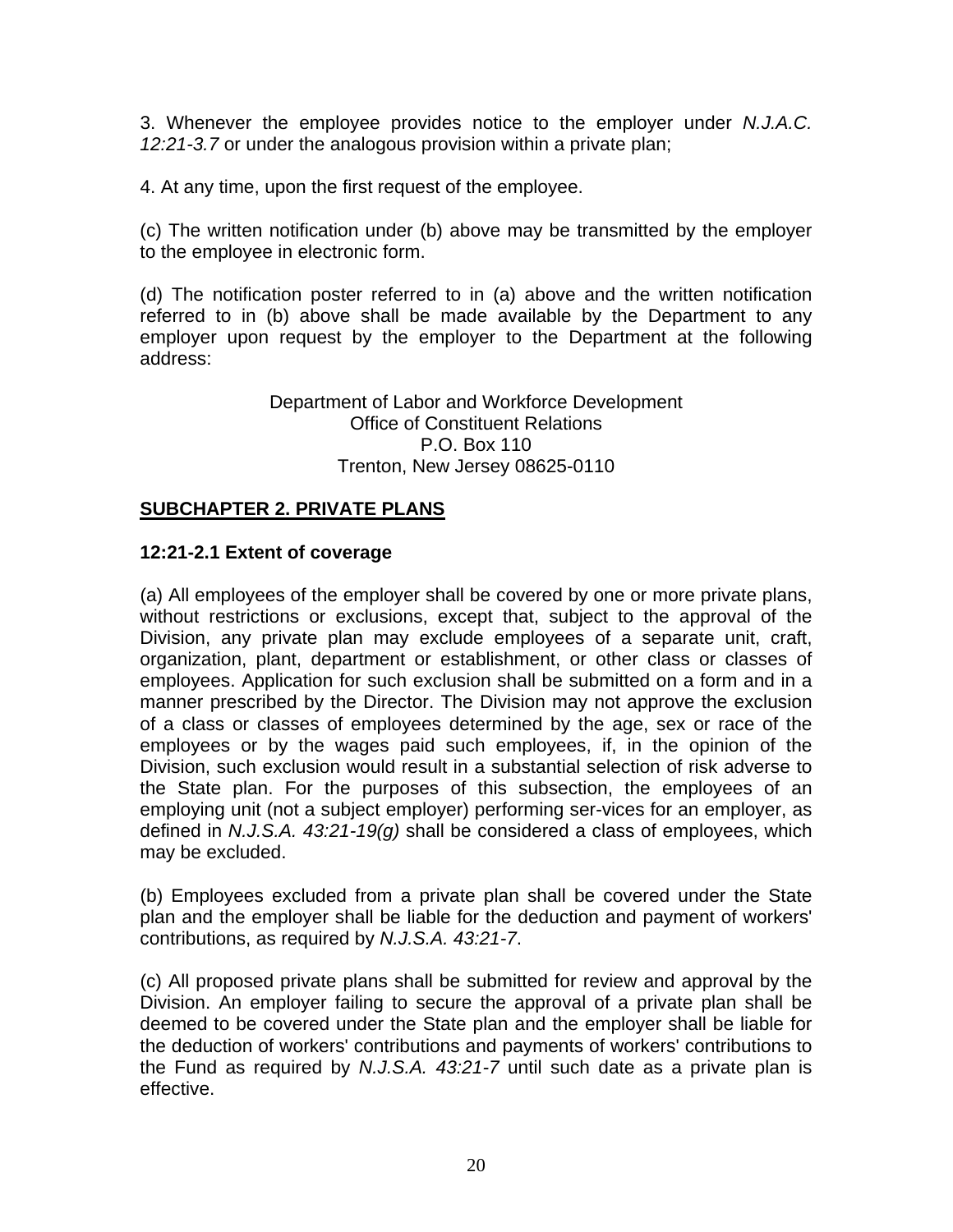(d) An employee who ceases to be covered by a private plan, whether by termination of the plan, changing employers or for any other reason, shall, if otherwise eligible, become entitled to family leave insurance benefits from the Fund.

(e) The responsibility for coverage shall be established by the covered individual's last employer. The application for benefits shall be processed by the insurer, if the employer has an approved private plan and the individual is covered by that plan, or by the State plan if the employer has State plan coverage. However, claims coming within the purview of *N.J.A.C. 12:21-2.10* or *3.6* shall be governed thereby.

#### **12:21-2.2 Benefits**

(a) An employee shall not be entitled to any benefits from the Fund with respect to any period of family leave commencing while he or she is covered under a private plan.

(b) An employee shall not be paid any benefits for family leave insurance benefits during unemployment, *N.J.S.A. 43:21-3* and 4, for any period of family leave commencing while he or she is a "covered individual" as defined in *N.J.S.A. 43:21-27(b)(2)*.

(c) The benefits provided by a private plan shall be set forth in the plan both as to eligibility requirements and amounts payable.

(d) If application for benefits is made under the State plan or family leave insurance benefits during unemployment and it is determined that the claim should have been made under a private plan, an employee shall not be deprived of benefits under the private plan for failure to file a timely claim for benefits provided that:

1. The application to the State plan would have constituted a timely filed claim to the private plan if it had been then made; and

2. Proof of entitlement to family leave insurance benefits is furnished under such private plan within the period required therein or within 30 days after the employee has notice that the claim should have been made under the private plan.

(e) If an employee is overpaid benefits under a private plan, the amount of such overpayment shall not be deducted from the amount of benefits to which he or she may be entitled under the State plan or under *N.J.S.A. 43:21-3* and 4 as an unemployed claimant for a subsequent period of family leave. If an employee is overpaid benefits under the State plan, the amount of such overpayment shall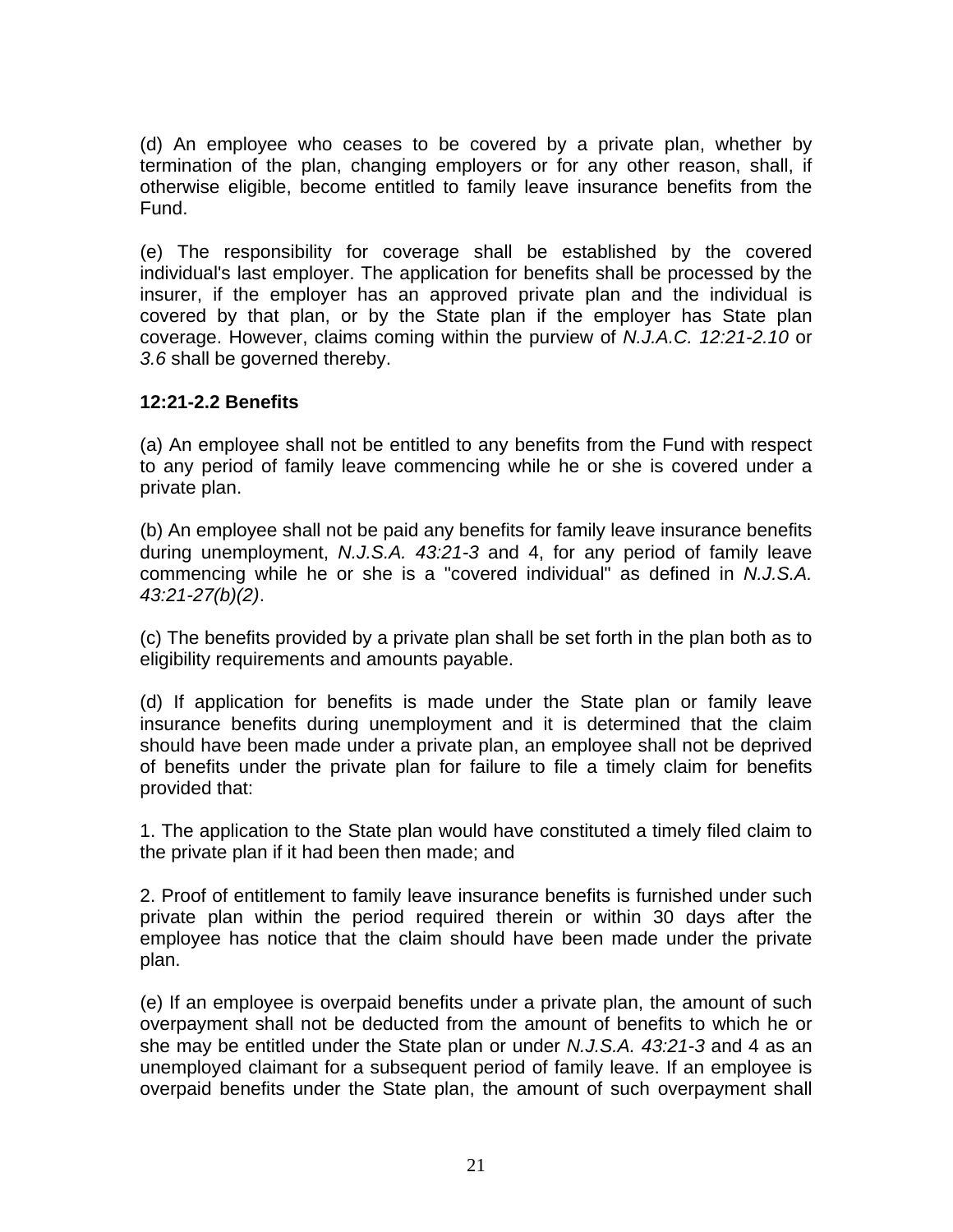not be deducted from the amount of benefits to which he or she may be entitled under a private plan, or under *N.J.S.A. 43:21-3* and 4 as an unemployed claimant for a subsequent period of family leave.

(f) An employee's maximum family leave insurance benefit entitlement under a private plan for a given 12-month period shall be reduced by the number of days of family leave insurance benefits that have been paid to the employee during that 12-month period under the State plan or under *N.J.S.A. 43:21-3* and 4 as an unemployed claimant.

(g) If the benefits claimed by an employee under a private plan are denied, such denial shall be by a written notice to the employee, giving the reason therefor and stating the employee's appeal rights as provided under *N.J.A.C. 12:18-2.6* and 1:12A. Upon the issuance of such notice, the Division shall be immediately furnished with a copy of the claim and the notice of denial, or facsimiles thereof.

(h) The private plan shall provide for payment of benefits to employees weekly, biweekly, or at such intervals as the employee is customarily paid wages, unless otherwise approved by the Director.

(i) No reduction in the amount or duration of benefits or increase in the rate of employee contributions shall be made without prior approval of the Division. Approval shall be given if the Division finds that the plan, after such modification, continues to meet the requirements of the Act and this chapter and, if the employees are to contribute toward the cost of such modified plan, that a majority of the employees covered by the plan have agreed to the modification by written election (by ballot or otherwise) in accordance with this chapter.

1. The Division shall be given prompt notice of any change to a private plan, which change does not affect nor alter the provisions of the plan, and, therefore, does not require approval under this section.

#### **12:21-2.3 Proof of coverage**

Notice, in a form approved by the Director, of the benefits provided by the private plan shall be furnished to the covered employees either by individual certificates or other direct written notification at the time of coverage, or by conspicuous and continuing posting at the place of employment. This notice shall reflect current rates, eligibility requirements, benefit entitlements, and appeal rights to the Division as specified in *N.J.A.C. 12:21-2.6*. This notice shall be available for inspection at the work site. A copy of the notice shall be submitted annually to the Division.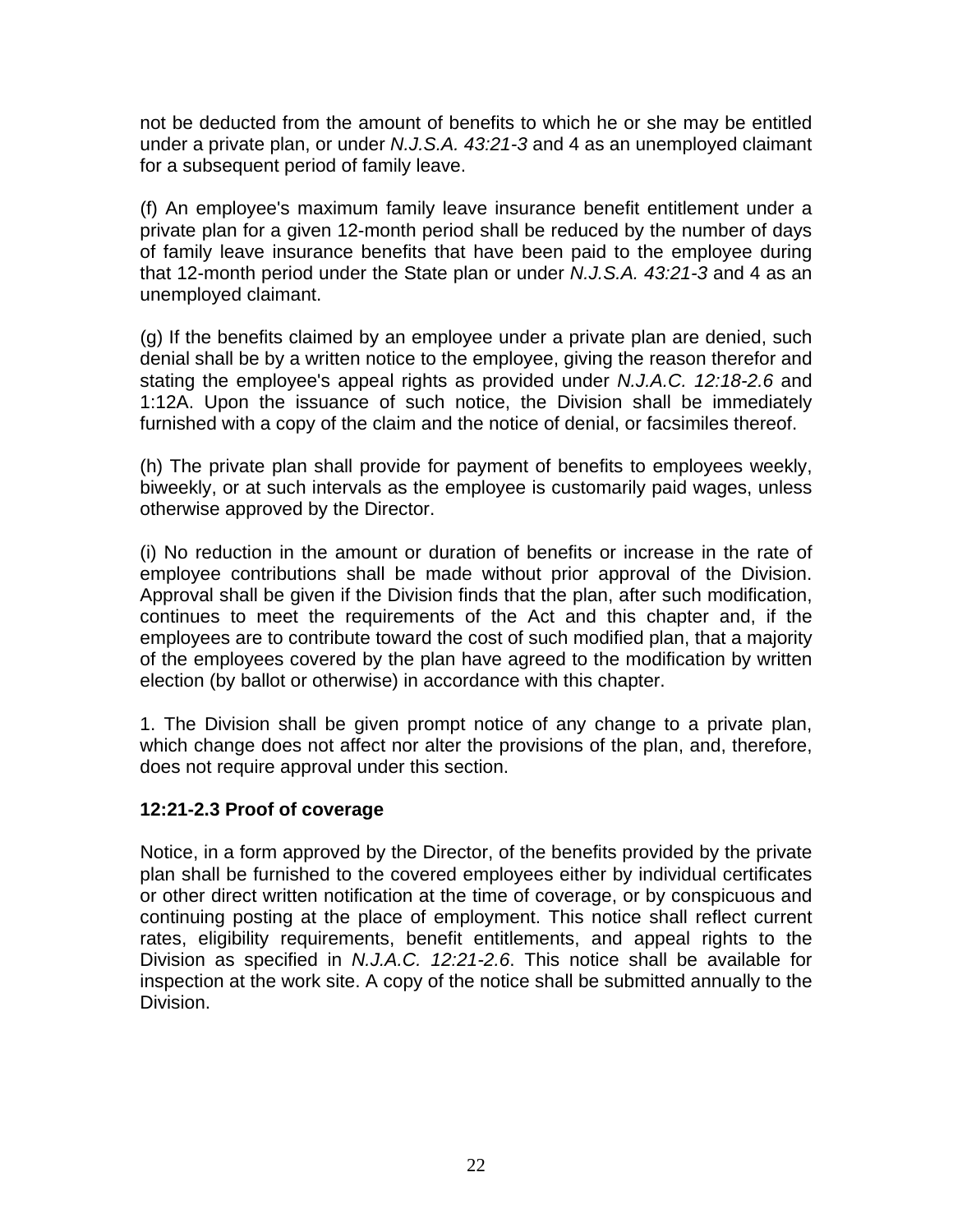#### **12:21-2.4 Choice of health care provider**

(a) A care recipient whose care giver is covered under a private plan shall have the right to choose his or her own health care provider. The care giver shall, if requested by the private plan insurer, have the care recipient submit to an examination by a licensed medical practitioner designated by the private plan insurer. The examinations shall not be more frequent than once a week, shall be made without cost to the care giver or care recipient and shall be held at a reason-able time and place. Refusal by the care recipient to submit to an examination shall disqualify the care giver from all benefits for the period of family leave in question, except from benefits already paid.

(b) Where a care recipient has utilized a health care provider, and that health care provider has examined the care recipient and has diagnosed him or her with a serious health condition, the insurer paying benefits may only deny benefits to the care giver during that period so certified where:

1. The insurer paying benefits has contacted the care recipient's health care provider and has reached a mutual agreement therewith as to a change in the period of either the care recipient's serious health condition or care required by the care giver;

2. A licensed medical practitioner designated by the insurer paying benefits has examined the care recipient and has determined that the care recipient either no longer has a serious health condition or requires care by the care giver. Where such a determination has been made, benefits shall not be paid beyond the date of the examination;

3. A care recipient refuses to submit to or fails to attend an examination conducted by a licensed medical practitioner designated by the insurer paying benefits, in which case the care giver shall be disqualified from receiving all benefits for the period of family leave in question, except as to benefits already paid; or

4. The insurer paying benefits has obtained credible factual evidence showing that the care recipient is performing activities that demonstrate a serious health condition does not exist. In such instances, benefits shall not be paid beyond the date that such factual evidence is obtained.

#### **12:21-2.5 Nonprofit provision**

No employer, union or association representing employees and no person acting in behalf of any of the foregoing shall so administer or apply the provisions of a private plan as to derive any profit therefrom.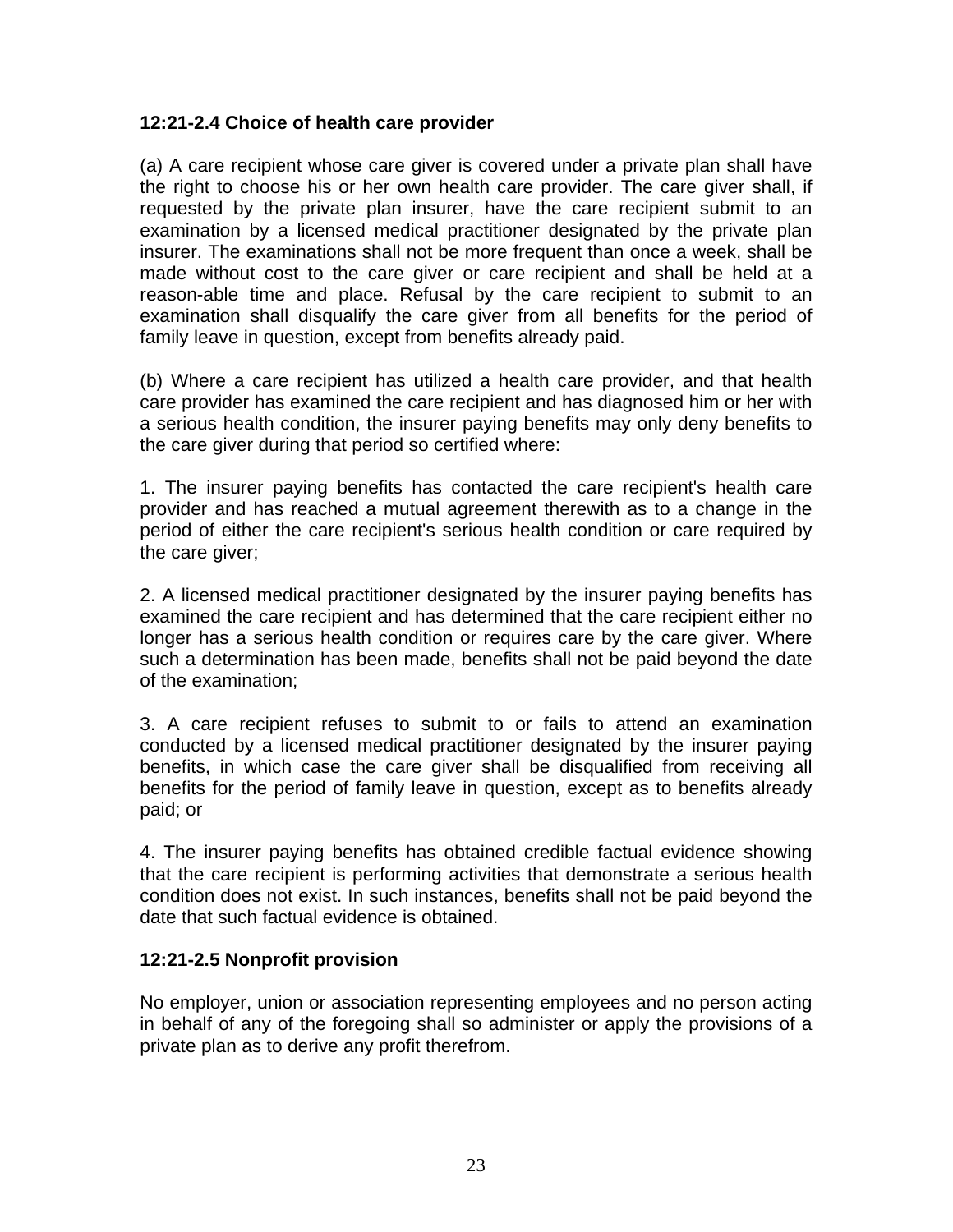#### **12:21-2.6 Appeals**

(a) The appeal procedures for private plan family leave insurance cases are found at *N.J.A.C. 1:12A* and at the *N.J.A.C. 12:18* Appendix.

(b) If a claimant covered under a private plan is denied benefits by the insurer for any period of family leave or he or she disagrees with a determination of benefits made by the insurer, he or she has the right to appeal the determination or denial.

(c) The appeal or complaint shall be filed with the Division within one year after the beginning of the period for which benefits are claimed. Such appeal or complaint shall be filed, either personally or by mail, by the claimant or his or her representative. A late appeal shall be considered on its merits if it is determined that the appeal was delayed for good cause. Good cause exists in circumstances where it is shown that:

1. The delay in filing the appeal was due to circumstances beyond the control of the appellant; or

2. The appellant delayed filing the appeal for circumstances that could not have been reasonably foreseen or prevented.

(d) Any appeal or complaint by a claimant claiming benefits under an approved private plan shall be filed on a form and in a manner prescribed by the Director. The claimant must include the reasons for the appeal or complaint and explain why he or she disagrees with the determination or denial of benefits on the form.

(e) Upon receipt of such appeal or complaint, the Division shall conduct an investigation and such informal conferences as it may deem necessary to determine the facts and settle the issues.

(f) Any appeal or complaint shall be deemed filed on the day it is delivered to the office of the Division of Temporary Disability Insurance, Labor and Workforce Development Building, PO Box 957, John Fitch Plaza, Trenton, New Jersey 08625-0957, or if mailed, the complaint shall be deemed filed on the postmarked date appearing on the envelope in which the complaint is mailed; provided, postage is prepaid and the envelope is properly addressed.

#### **12:21-2.7 Review**

(a) All approved private plans shall be reviewed by the Division during their continuance to insure compliance with the law and regulations thereunder.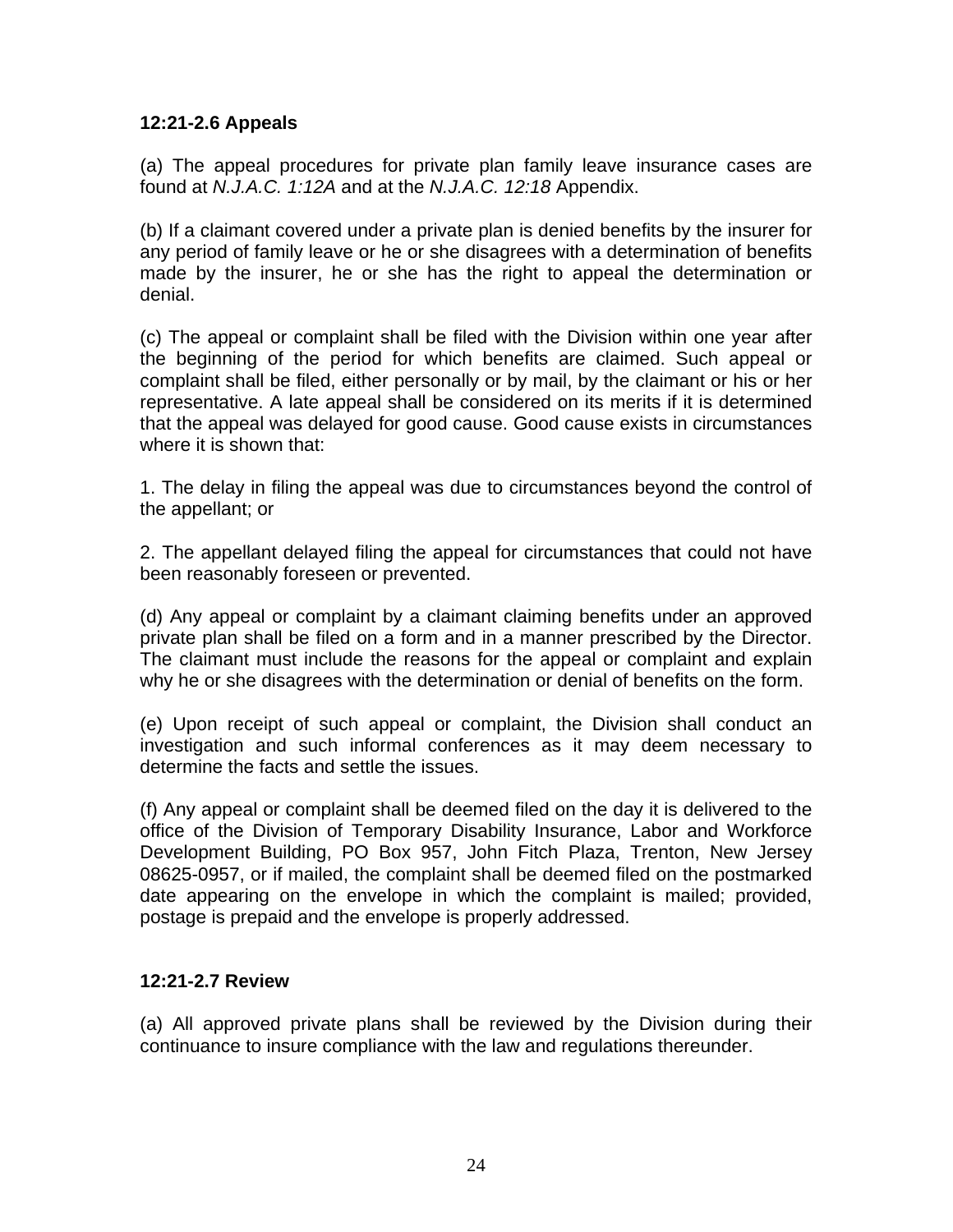(b) Where a decision to accept or deny a claim is not made within 45 days of filing of claim, the insurer shall notify the Division of such fact giving the reasons therefor.

#### **12:21-2.8 Application for approval**

(a) An employer desiring to establish a private plan for the payment of family leave insurance benefits to employees shall file an application on a form and in a manner prescribed by the Director. In requesting the form, the employer shall inform the Division whether the family leave insurance benefits will be provided by a contract of insurance, or by an agreement between the employer and a union or association representing the employees or by the employer as a selfinsurer.

(b) If two or more employers desire to have their private plans insured by a single policy of insurance, either by mutual agreement or by agreement as set forth in (a) above, each shall file an application for approval on a form and in a manner prescribed by the Director, designating a nominee, designee, trustee or one of them as the duly authorized agent for the purposes of the Act.

(c) All documents required by the Division for the completion of the approval process shall be submitted within 90 days of the date the application is received. A new application shall be filed if all such documents are not received within 90 days unless the employer can demonstrate good cause for the delay. For the purposes of this section, "good cause" means any situation over which the employer did not have control and which was so compelling as to prevent the employer from submitting the documents as required by the Division.

(d) An application submitted for approval of a private plan shall bear the signature of an authorized representative of the insuring organization, if the private plan is to be insured by an admitted insurer or union welfare fund and:

1. A corporate officer if the employer is a corporation;

2. The owner if the employer is an individual; or

3. A partner if the employer is a partnership.

#### **12:21-2.9 Minimum plan requirements**

(a) Each private plan, in order to secure Division approval, shall provide to the employees covered thereby, rights equal at least to those set forth in *N.J.S.A. 43:21-37* to *43:21-42* inclusive, by assuring that: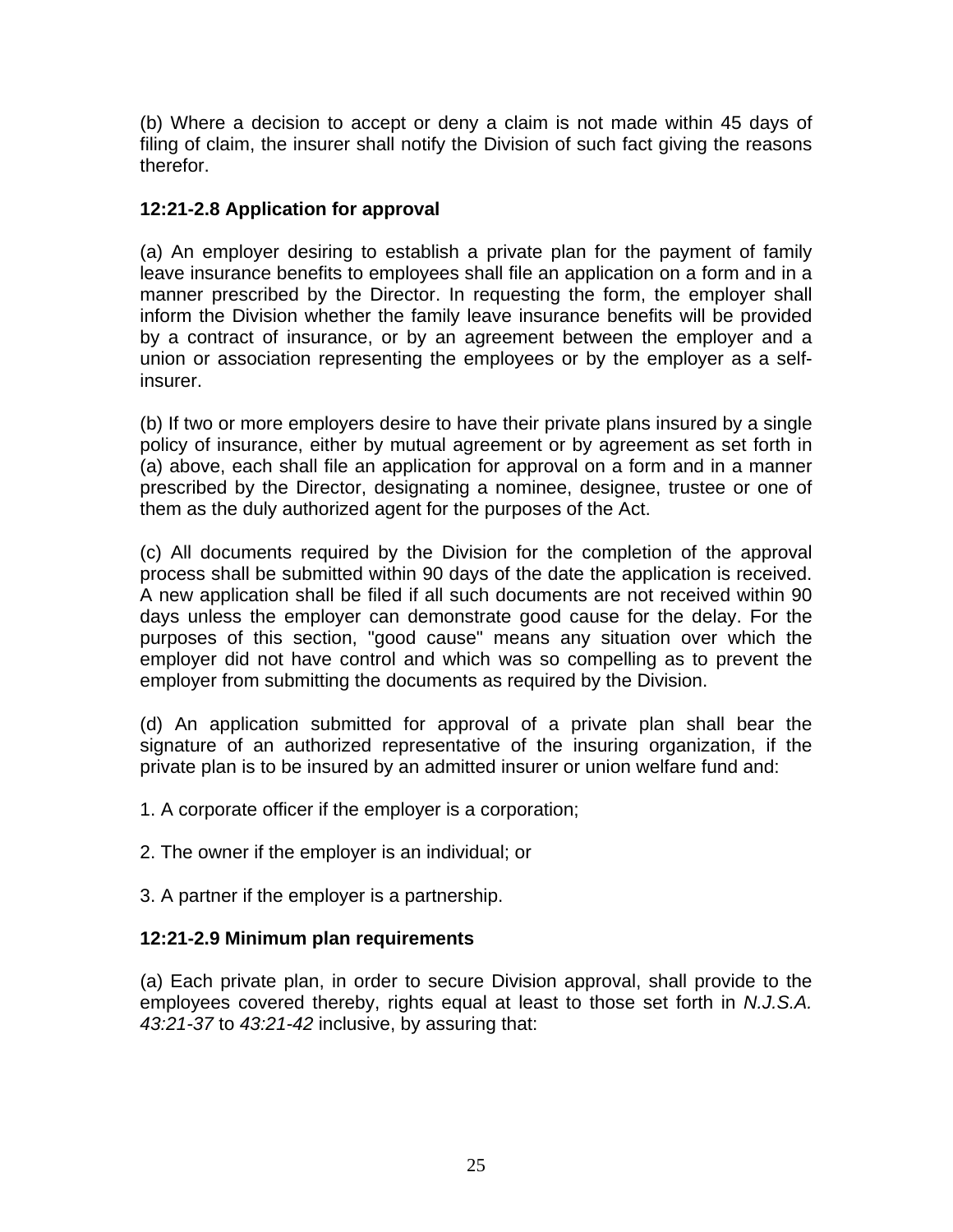1. The private plan shall cover all employees, except as provided elsewhere in this chapter, for benefits during any family leave commencing while the plan is in effect;

2. Eligibility requirements for family leave insurance benefits shall be no more restrictive than those requirements for benefits payable under the State plan; and

3. Except as provided for in *N.J.A.C. 12:21-2.10*, the family leave insurance benefits payable to each employee covered thereunder shall be at least equal, in both weekly amount and duration, to those which would be payable to the employee under the State plan, but for his or her inclusion in the private plan.

(b) An employer may provide family leave insurance benefits through a plan established solely for the administration of benefits required pursuant to the Temporary Disability Benefits Law, *N.J.S.A. 43:21-25* et seq., or through a multibenefit plan; provided, however, that, if the multi-benefit plan does not comply with all of the provisions of the New Jersey Temporary Disability Benefits Law, the employer shall establish a separate plan, maintained solely for the purpose of complying with the provisions of the law.

#### **12:21-2.10 Concurrent coverage**

(a) A private plan shall not preclude simultaneous or concurrent coverage by reason of an individual's employment with two or more employers. Such employee shall receive not less than the benefits payable under the State plan both as to benefit amount and duration.

(b) A covered individual is in "concurrent employment" if he or she is in employment with two or more employers during the last calendar day of employment immediately preceding the period of family leave. The term "concurrent employers" means the covered employers with whom an employee was employed on the last day of employment.

(c) If an employee is in concurrent employment and only one employer has a private plan, then the employee shall be entitled to receive benefits under that private plan, if otherwise eligible. Such benefits shall not be less than he or she would be eligible to receive under the State plan with respect to all employment, if he or she were covered under the State plan. No benefits shall be payable under the State plan for family leave commencing while he or she is covered under such private plan.

(d) If an employee is in concurrent employment with two or more employers and more than one employer has a private plan, the employee shall be entitled to receive benefits under each private plan, if otherwise eligible. Each private plan shall pay not less than the full amount the employee would be eligible to receive if covered under the State plan. When determining the amount to be paid, the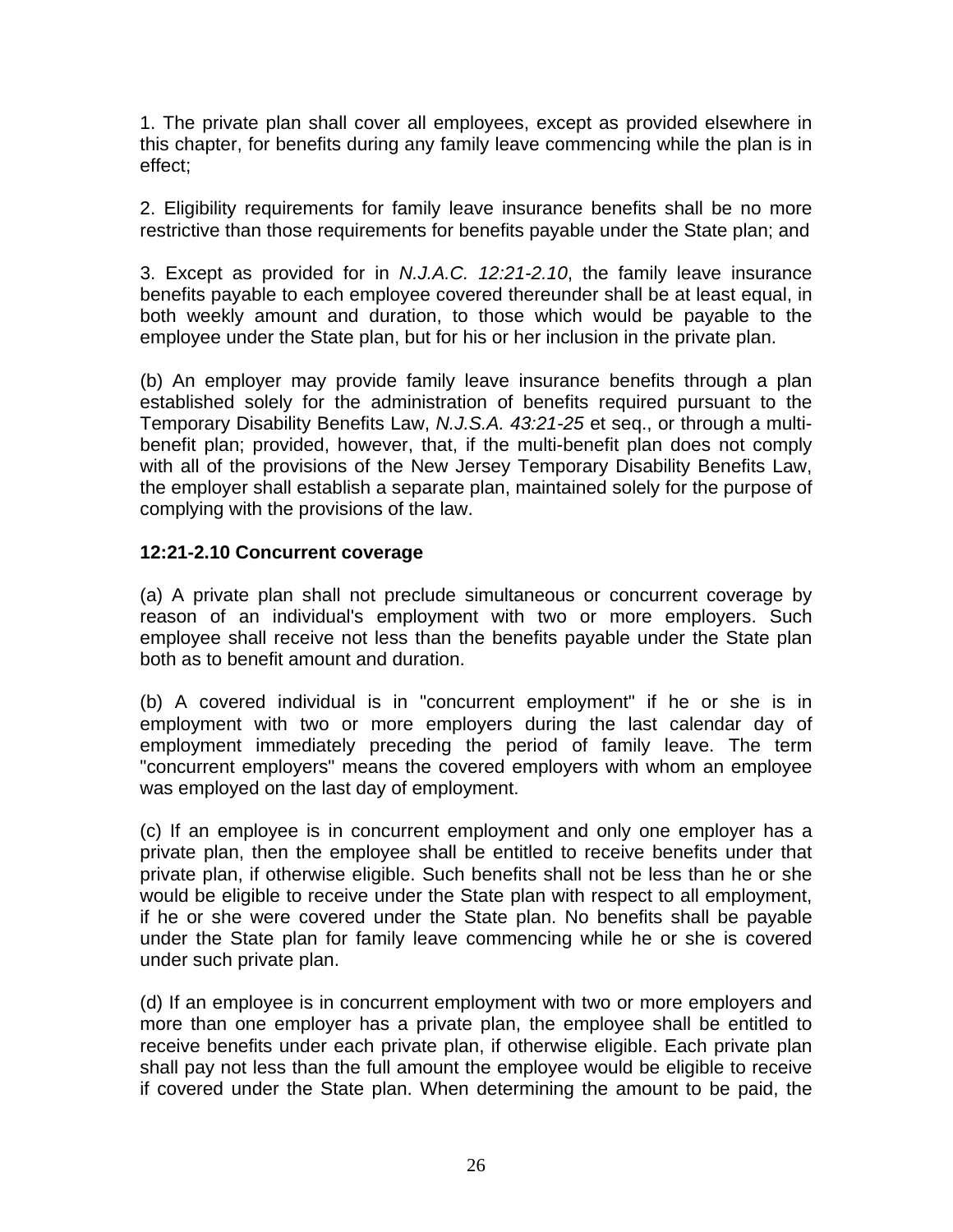private plan may take into account coverage under other private plans and benefits may be apportioned among the plans in the same proportion that the employee earned wages with each employer in the last eight calendar weeks immediately preceding the period of family leave. In no event shall the employee receive less than the benefits to which he or she would be entitled under the most favorable plan, both as to weekly amount and duration.

#### **12:21-2.11 Employee consent**

If employees are required to contribute to the cost of a private plan, the employer shall submit, in writing, to the employees a brief summary of the provisions of the plan, including the weekly benefit rate, the maximum amount and du-ration of benefits and the contributions required from the employees with respect to the benefits to be provided thereby. A majority of the employees to be covered must agree by election (by written ballot or other manner prescribed by the Director) to the establishment of the plan, which shall include the worker's contribution required. Evidence of their consent shall be shown on the application for approval.

#### **12:21-2.12 Evidence of consent**

(a) There shall be submitted on the application for approval a statement showing the total number of eligible employees in employment by the employer and the number of employees who agreed to the plan, together with the individual bal-lots or documents verifying the employees' consent. The ballots or documents of consent, after review by the Division, shall be returned to the employer.

(b) The results of such election shall be posted promptly and the records pertaining thereto shall be maintained by the employer and be available for inspection by Division representatives during the existence of the private plan.

#### **12:21-2.13 Certificate of approval; effective date**

(a) The Division shall issue a "Certificate of Approval of Private Plan," which shall constitute evidence of approval of the plan by the Division.

(b) Each such private plan shall be submitted in detail to the Division and shall be approved by the Division to take effect as of the first day of the calendar quarter next following the submission date, or as of an earlier date if requested by the employer and approved by the Division. Grounds for approval of an earlier effective date include, but are not limited to, whether the plan:

1. Is the result of an agreement contained in a labor-management contract; or

2. Covers a newly formed subsidiary of an employer with an existing private plan; or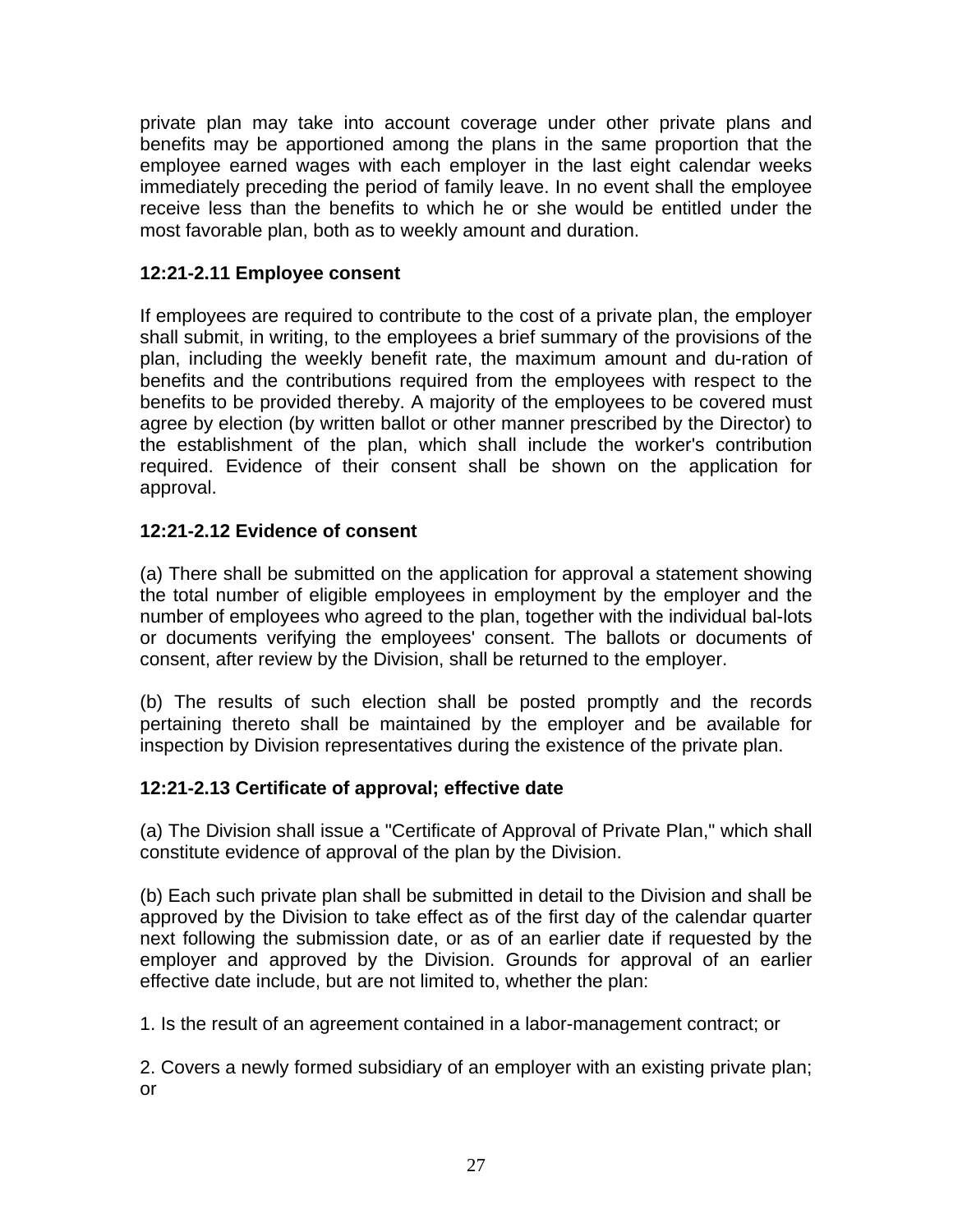3. Is the result of a succession from an employer with an existing private plan. As provided in *N.J.S.A. 43:21-7(c)(7)(A)*, a successor in interest is an entity that acquires the organization, trade, or business, or substantially all the assets of an employer, whether by merger, consolidation, sale, transfer, descent, or otherwise.

(c) Approved contributory plans must remain in effect through at least December 31, 2009.

# **12:21-2.14 Withdrawal of certificate of approval**

(a) A certificate of approval may be withdrawn or revoked upon notice and opportunity for hearing if the Division finds:

1. That there is danger that benefits accrued or to accrue will not be paid;

2. That the security for such payment is insufficient;

3. That there has been a failure to comply with the terms and conditions of the plan;

4. That there has been a failure to pay benefits to eligible claimants promptly;

5. That, in the case of an insured private plan, the insurance company has given notice of the cancellation of the policy of insurance thereunder;

6. That the employer, his or her duly authorized agent, the union or association representing the employees or any per-son acting in behalf of any of the foregoing are deriving a profit in instituting or administering the plan;

7. That the employer, or insurer or any other party responsible for the payment of benefits, as the case may be, has failed to comply with the Act and regulations; or

8. Other good cause.

(b) A certificate of approval may be withdrawn or revoked effective as of the date of the occurrence of the condition, violation, event or omission forming the basis for such withdrawal or revocation, or at any subsequent date which in the judgment of the Director or his or her authorized representative, shall be necessary for the protection of the benefit rights of the employees covered by the plan. The Division shall give the employer, the insurer or organization paying benefits, and all interested parties notice of revocation or withdrawal of the certificate of approval and an opportunity for a hearing.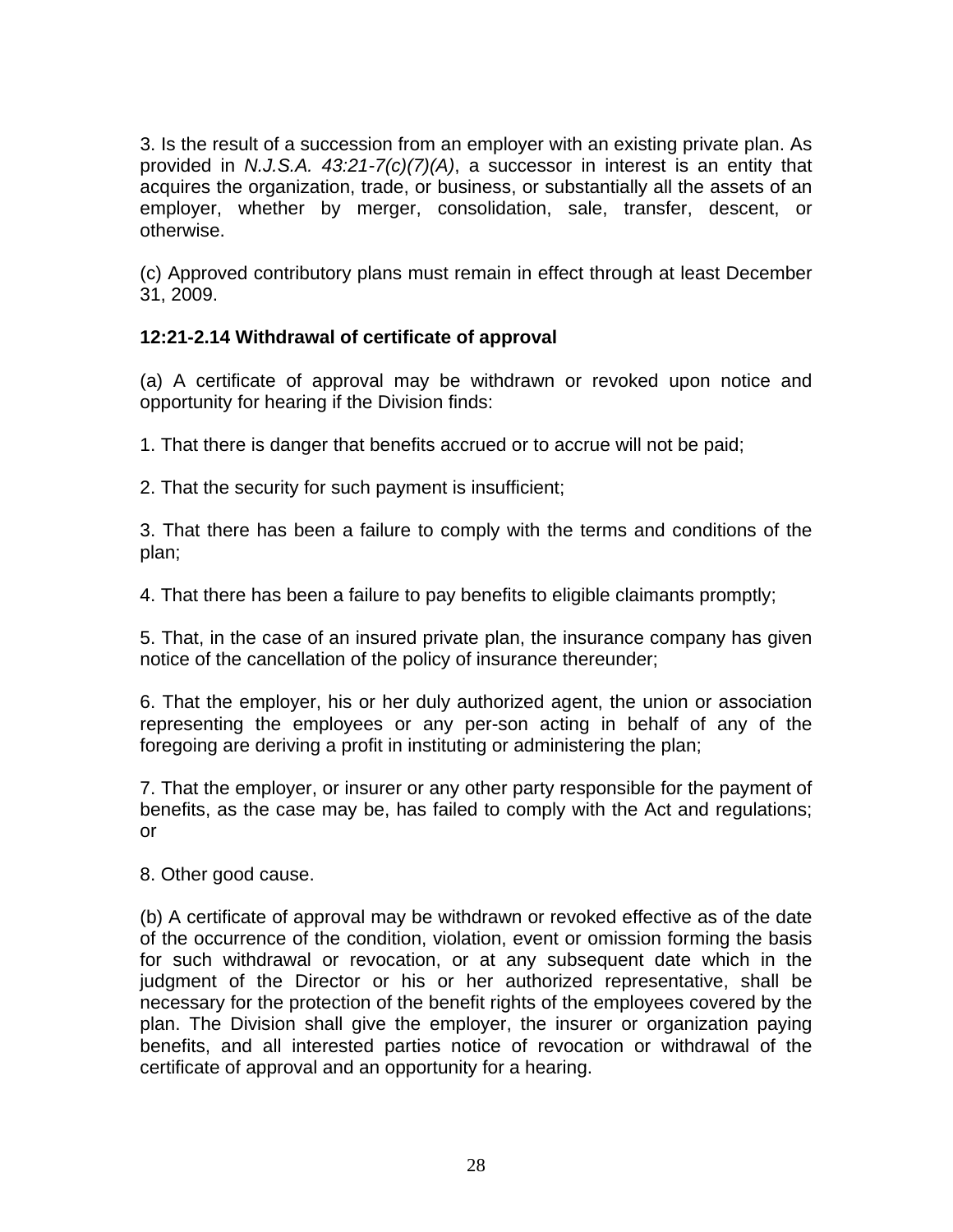#### **12:21-2.15 Termination on petition by employees**

Upon receipt by the Division of a petition to terminate a private plan, signed by not less than 10 percent of the employees covered by the private plan, the Division shall order an election, after 30 days' written notice to the employer. No such election shall be required more often than once in any 12 consecutive months. The Division shall, whenever it deems necessary, supervise such election.

#### **12:21-2.16 Eligibility to petition**

(a) An employee, to be eligible to sign any petition requesting an election to discontinue a private plan, shall be in the employ of the employer as of the date of the petition, and covered by the plan. The form of the petition requesting an election shall be prescribed by the Director.

(b) An employee, to be eligible to vote in any election to discontinue a private plan, shall be in the employ of the employer as of the date of the election and covered by the plan.

#### **12:21-2.17 Requirements of election**

(a) Any election to discontinue a private plan shall be in accordance with this subchapter. The election shall be by writ-ten ballot but the Director may order a secret ballot if the facts so warrant. The ballot shall be so worded as to give each employee voting an opportunity to vote for or against the discontinuance of the private plan. The time and place of the election shall be convenient to employees, and on not less than 30 days' written notice by the employer to the employees. The notice of the election and the results thereof shall be given to the employees affected by one of the following methods, by:

1. Posting on bulletin boards in the employer's establishment or place of business for a period of not less than 30 days;

- 2. Mail addressed to each employee; or
- 3. Personal service.
- (b) A record of the method used shall be kept by the employer.

#### **12:21-2.18 Retention of election records**

The records pertaining to any election to discontinue a private plan shall be retained by the employer and shall be avail-able for inspection by the Division representatives for a one-year period from the date of termination.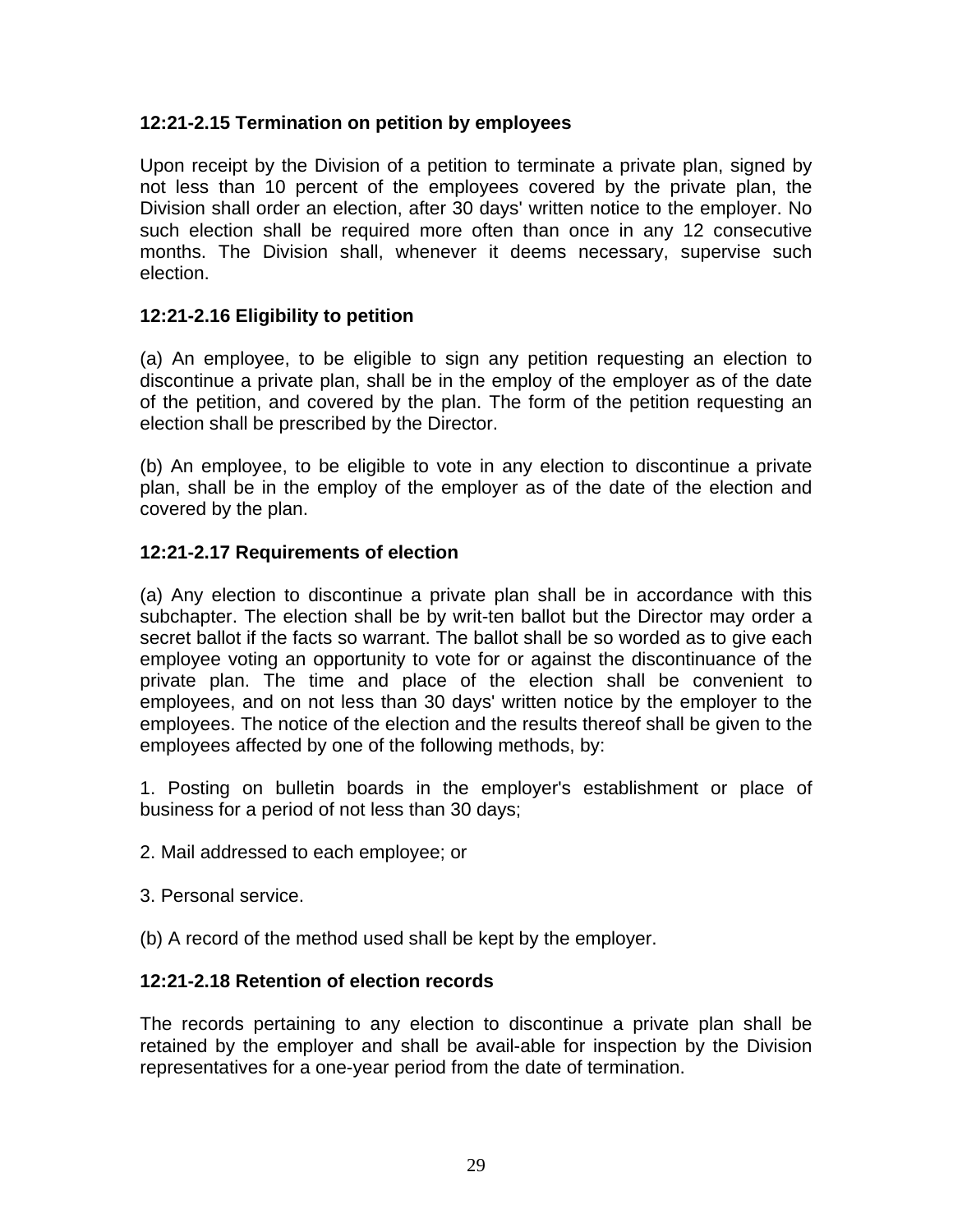#### **12:21-2.19 Certification of election results**

A statement shall be submitted forthwith by the employer to the Division showing the total number of employees eligible to vote, and the number of employees who voted for and against termination of the plan.

#### **12:21-2.20 Discontinuance**

(a) As provided in the Act, a private plan shall be discontinued when the Division withdraws its approval thereof upon being furnished satisfactory evidence that a majority of the covered employees have made election in writing to discontinue such plan.

(b) An employer may discontinue a private plan upon proper notice to the Division and to the covered employees.

#### **12:21-2.21 Responsibility of employer on withdrawal of certificate of approval**

(a) The employer shall be liable for the deduction of workers' contributions and payment of workers' contributions, as required by *N.J.S.A. 43:21-7*, with respect to wages paid for employment subsequent to the effective date of withdrawal or revocation of the certificate of approval, unless the Division has approved another private plan to become effective on the day immediately following.

(b) Form FDP-22, Notice of Withdrawal of Approval of Family Leave Insurance Benefits Private Plan, shall be conspicuously posted for a period of not less than 30 days at or in the employer's factory, establishment or other premises at which the workers, who were covered under the private plan, are employed, as evidence of the termination of that plan.

#### **12:21-2.22 Insurer liability**

(a) A policy of insurance providing for the payment of benefits under a private plan shall provide that the insurer shall remain liable for the payment of benefits to any employee covered by the policy and the private plan for any period of family leave commencing, during the continuance of the private plan, after the policy became effective and prior to the termination of the policy.

1. With respect to a period of family leave immediately after the individual has a period of disability during the individual's own disability, the period of disability is deemed, for the purposes of determining whether the period of disability commenced prior to the date of termination, to have commenced at the beginning of the period of disability during the individual's own disability, not the period of family leave.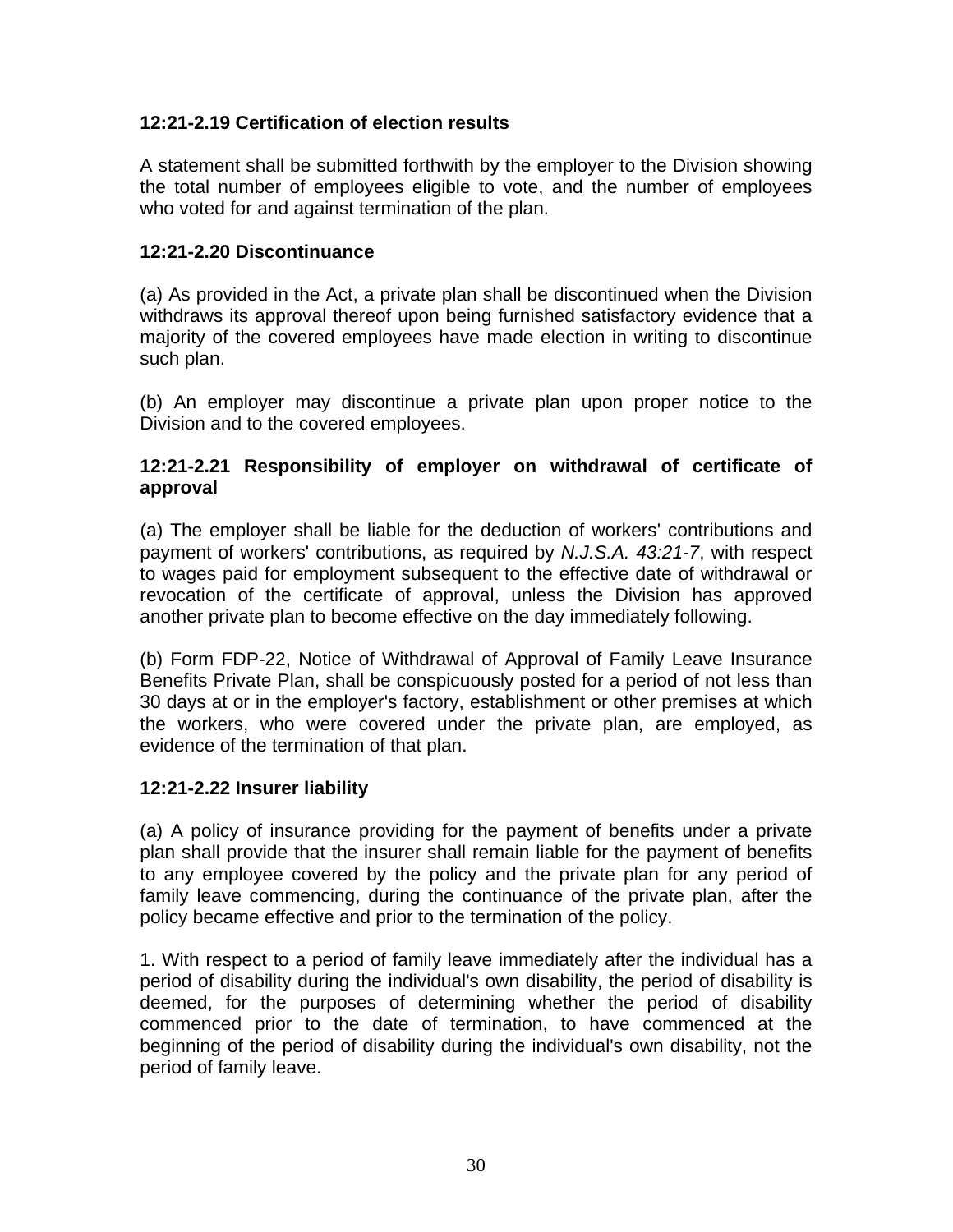(b) At least 60 days' notice shall be given to the Division by the insurer or the policyholder before termination of the policy becomes effective, except that, if the policy is being terminated by reason of a change of insurer, this requirement may be waived.

(c) If a policy is being terminated for nonpayment of premium, at least 15 days' written notice shall be given to the Di-vision before termination of the policy becomes effective.

### **12:21-2.23 Mandatory provision**

Each contract of insurance providing for the payment of benefits under a private plan shall contain a clause or clauses guaranteeing that the benefits meet the requirements of *N.J.A.C. 12:21-2.9*, Minimum plan requirements.

#### **12:21-2.24 Security required**

(a) The security required by the Division from an employer whose private plan does not provide for the assumption of the liability to pay benefits by an insurer, duly authorized and admitted to do business in this State, shall be in the form of a cash deposit, a bond of an admitted surety insurer conditioned on the payment of obligations under the plan, or bearer bonds issued or guaranteed by the United States of America or issued by this State, the amount to be determined by the Division upon the basis of the size of the payroll, the class or classes of risks contemplated, the financial standing of the employer and any additional factors, which the Division may deem proper.

(b) The amount shall not be less than one-half of the contributions that would have been paid by the employees to be covered by the private plan during the previous year, or one-half of the estimated contributions of such employees for the ensuing year, whichever is greater.

#### **12:21-2.25 Security exemption**

(a) Exemption from the requirement of *N.J.A.C. 12:21-2.24*, Security required, shall be granted to any employer who:

1. Is exempt from insuring the employer's workers' compensation liability, as provided by law; or

2. Satisfies the Division as to the employer's financial responsibility to pay the benefits provided by the employer's plan by furnishing a complete, current financial statement and such other proof as may be acceptable to the Division. An annual review of the financial responsibility will be made.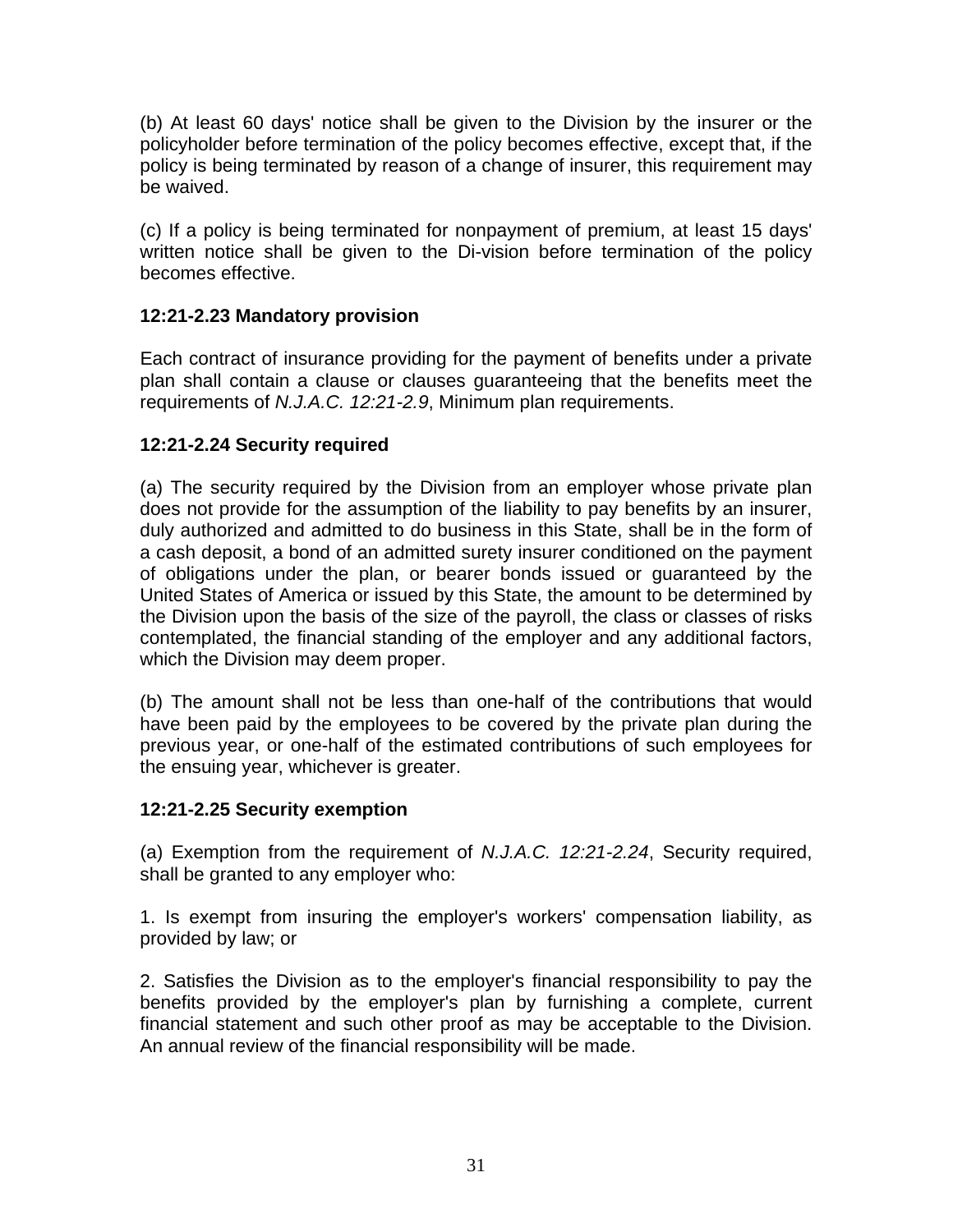#### **12:21-2.26 Disposition of security upon termination**

(a) The security provided for in this subchapter should be applied by the Division to the payment of any unpaid obligations under the private plan. Upon termination of a private plan, which does not provide for the assumption by an admitted insurer of the liability to pay benefits, or upon withdrawal of approval of such private plan, the Division shall retain the security deposited, for the purpose of securing the payment of the obligations of the private plan. Upon the expiration of all benefit claims outstanding after the lapse of five complete calendar quarters following the effective date of termination or withdrawal of approval, the Division shall make a final assessment of the charges against the employer as provided in the Act and this subchapter.

(b) The Division may make a partial return of the security at an earlier date if it finds that such security is in excess of that required.

#### **12:21-2.27 Exchange of information**

(a) If an employee's weekly benefit amount, determined under the benefit provisions of an employer's private plan, with respect to any period of family leave, is less than the maximum weekly benefit amount payable under the State plan, and such weekly benefit amount has been computed on a basis different from that provided for covered individuals under the State plan, the weekly benefit amount shall be recomputed in accordance with the provisions of the New Jersey Temporary Disability Benefit Law, *N.J.S.A. 43:21-40*, as amended.

(b) If such recomputed weekly benefit amount is less than the maximum weekly benefit amount payable under the State plan and the computation of the "average weekly wage" for such recomputation yields a result, which is less than the individual's average weekly earnings in employment with all covered employers during the base weeks in such eight calendar weeks, then the insurer, which has undertaken to pay the benefits provided by the plan shall request the Division to provide such payer with a statement of the weekly wages of the employee earned from all covered employers during the eight base weeks immediately preceding the calendar week in which the employee's family leave commenced.

(c) When requesting such information, such payer shall furnish the Division with the following information:

1. The name, address and Social Security Number of the employee;

2. The date on which the family leave commenced;

3. The names and addresses of such other employers, from whom the employee alleges to have earned wages immediately preceding his or her family leave, as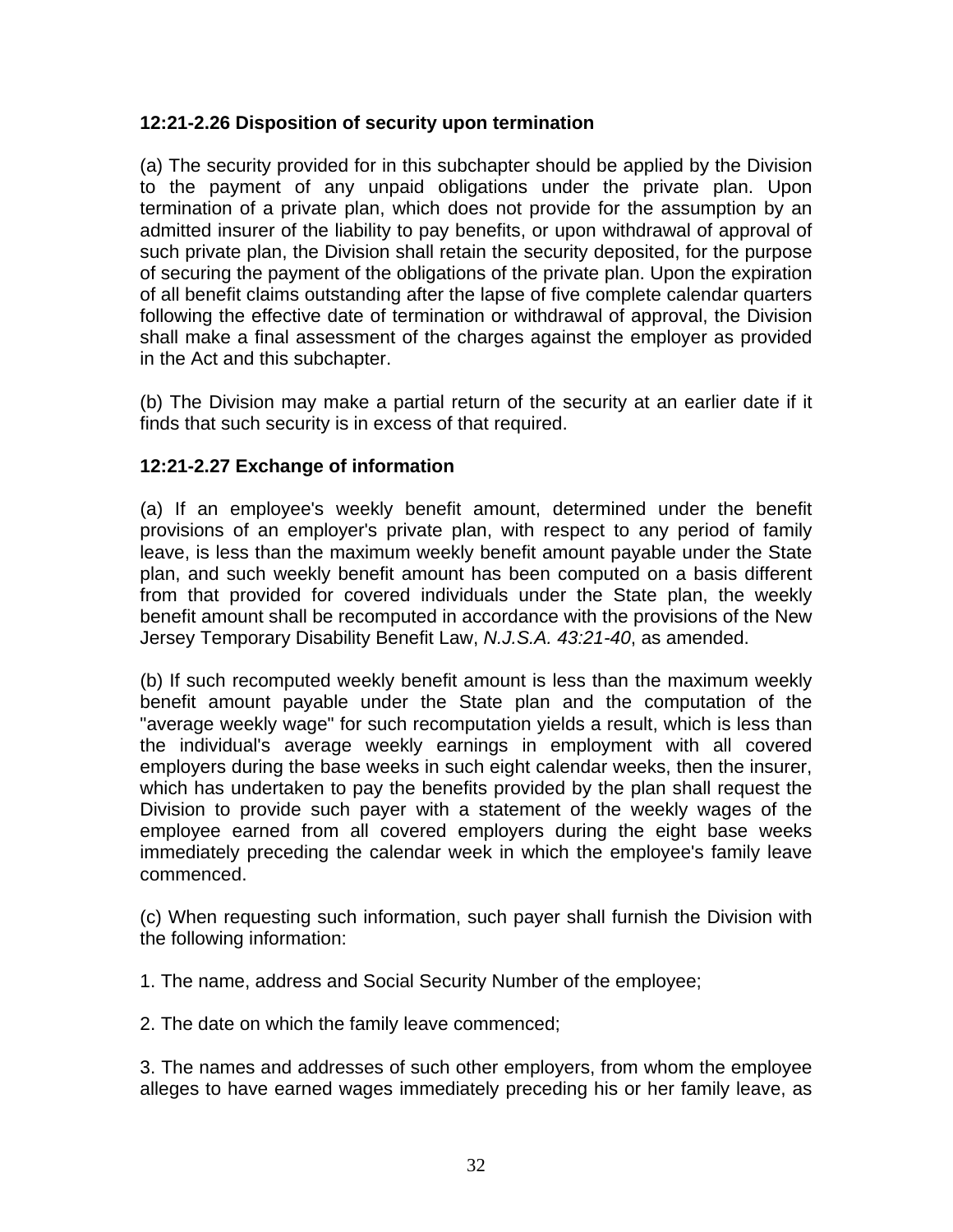may be necessary to determine all wages earned in the required eight base weeks; and

4. The weekly earnings of the employee from the employer during each of the calendar weeks in the 52 calendar weeks immediately preceding the family leave, if any.

(d) If the private plan of an employer provides, as a condition of eligibility for benefits with respect to a period of family leave, that an otherwise eligible employee shall have established at least 20 or a lesser number of base weeks within the 52 calendar weeks preceding the week in which his or her period of family leave commenced and the employee has not established such base weeks from his or her employment with the employer, then the insurer, which has undertaken to pay the benefits provided by the plan shall request the Division to provide such payer with a statement of the number of base weeks in the employee's base year. When requesting such information, such payer shall furnish the Division with the following information:

1. The name, address and Social Security Number of the employee;

2. The date on which the family leave commenced;

3. The names and addresses of such other employers, from whom the employee alleges to have earned wages in the 52 calendar weeks immediately preceding his or her family leave, as may be necessary to determine the required number of base weeks; and

4. The number of calendar weeks in the 52 calendar weeks immediately preceding the calendar week in which the period of family leave commenced, during which the employee earned not less than the minimum base week requirement as defined in *N.J.S.A. 43:21-27(i)(4)* from the employer.

(e) If the private plan of an employer provides, with respect to periods of family leave commencing on or after July 1, 2009, that the maximum total benefits payable to any eligible employee may be computed as an amount equal to six times the weekly benefit rate or 1/3 of his or her total wages in his or her base year, whichever is lesser, where it appears that such provision will be applicable with respect to any period of family leave and where the insurer does not have sufficient information regarding wages earned with prior employers in the base year, then the insurer shall request the Division to provide a statement of the total wages in the employee's base year. When requesting such information, such insurer shall furnish the Division with the following information:

1. The name, address and Social Security Number of the employee;

2. The date on which the family leave commenced;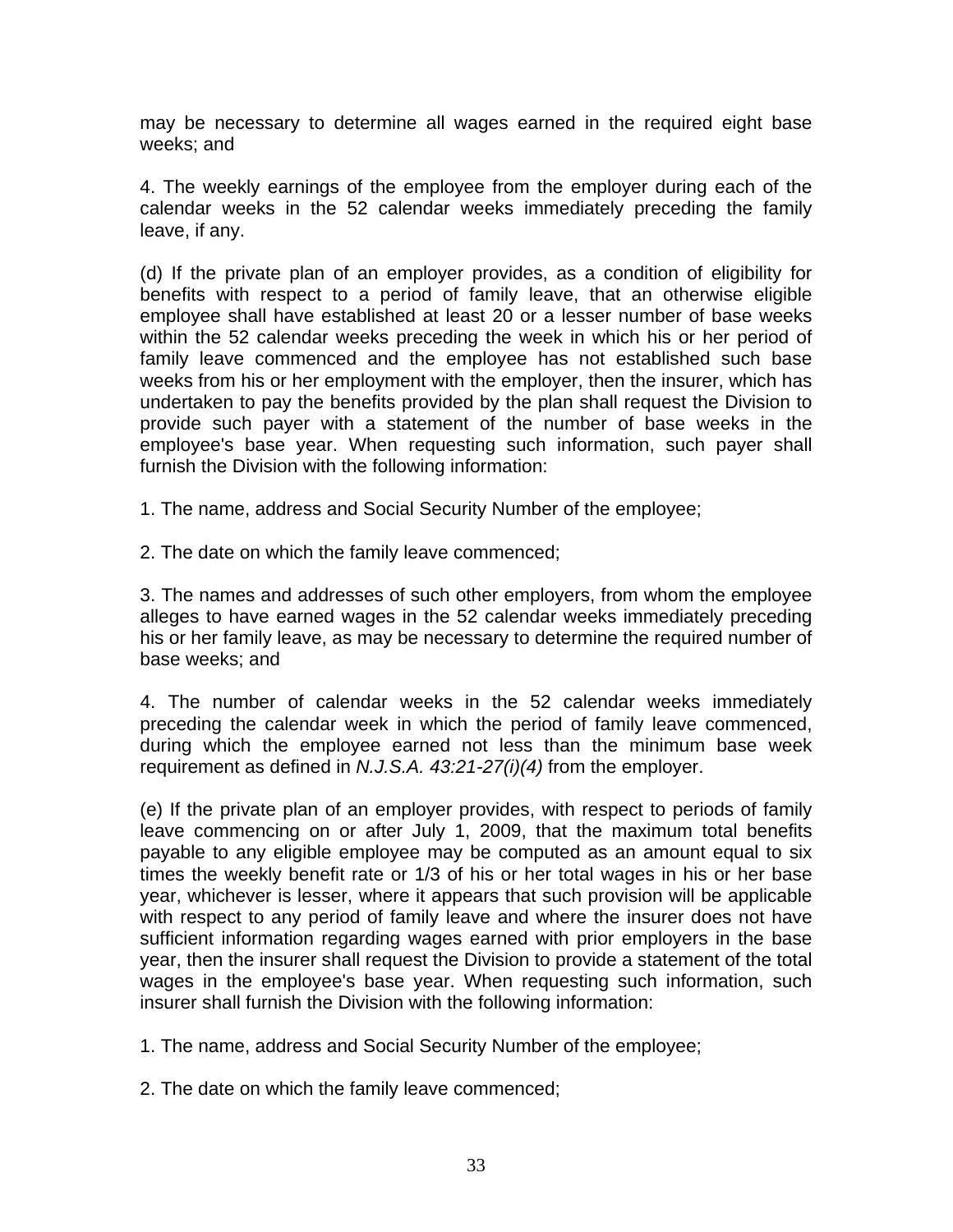3. Names and addresses of other employers in the 52 weeks prior to the week in which the family leave occurred;

4. Total amount of wages earned by claimant with the most recent employer.

#### **12:21-2.28 Notice from employers**

Within 10 days after the mailing of a request for information with respect to a period of family leave, each employer having a private plan shall furnish the Division with any information requested or known to the employer, which may bear upon the eligibility of the claimant.

#### **12:21-2.29 Reports by self-insurers**

(a) For the one-year period ending December 31 of each calendar year during which a self-insured private plan is in effect, each employer shall, on a form prescribed by the Division, file a statement, on or before the 30th day following the end of the one-year period, showing the following information with regard to each of the following types of claims: care of sick child, care of sick spouse, care of sick domestic partner, care of sick civil union partner, care of sick parent, bonding by biological parent with a newborn child, bonding by domestic partner or civil union partner of biological parent with a newborn child, bonding by individual with newly adopted child:

1. The number of claims for family leave insurance benefits received during the one-year period;

2. The number of claims for family leave insurance benefits accepted during the one-year period;

3. The number of workers who received family leave insurance benefits during the one-year period;

4. The amount of family leave insurance benefits paid during the one-year period;

5. The average weekly family leave insurance benefit during the one-year period;

6. The amount of sick leave, vacation leave or other fully paid time, which resulted in reduced benefit duration during the one-year period;

7. With regard solely to family leave insurance benefit claims to care for sick family members, the amount of intermit-tent family leave insurance benefits paid during the one-year period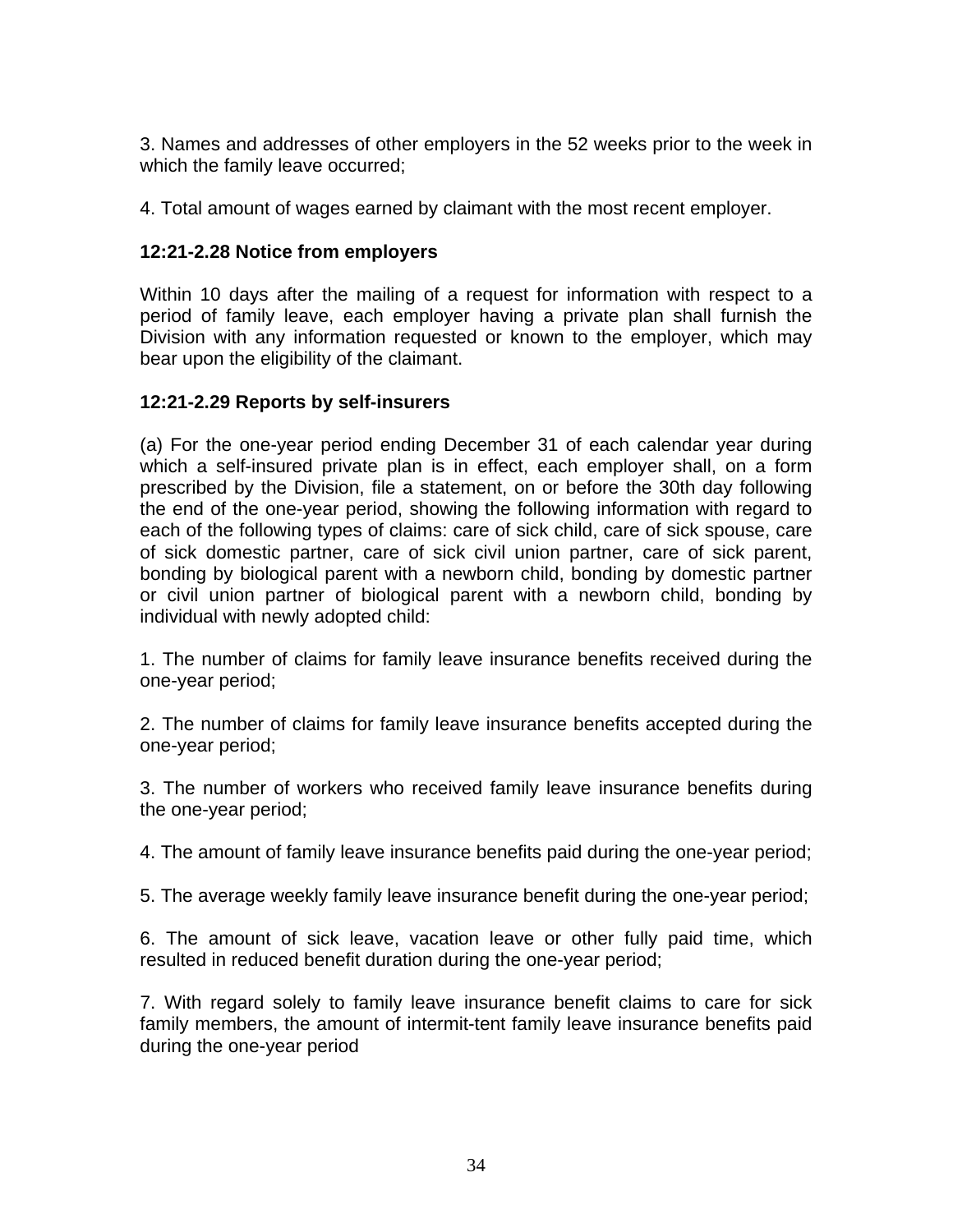8. The average duration of family leave insurance benefits, in days, during the one-year period.

(b) The information reported under (a) above shall be broken down by sex and by age group, beginning at 25 years and under and increasing in increments of 10.

(c) On or before the 30th day following the close of each calendar year during which a self-insured private plan is in effect, the employer shall, on a form prescribed by the Division, file a report showing:

1. The amount of funds available at the beginning of that year for payment of family leave insurance benefits;

2. The amount contributed by workers during that year;

3. The direct cost of administration of the plan during that year;

4. The number of employees covered by the plan as of December 31; and

5. Such other information as the Division may require with respect to the financial ability of the self-insurer to meet the self-insured's obligations under the plan.

# **12:21-2.30 Reports by unions and other benefit payers**

(a) For the one-year period ending December 31 of each calendar year, each union, association of employees, nominee, trustee or organization, which has assumed the liability to pay the family leave insurance benefits required under one or more private plans (which benefits are not guaranteed by a contract of insurance of an insurer duly authorized and admitted to do business in this State) shall, on a form prescribed by the Division, file a statement, on or before the 30th day following the end of the one-year period showing the following information with regard to each of the following types of claims: care of sick child, care of sick spouse, care of sick domestic partner, care of sick civil union partner, care of sick parent, bonding by biological parent with a newborn child, bonding by domestic partner or civil union partner of biological parent with a newborn child, bonding by individual with newly adopted child:

1. The number of claims for family leave insurance benefits received during the one-year period;

2. The number of claims for family leave insurance benefits accepted during the one-year period;

3. The number of workers who received family leave insurance benefits during the one-year period;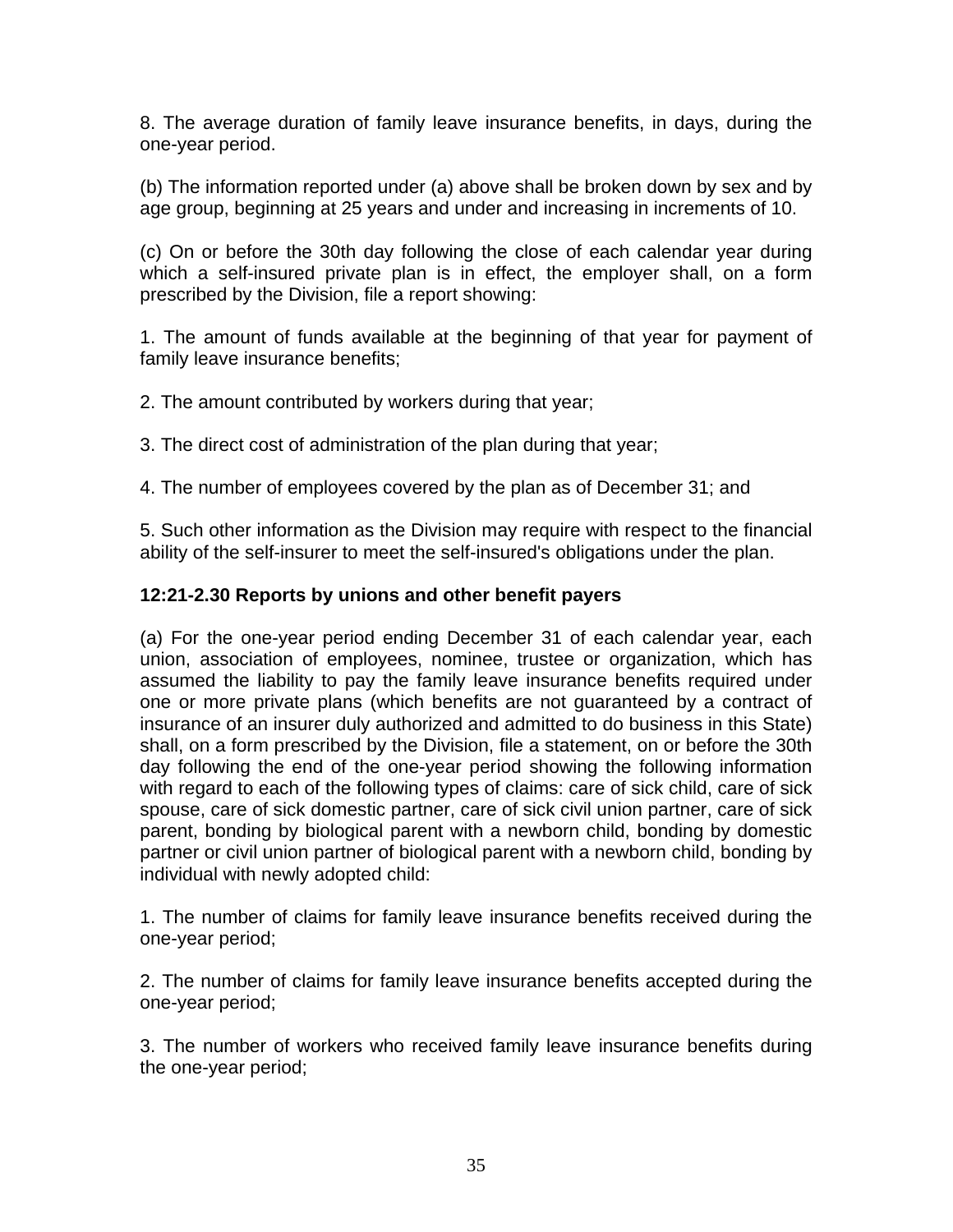4. The amount of family leave insurance benefits paid during the one-year period;

5. The average weekly family leave insurance benefit during the one-year period;

6. The amount of sick leave, vacation leave or other fully paid time, which resulted in reduced benefit duration during the one-year period;

7. With regard solely to family leave insurance benefit claims to care for sick family members, the amount of intermit-tent family leave benefits paid during the one-year period

8. The average duration of family leave insurance benefits, in days, during the one-year period.

(b) The information reported under (a) above shall be broken down by sex and by age group, beginning at 25 years and under and increasing in increments of 10.

(c) On or before the 30th day following the close of each calendar year each union, association of employees, nominee, trustee or organization, which has assumed the liability to pay the family leave insurance benefits required under one or more private plans (which benefits are not guaranteed by a contract of insurance of an insurer duly authorized and admitted to do business in this State) shall, on a form prescribed by the Division, file a report showing:

1. The amount of funds available at the beginning of that year for payment of family leave insurance benefits;

2. The amount contributed by workers during that year;

3. The direct cost of administration of the plan during that year;

4. The number of employees covered by the plan as of December 31; and

5. Such other information as the Division may require with respect to the financial ability of the self-insurer to meet the self-insured's obligations under the plan.

#### **12:21-2.31 Reports by insurance companies**

(a) For the one-year period ending December 31 of each calendar year, each insurance company, which has assumed the liability to pay the family leave insurance benefits required under one or more private plans shall, on a form prescribed by the Division, file a statement, on or before the 30th day following the end of the one-year period showing the following information with regard to each of the following types of claims: care of sick child, care of sick spouse, care of sick domestic partner, care of sick civil union partner, care of sick parent, bonding by biological parent with a newborn child, bonding by domestic partner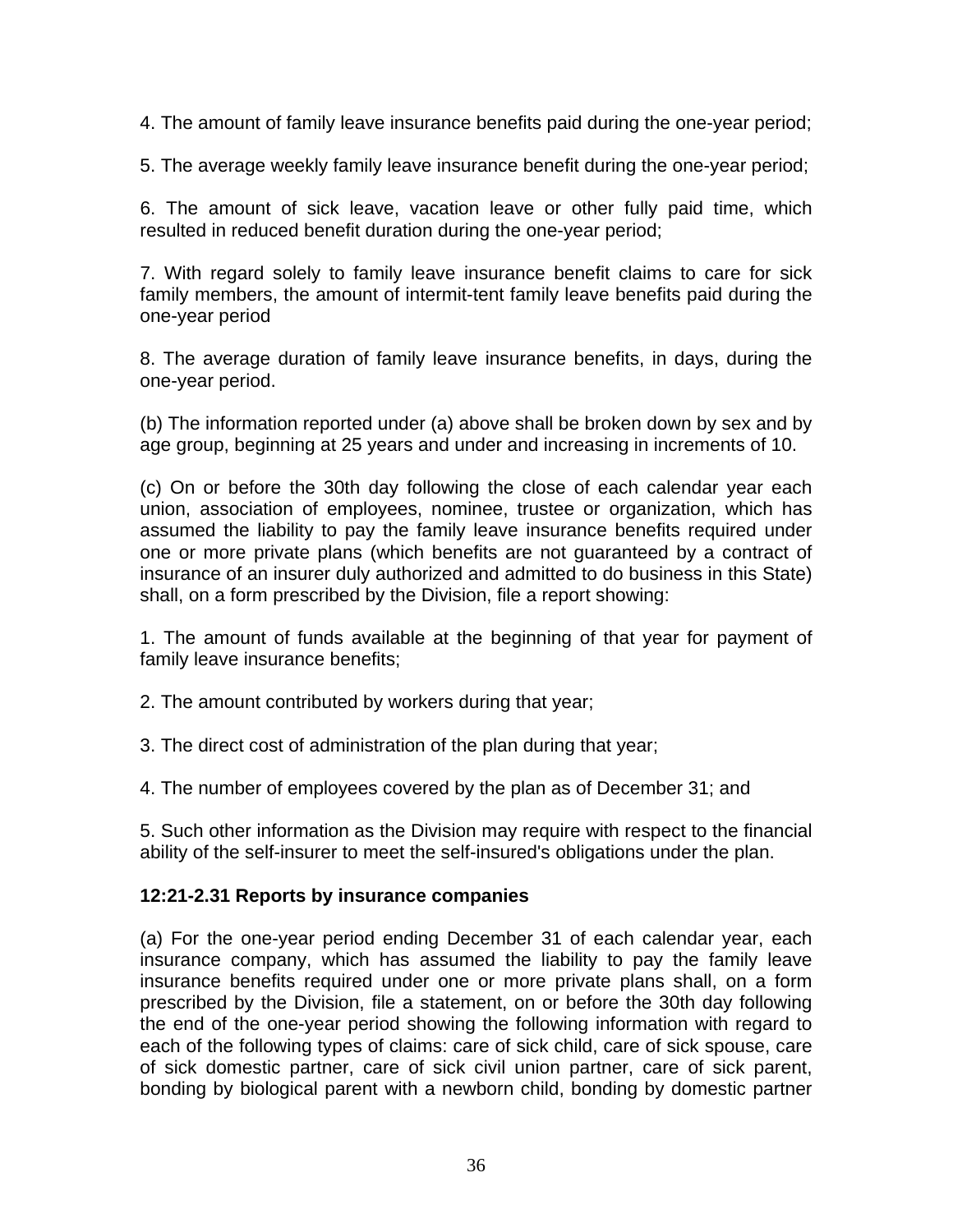or civil union partner of biological parent with a newborn child, bonding by individual with newly adopted child:

1. The number of claims for family leave insurance benefits received during the one-year period;

2. The number of claims for family leave insurance benefits accepted during the one-year period;

3. The number of workers who received family leave insurance benefits during the one-year period;

4. The amount of family leave insurance benefits paid during the one-year period;

5. The average weekly family leave insurance benefit during the one-year period;

6. The amount of sick leave, vacation leave or other fully paid time**,** which resulted in reduced benefit duration during the one-year period;

7. With regard solely to family leave insurance benefit claims to care for sick family members, the amount of intermit-tent family leave benefits paid during the one-year period

8. The average duration of family leave insurance benefits, in days, during the one-year period.

(b) The information reported under (a) above shall be broken down by sex and by age group, beginning at 25 years and under and increasing in increments of 10.

(c) On or before the 30th day following the close of each calendar year each insurance company, which has assumed the liability to pay the family leave insurance benefits required under one or more private plans shall, on a form prescribed by the Division, file a report showing:

1. The amount of funds available at the beginning of that year for payment of family leave insurance benefits;

2. The amount contributed by workers during that year;

3. The direct cost of administration of the plan during that year;

4. The number of employees covered by the plan as of December 31; and

5. Such other information as the Division may require with respect to the financial ability of the self-insurer to meet the self-insured's obligations under the plan.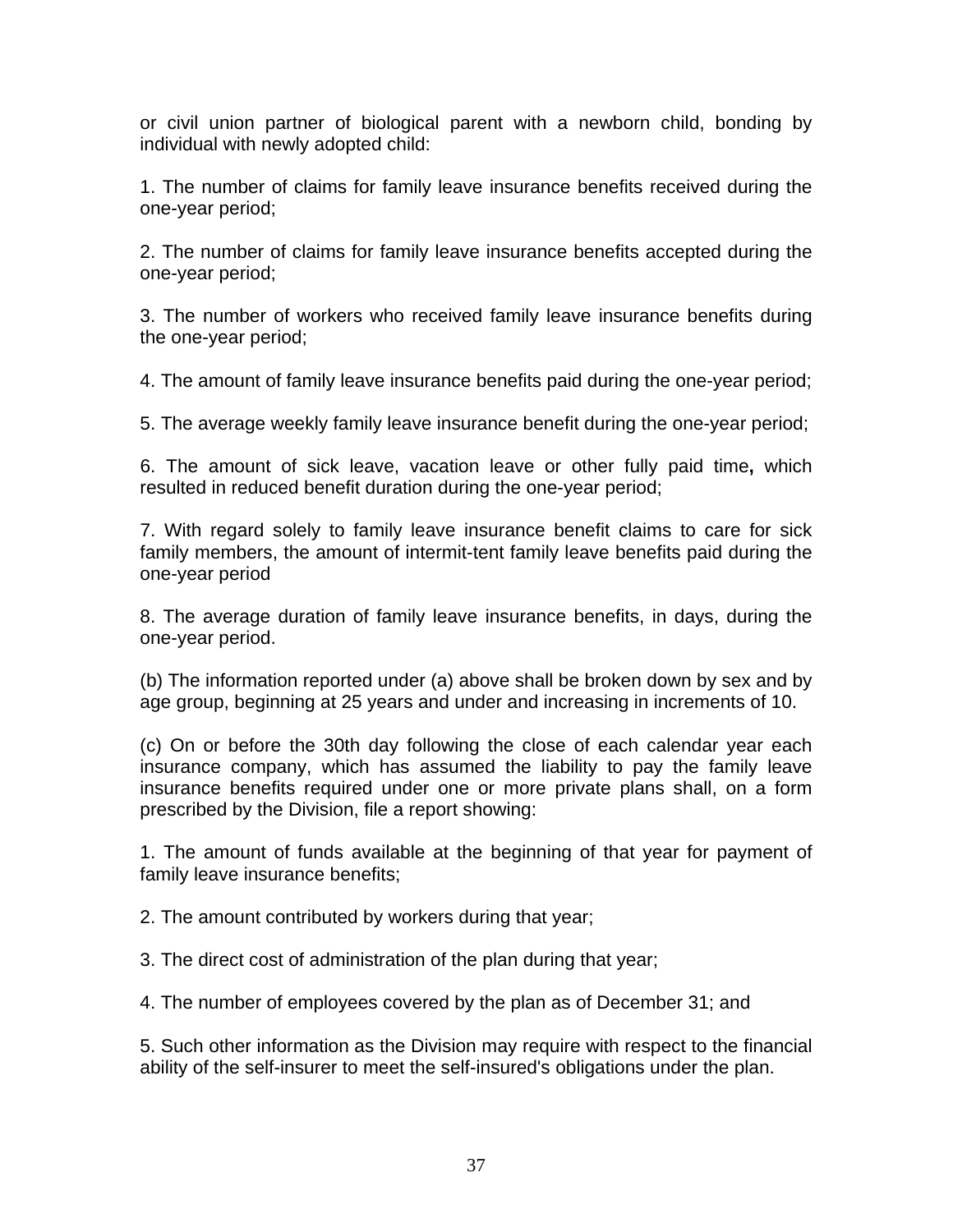#### **12:21-2.32 Reports by employers having two or more plans**

On or before the 30th day following the close of each calendar year, each employer having two or more approved private plans in effect during such calendar year or any portion thereof shall, on a form prescribed by the Division, file a report showing the amount of taxable wages paid during such calendar year to employees while covered under each such private plan.

#### **12:21-2.33 Continuation of plan on successor employer**

(a) If there is a change in the employer and the successor employer assumes the obligations and liability of the predecessor under the plan, the plan shall be transferred to the successor, if:

1. The workers to be covered by the plan immediately after the succession are not required to contribute to the cost of the plan;

2. The class or classes of workers covered by the plan immediately prior to the succession constitute a majority of the workers in the same class or classes employed by the successor immediately after the succession;

3. A majority of the workers in the class or classes covered by the plan in the employ of the successor immediately after the succession give their written consent to the plan; or

4. The plan is limited to the separate unit, plant, department or establishment operated by the predecessor and the provisions of (a)1, 2 or 3 above, are met with respect to such separate unit, plant, department or establishment.

#### **12:21-2.34 Employee contributions to private plans**

(a) Employee contributions to a private plan shall be deposited in a trust fund account and shall not be part of an employer's assets.

(b) Trust fund assets deposited by an employer as required under (a) above shall be used only for the administration and payment of family leave insurance benefits.

(c) Employers shall make trust fund accounts available for periodic inspection and audit by the Division at the discretion of the Director.

(d) Upon termination of a contributory private plan for family leave insurance benefits, excess contributions remaining in the trust account shall, after five completed calendar quarters, be remitted to the Division for deposit in the Fund.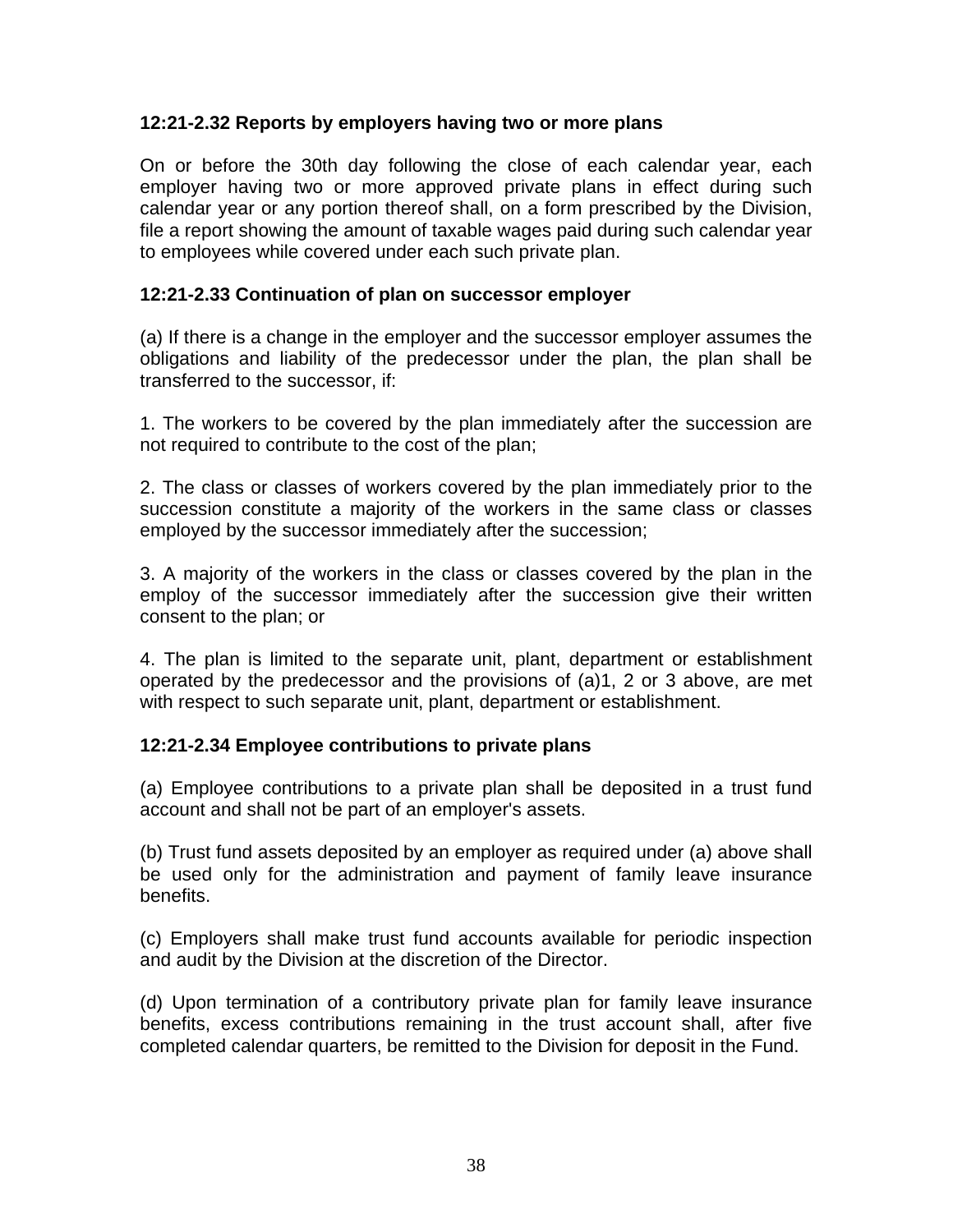#### **SUBCHAPTER 3. STATE PLAN**

#### **12:21-3.1 Extent of coverage**

(a) A claimant shall not be entitled to any benefits from the Fund with respect to any period of family leave commencing while he or she is covered under a private plan.

(b) A claimant shall not be paid any benefits under *N.J.S.A. 43:21-3* and 4 for any period of family leave commencing while he or she is a "covered individual" as defined in *N.J.S.A. 43:21-27(b)(2)*.

(c) An individual who is covered by a private plan or is separated from his or her employment for a period of two weeks or more immediately prior to the family leave shall not be entitled to any benefits under the State plan.

(d) If application for benefits is made under a private plan or for family leave insurance benefits during unemployment, *N.J.S.A. 43:21-4*, and it is determined that the claim should have been made under the State plan, a claimant shall not be deprived of benefits under the State plan for failure to give timely notice provided that:

1. The application to the private plan or for family leave insurance benefits during unemployment, *N.J.S.A. 43:21-4*, would have been timely noticed to the State plan if it had been then made; and

2. Proof of family leave is made under the State plan not later than the time prescribed by the Act.

(e) If an employee is overpaid benefits under the State plan, the amount of such overpayment shall not be deducted from the amount of benefits to which he or she may be entitled under a private plan or under *N.J.S.A. 43:21-3* and 4 as an unemployed claimant for a subsequent period of family leave. If an employee is overpaid benefits under a private plan, the amount of such overpayment shall not be deducted from the amount of benefits to which he or she may be entitled under the State plan, or under *N.J.S.A. 43:21-3* and 4 as an unemployed claimant for a subsequent period of family leave.

(f) Where a care recipient has utilized a health care provider, and that health care provider has examined the care recipient and has diagnosed him or her with a serious health condition, the claimant may only be denied benefits during that period so certified where:

1. The Division has contacted the care recipient's personal health care provider and has reached a mutual agreement therewith as to a change in the period of the care recipient's serious health condition or care required by the care giver;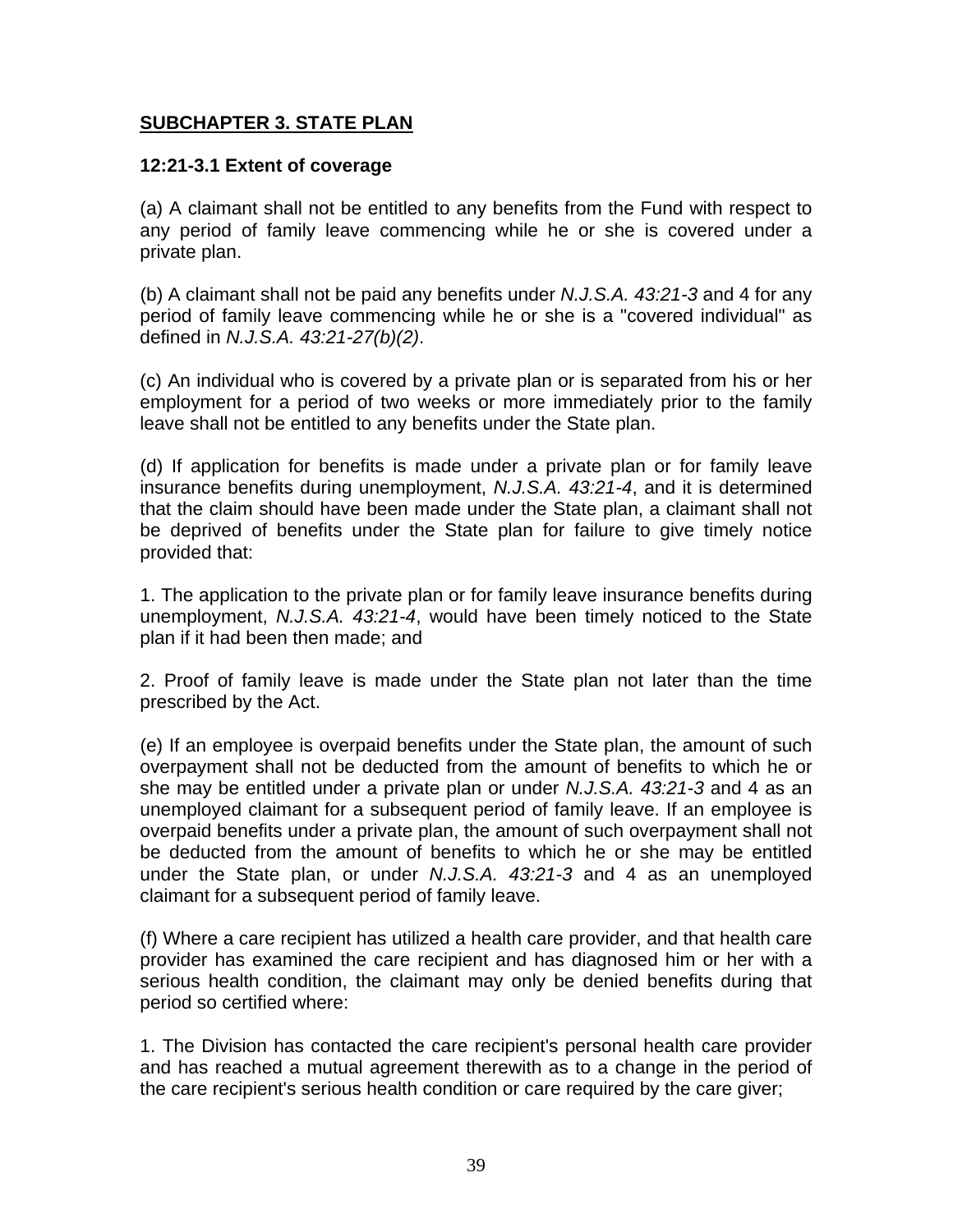2. A licensed medical practitioner designated by the Commissioner of Labor and Workforce Development or his or her designee has examined the care recipient and has determined that the care recipient no longer has a serious health condition or requires care by the care giver. Where such a determination has been made, benefits shall not be paid beyond the date of examination;

3. A care recipient refuses to submit to or fails to attend an examination conducted by a licensed medical practitioner designated by the Commissioner of Labor and Workforce Development or his or her designee, in which case the claim-ant shall be disqualified from receiving all benefits for the period of family leave in question, except as to benefits already paid; or

4. The Division has obtained credible factual evidence showing that the care recipient is performing activities that demonstrate a serious health condition does not exist. In such instances, benefits shall not be paid beyond the date that such factual evidence is obtained.

(g) If a physical examination of a care recipient is required, the Commissioner of Labor and Workforce Development or his or her designee shall authorize such examination to be made by a licensed medical practitioner. Upon submission of a written report of the examination to the Department of Labor and Workforce Development, a fee customarily charged by a physician in a given specialty for each such examination, shall be paid to the examining medical practitioner, which fee shall be charged to the Family Temporary Disability Leave Account as a cost for the administration of family leave insurance benefits payments. Upon recommendation of the Director and upon a finding that an increase or decrease in the customary or "fair market" fee is necessary or appropriate to be cost effective and supply a sufficient pool of examiners, the Commissioner may increase or decrease the customary fee pursuant to a schedule issued by the Commissioner on a Statewide or county basis for one or more of these groups of examiners. In cases requiring the services of a specialist, or in cases requiring clinical tests supporting the diagnosis, the Commissioner or his or her designee shall, in his or her discretion, authorize such services or tests, the fees to be fixed in advance by the Commissioner.

(h) The responsibility for coverage shall be established by the covered individual's last employer. The application for benefits shall be processed by the insurer, if the employer has an approved private plan and the individual is covered by that plan, or by the State plan if the employer has State plan coverage. However, claims coming within the purview of *N.J.A.C. 12:21-2.10* or *3.6* shall be governed thereby.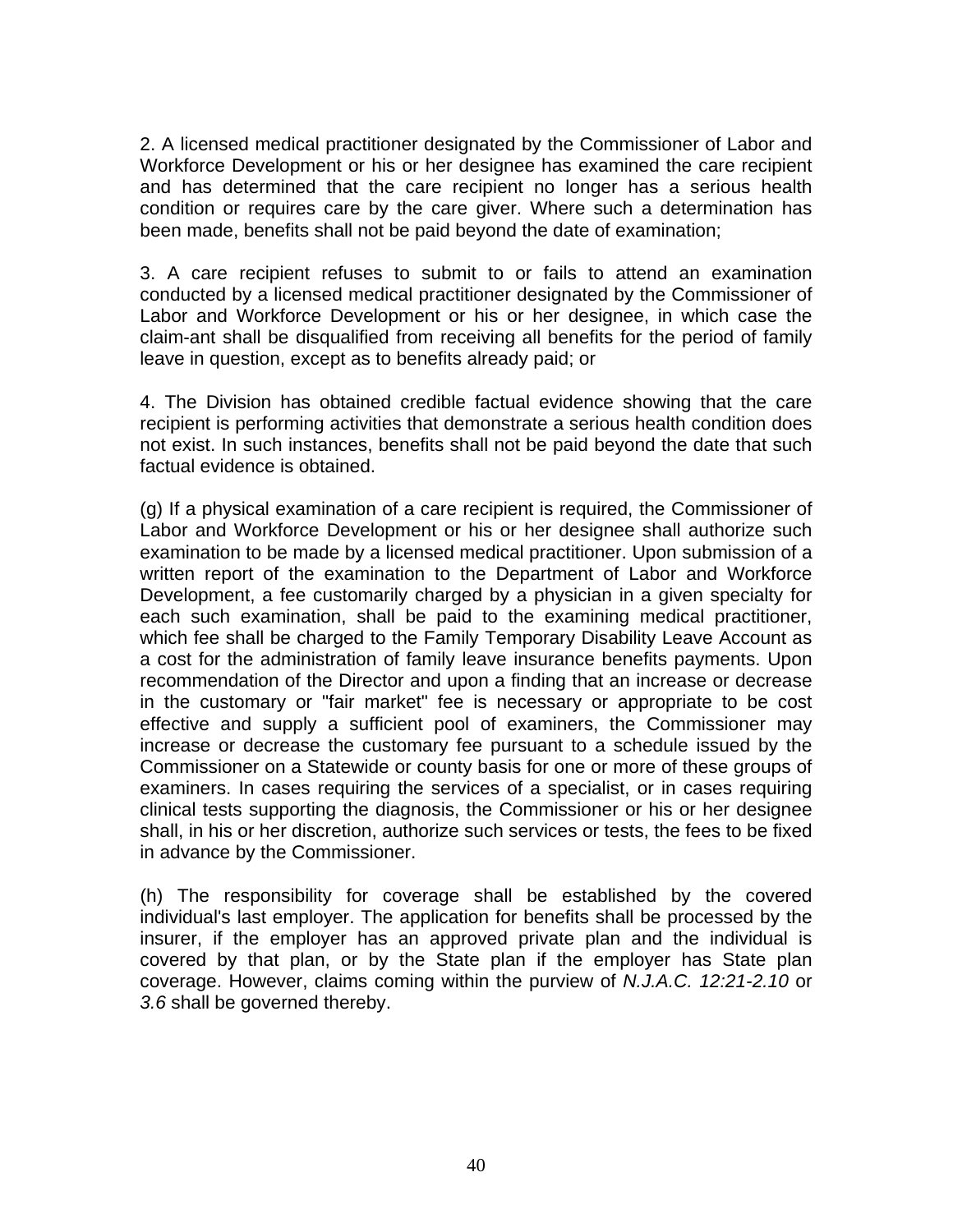#### **12:21-3.2 Notice and proof of family leave**

(a) Within 30 days after the commencement of a period of family leave, a written notice of family leave, on which a claim for State plan benefits is based, shall be furnished to the Division by the claimant. The notice need not be on any prescribed form but shall state the claimant's full name, address and valid Social Security Number, as well as the date on which claimant begins the period of family leave. The filing of Form FL-1 (Proof and claim for family leave insurance benefits) or Form FL-2 (Proof and claim for family leave insurance benefits for bonding immediately following a State plan claim for pregnancy disability) shall constitute notice of family leave.

(b) Proof of the care recipient's serious health condition or of the birth of a child or of the placement for adoption of a child on which a claim for family leave insurance benefits under the State plan is based shall be furnished by the claimant. The proof and claim accompanied, for claims relating to care of a family member (as opposed to bonding claims), by a certification of the health care provider, shall be furnished to the Division, on Form FL-1 (Proof and claim for family leave insurance benefits) not later than 30 days after the commencement of the period of family leave for which family leave benefits are claimed.

(c) The health care provider certification contained within Form FL-1 shall state the following:

1. The date, if known, on which the serious health condition of the family member commenced;

2. The probable duration of the serious health condition of the family member;

3. The medical facts regarding the serious health condition of the family member, of which the health care provider has personal knowledge;

4. A statement that the serious health condition of the family member requires the participation of the covered individual in providing care to the family member;

5. An estimate of the amount of time, total time and frequency, that the services of the covered individual are required in order to participate in providing care to the family member;

6. The dates of treatment of the family member if the family leave is for planned medical treatment; and

7. Such other information as the Division may require.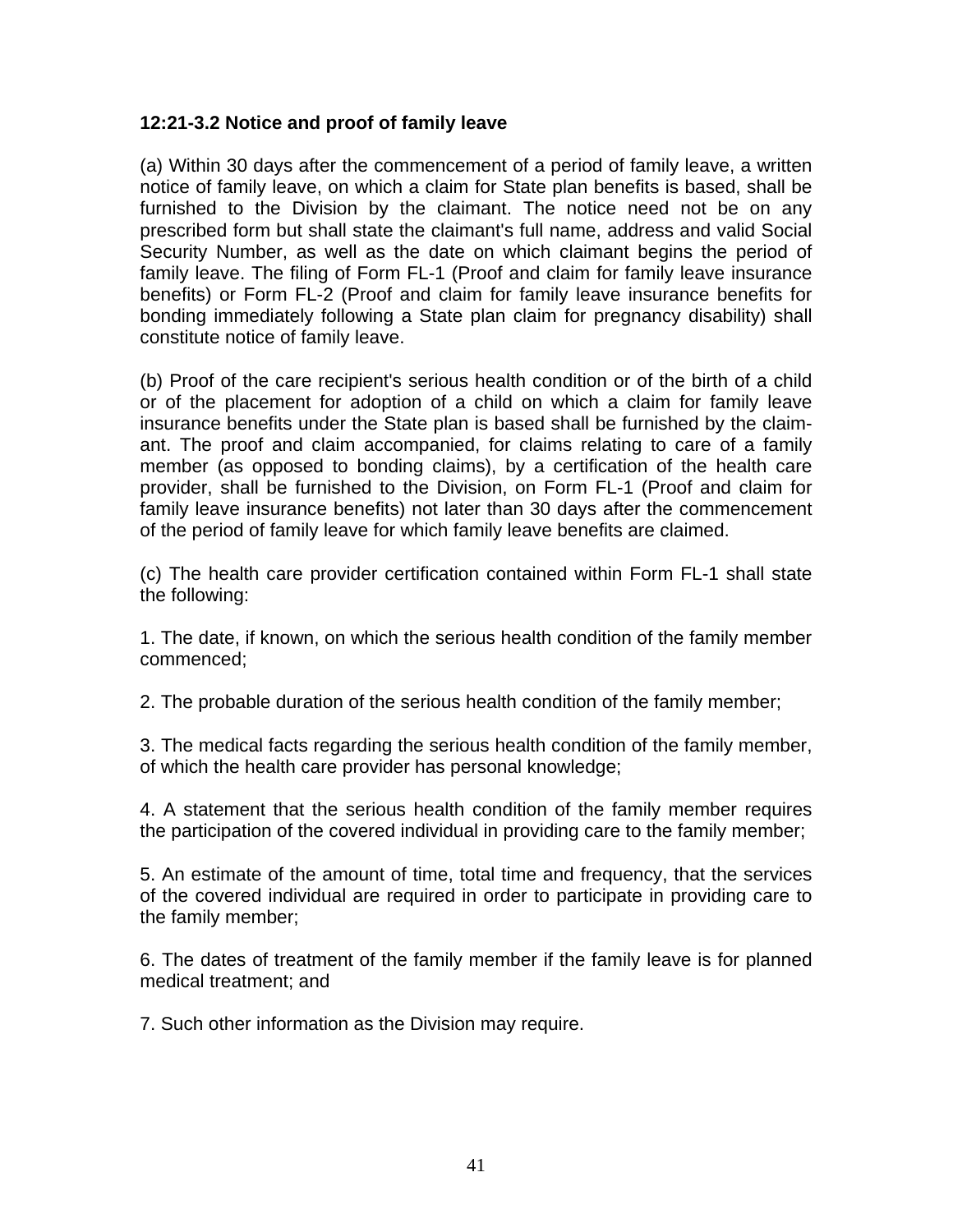(d) A continued claim form on which the claimant must provide additional medical information in order to continue receiving family leave insurance benefits shall be filed as proof of continued family leave when requested by the Division.

(e) The failure to furnish a written notice or proof of family leave within the time or manner required by the Act and this subchapter shall not invalidate or reduce any claim, if it shall be shown to the satisfaction of the Division not to have been reasonably possible to furnish notice or proof and that such notice or proof was furnished as soon as reasonably possible. If such notice or proof is not furnished, the claim shall be reduced and limited to the period commencing 30 days prior to the receipt of the notice or proof of family leave.

(f) The Division shall require each claimant to have a valid Social Security Number when filing a claim for benefits. The claimant, upon request of the Division, shall provide proper identification, including proof of a valid Social Security Number, verification of the Social Security Number if there is a discrepancy, and documentation showing his or her legal name and address.

1. If unable to present proof of a valid Social Security Number, proper verification, or other appropriate documentation, the individual shall be determined ineligible for benefits until such time that he or she is able to present the required identification.

2. Any person who refuses or fails to cooperate with the Division in any effort to verify the validity of a Social Security Number, may be held ineligible for benefits from the date of claim and liable to refund any benefits previously paid.

3. Upon a showing of good cause by the claimant, the Division may, on a claimant-by-claimant basis, waive the requirement that the claimant have a valid Social Security Number when filing a claim for benefits.

#### **12:21-3.3 Filing of claims for benefit**s

(a) All claims and other required documents relating thereto may be filed by mail or by such other means as prescribed by the Division (including by electronic means), except in those cases where the claimant is notified by the Division that a personal appearance will be required. Filing by mail or by such other means as prescribed by the Division (including by electronic means) shall be deemed complete based on the postmark date, or in its absence, the date received by the Division.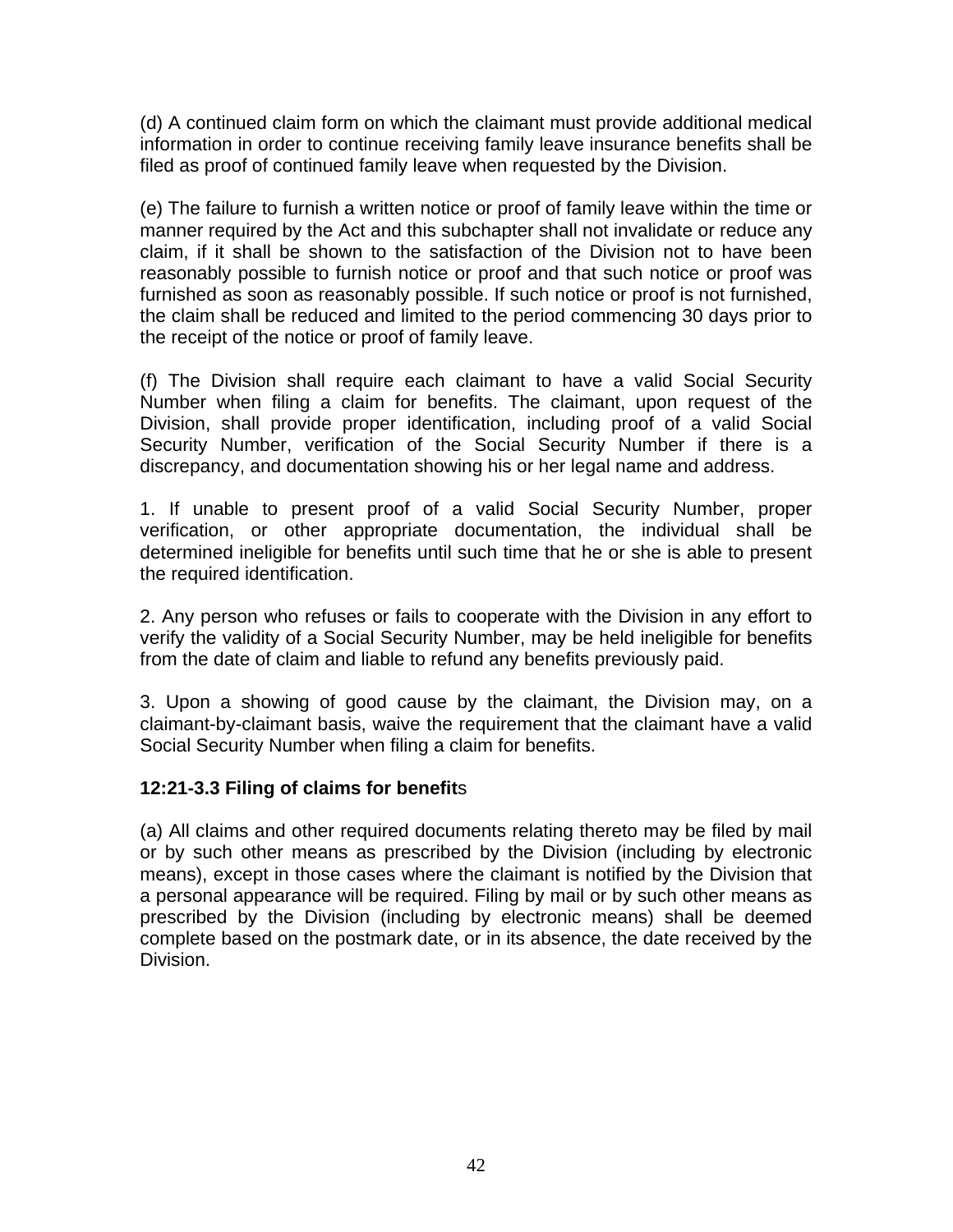(b) Family leave insurance benefits shall be payable to any claimant while outside of this State, provided he or she complies with the Act and this subchapter.

#### **12:21-3.4 Reestablished claims**

(a) For a reestablished claim either where the care recipient is not the same as for the most recent previous claim or where the reestablished claim is filed during or following employment with a different employer than for the most re-cent previous claim, the claimant shall be required to serve a waiting period.

(b) For the claimant who satisfies the requirements of (a) above, the weekly benefit rate for the reestablished claim shall be recalculated pursuant to *N.J.S.A. 43:21-40*.

(c) For the claimant who satisfies the requirements of (a) above, the maximum total family leave insurance benefits payable in days for the existing 12-month period under *N.J.S.A. 43:21-38*, shall be reduced by the number of days in family leave insurance benefits, which have been paid to the claimant during that 12 month period.

(d) For a reestablished claim where both the care recipient is not the same as for the most recent previous claim and the reestablished claim is filed during or following employment with a different employer than for the most recent previous claim, the claimant shall be required to serve a waiting period.

(e) For the claimant who satisfies the requirements of (d) above, the weekly benefit rate for the reestablished claim shall be re-calculated pursuant to *N.J.S.A. 43:21-40*.

(f) For the claimant who satisfies the requirements of (d) above, the maximum total family leave insurance benefits pay-able in days for the existing 12-month period under *N.J.S.A. 43:21-38*, shall be reduced by the number of days in family leave insurance benefits which have been paid to the claimant during that 12 month period.

#### **12:21-3.5 Reduction of benefits**

(a) The amount of benefits otherwise payable to a claimant under the State plan for any week of family leave, or part thereof, shall be reduced by the amount paid concurrently under any governmental or private retirement, pension or permanent disability benefit or allowance program to which his or her most recent employing unit contributed on his or her behalf. If such latter benefits are being paid on a monthly basis, the amount thereof to be deducted for each day of family leave shall be determined as 1/30 of such monthly amount, multiplied by seven, and the amount (disregarding any fractional part of a dollar) shall be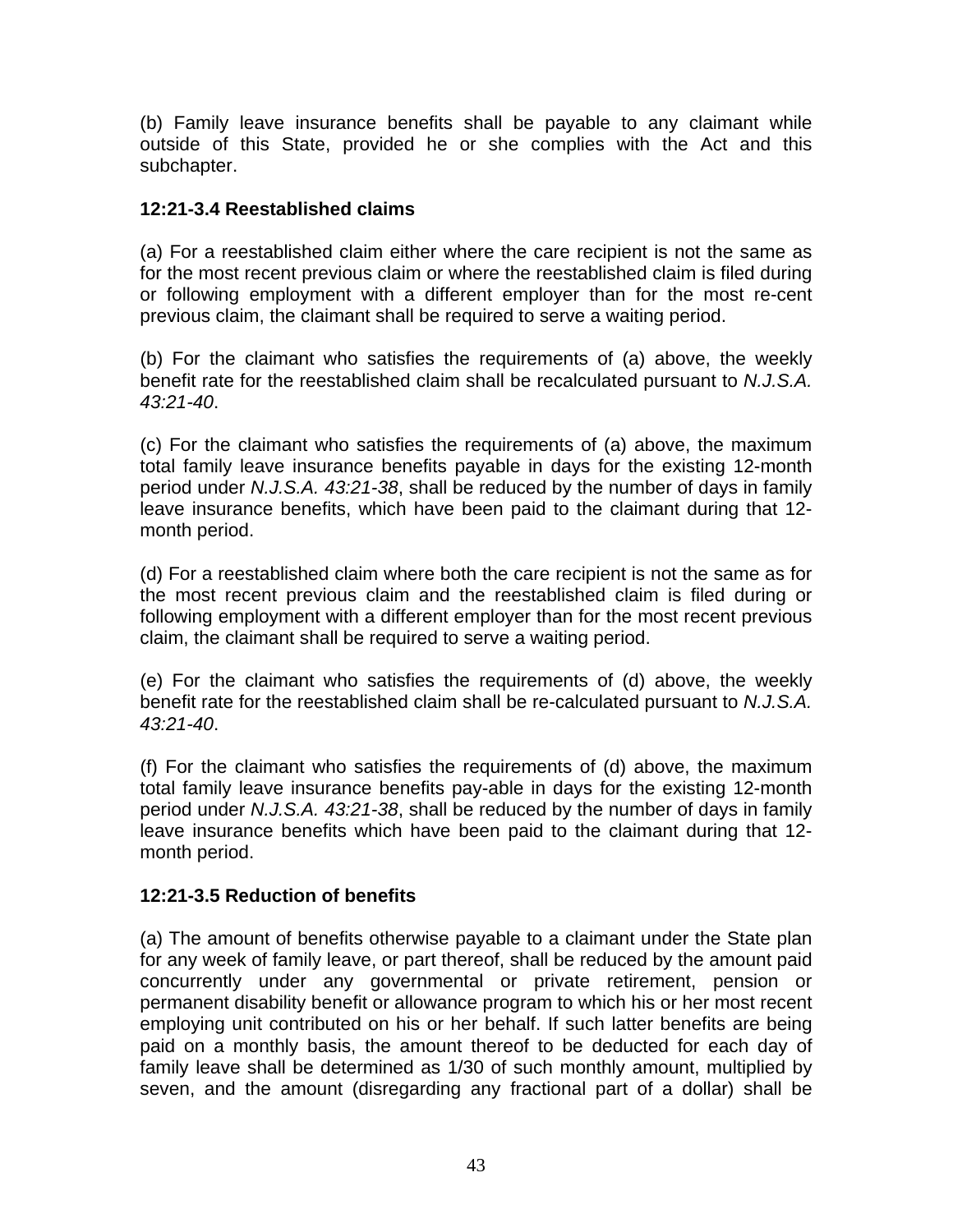subtracted from the weekly benefit rate. If such latter benefits are being paid on a weekly basis, the amount thereof to be deducted for each day of family leave shall be determined as 1/7 of the weekly amount multiplied by the number of days of family leave during that week and that amount (disregarding any fractional part of a dollar) shall be subtracted from the weekly benefit rate.

(b) The amount of benefits payable to a claimant under the State plan for any week of family leave, or part thereof, shall not be reduced by the amount of benefits payable under any program as mentioned above, unless one or more payments thereunder have been received by the claimant prior to the date on which the check in payment of benefits under the State plan is issued.

(c) The employer of a claimant may require the claimant, during a period of family leave, to use up to two weeks of paid sick leave, paid vacation time or other leave at full pay.

(d) The employer of a claimant may permit the claimant, during a period of family leave, to use in excess of two weeks of paid sick leave, paid vacation time or other leave at full pay.

(e) When the employer requires the claimant to use paid sick leave, paid vacation time or other leave at full pay under (c) above, the employer may within a reasonable and practicable time request of the State plan or the private plan, as the case may be, that the claimant's maximum family leave insurance benefits entitlement during the 12-month period be reduced by the number of days of leave at full pay required by the employer to be used by the claimant under (c) above and which has been paid by the employer to the claimant during the period of family leave.

(f) Where the employer requests a reduction of maximum family leave insurance benefits entitlement under (e) above, the State plan or private plan, as the case may be, shall reduce the claimant's maximum family leave insurance benefits entitlement during the 12-month period by the number of days of leave at full pay paid by the employer to the claimant during the period of family leave. This reduction in the maximum family leave insurance benefits entitlement during the 12-month period in number of days will result in a corresponding reduction, relative to the instant claim and any subsequent claims filed during the 12-month period, in the monetary amount of family leave insurance benefits, which reduction will be directly attributable to the above-mentioned reduction in the maximum family leave insurance benefit entitlement.

(g) Where the employer does not request a reduction of maximum family leave insurance benefits entitlement under (e) above, the State plan or private plan, as the case may be, shall not reduce the claimant's maximum family leave insurance benefits entitlement during the 12-month period by the number of days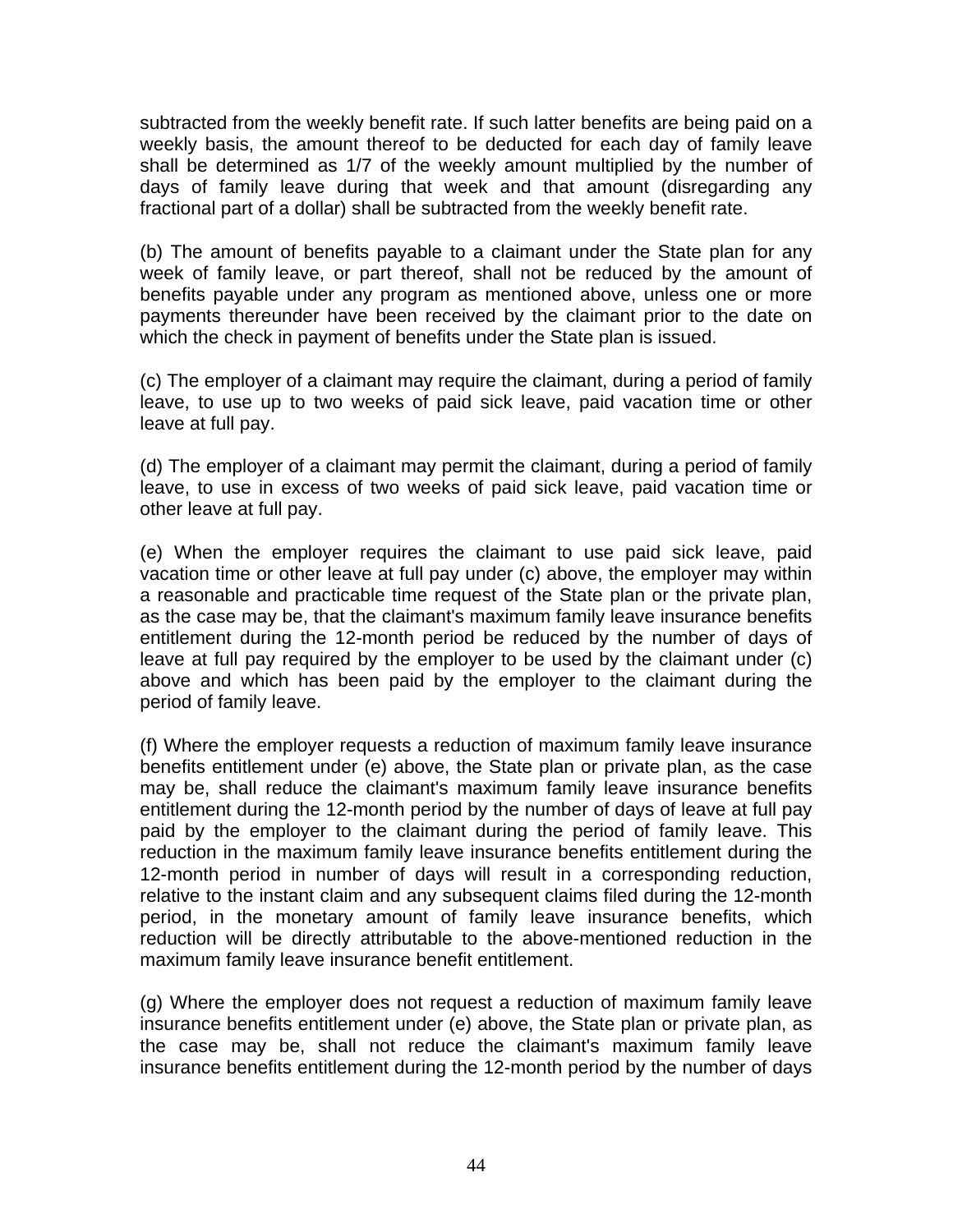of leave at full pay paid by the employer to the claimant during the period of family leave.

(h) When the employer permits the claimant to use paid sick leave, paid vacation time or other leave at full pay under (d) above, the claimant's maximum family leave insurance benefits entitlement during the 12-month period shall not be reduced by the number of days of leave at full pay permitted by the employer to be used by the claimant under (d) above and which has been paid by the employer to the claimant during the period of family leave.

(i) When the employer permits the claimant to use paid sick leave, paid vacation time or other leave at full pay under (d) above, no family leave insurance benefits shall be payable during the period that the claimant is absent from work using paid sick leave, paid vacation time or other leave at full pay.

(j) An employee's maximum family leave insurance benefit entitlement under the State plan for a given 12-month period shall be reduced by the number of days of family leave insurance benefits that have been paid to the employee during that 12-month period under a private plan or under *N.J.S.A. 43:21-3* and 4 as an unemployed claimant.

#### **12:21-3.6 Concurrent coverage and multiple employers**

(a) A covered individual is in "concurrent employment" if he or she is in employment with two or more employers during the last calendar day of employment immediately preceding the period of family leave. The term "concurrent employers" means the covered employers with whom an employee was employed on the last day of employment.

(b) If an employee is in concurrent employment and only one employer has a private plan, then the employee shall be entitled to receive benefits under that private plan, if otherwise eligible. Such benefits shall not be less than he or she would be eligible to receive under the State plan with respect to all employment, if he or she were covered under the State plan. No benefits shall be payable under the State plan for family leave commencing while he or she is covered under such private plan.

(c) If an employee is in concurrent employment and all employers are covered under the State plan, an individual shall have his or her weekly benefit amount under the State plan computed on the basis of his or her total wages with all such employers during the base weeks in the eight calendar weeks immediately preceding the calendar week in which the family leave commenced.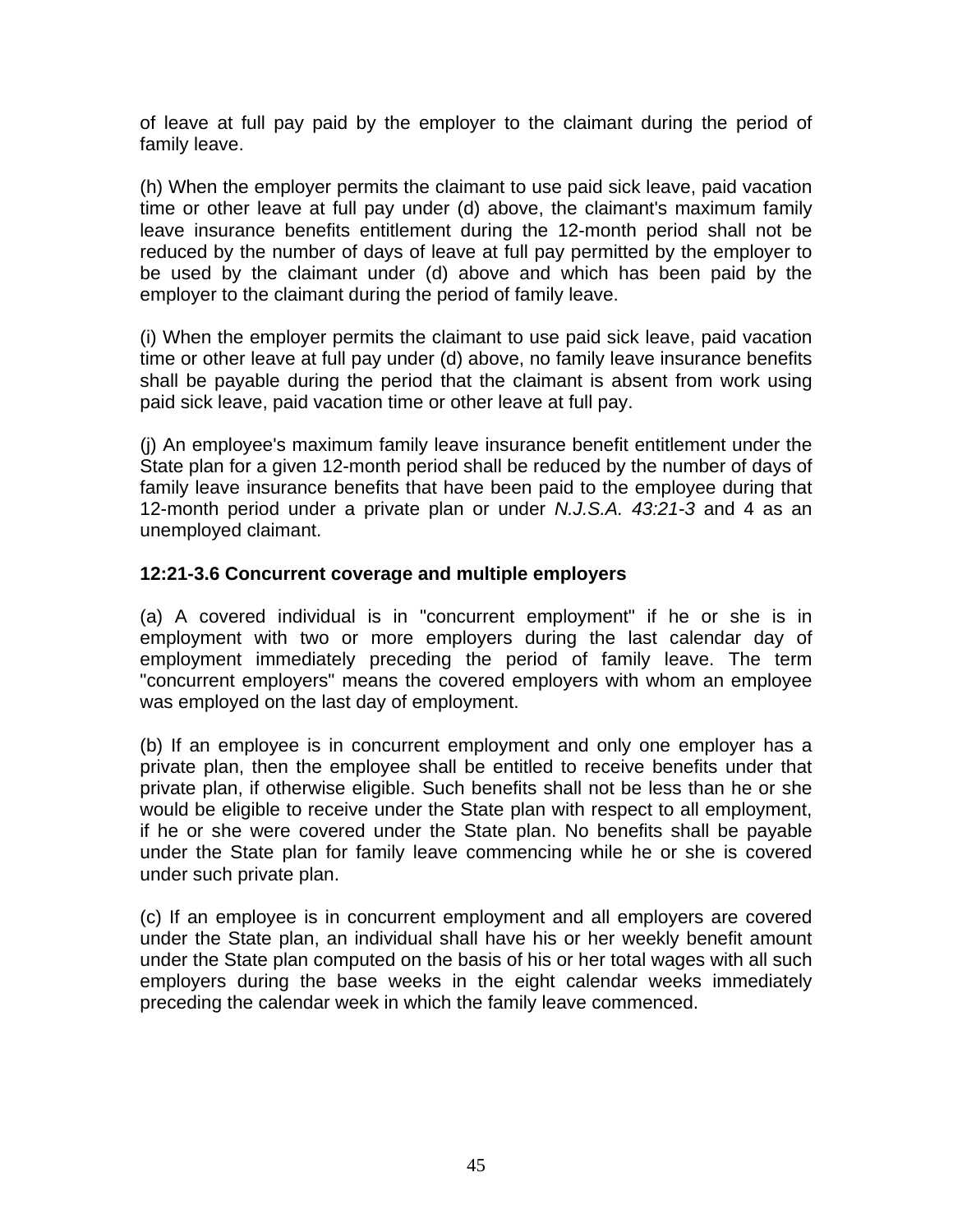#### **12:21-3.7 Notice from claimant to the employer**

(a) With regard to a claim for family leave insurance benefits to bond with a newborn or newly adopted child, the covered individual shall provide the employer with notice of the period of family leave upon which the covered individual's claim for family leave benefits is based not less than 30 days prior to commencement of the family leave, unless the family leave commences while the individual is receiving unemployment benefits, in which case the covered individual shall notify the Division.

(b) Failure by the claimant to provide the employer with the 30 days notice set forth in (a) above, shall result in a reduction in the claimant's maximum family leave insurance benefits entitlement for the 12-month period by an amount of benefits attributable to two weeks of family leave, unless the time of the leave is unforeseeable or the time of the leave changes for unforeseeable reasons.

(c) With regard to a claim for family leave insurance benefits to care for a family member with a serious health condition, which family leave insurance benefits are taken on a continuous, non-intermittent basis, the claimant shall provide the employer with prior notice of the family leave in a reasonable and practicable manner, unless an emergency or other unforeseen circumstance precludes prior notice.

(d) Failure by the claimant to provide the employer with the notice set forth in (c) above, shall not result in a reduction in the claimant's maximum family leave insurance benefits entitlement, nor shall it result in the denial of a claim for family leave insurance benefits.

(e) With regard to a claim for family leave insurance benefits to care for a family member who has a serious health condition, which family leave insurance benefits are taken on an intermittent basis, the claimant shall provide the employer with prior notice of the family leave not less than 15 days prior to the first day on which family leave insurance benefits are paid for the intermittent leave, unless an emergency or other unforeseen circumstance precludes prior notice.

(f) Failure by the claimant to provide the employer with the notice set forth in (e) above, shall not result in a reduction in the claimant's maximum family leave insurance benefits entitlement, nor shall it result in the denial of a claim for family leave insurance benefits.

#### **12:21-3.8 Notice from the Division to the claimant and employer**

(a) A claimant shall be given written notice of any decision on his or her claim and of the reason for any denial of his or her claim.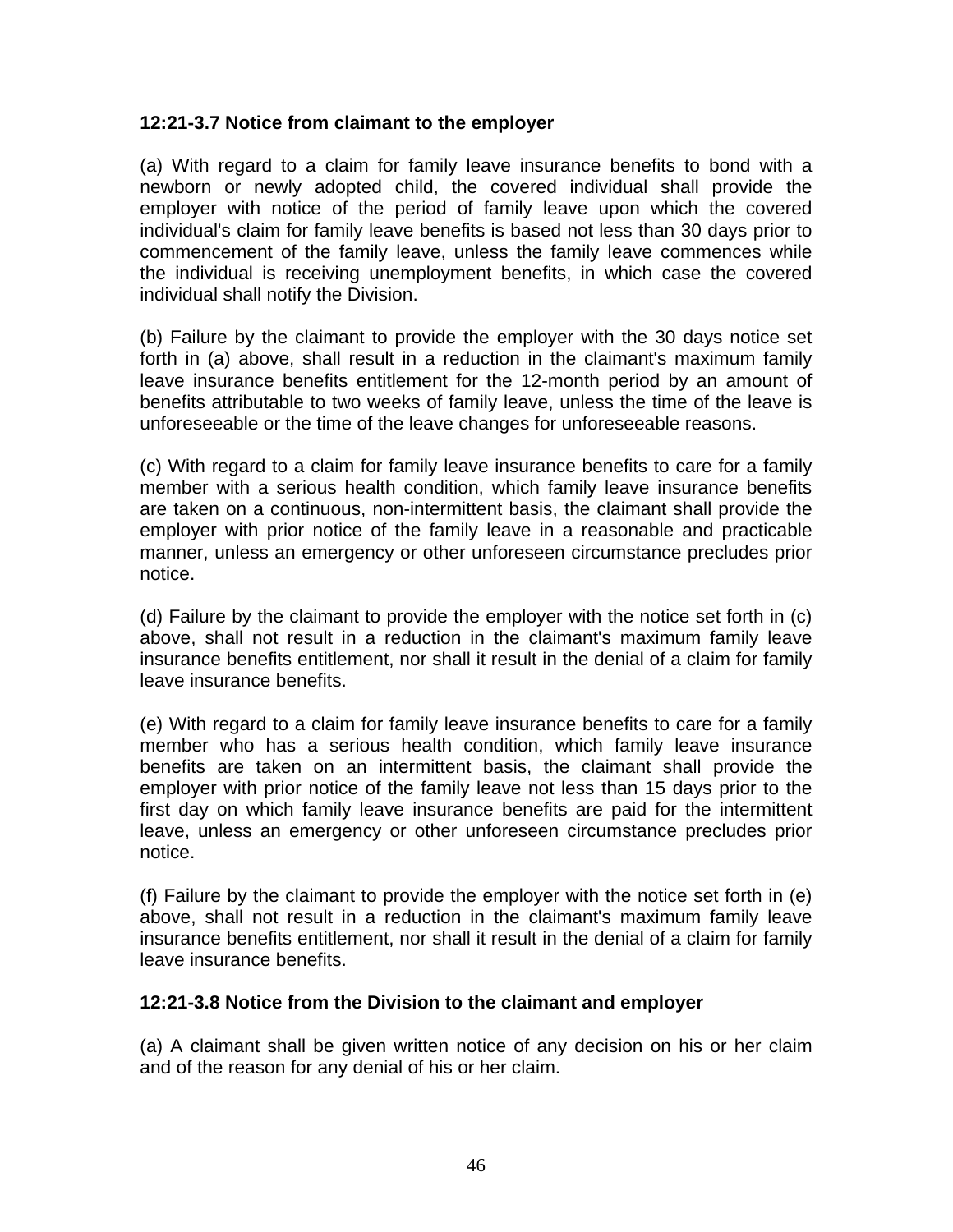(b) If the "Employer's Statement" on the application for benefits has not been completed by an employer or his or her representative, a request for information shall be mailed or delivered to the employer or employers by whom the claim-ant was employed at the commencement of the family leave or by whom he or she was last employed if out of employment less than two weeks.

(c) A copy of the decision of eligibility of the claimant stating his or her weekly benefit rate and the probable duration for which benefits will be paid, shall be mailed or delivered to the employer or employers by whom such claimant was employed at the commencement of the family leave or by whom he or she was last employed if out of employment less than two weeks.

## **12:21-3.9 Notice required from employers**

(a) Within 10 days after the mailing of a request for information with respect to a period of family leave, an employer shall furnish the Division with any information requested or known to him or her, which may bear upon the eligibility of the claimant.

(b) If any employer or employing unit fails to respond to the request for information within 10 days after the mailing of such request, the Division shall rely entirely on information from other sources, including an affidavit completed by the claimant to the best of his or her knowledge and belief with respect to his or her wages and time worked. If it is deter-mined that any information in such affidavit is erroneous, no penalty shall be imposed on the claimant except in the event of fraud.

(c) Any employer failing to respond to a request for information within the prescribed time period shall be subject to the penalties provided under *N.J.S.A. 43:21-55(b)*.

(d) The employer, within two working days after receipt of the decision of eligibility, shall furnish the Division with any information known to him or her bearing upon the eligibility of the claimant or duration of payments to be made.

(e) If after receipt of a decision of eligibility an employer acquires information, which may render the claimant ineligible for benefits or reduce the rate or amount of benefits, such employer shall immediately forward the information to the Division.

#### **12:21-3.10 Intermittent leave**

(a) A covered individual shall not be eligible for family leave insurance benefits where the covered individual seeks to take intermittent family leave for the purpose of bonding with a newborn or newly adopted child, except that where both the covered individual and the employer agree that the covered individual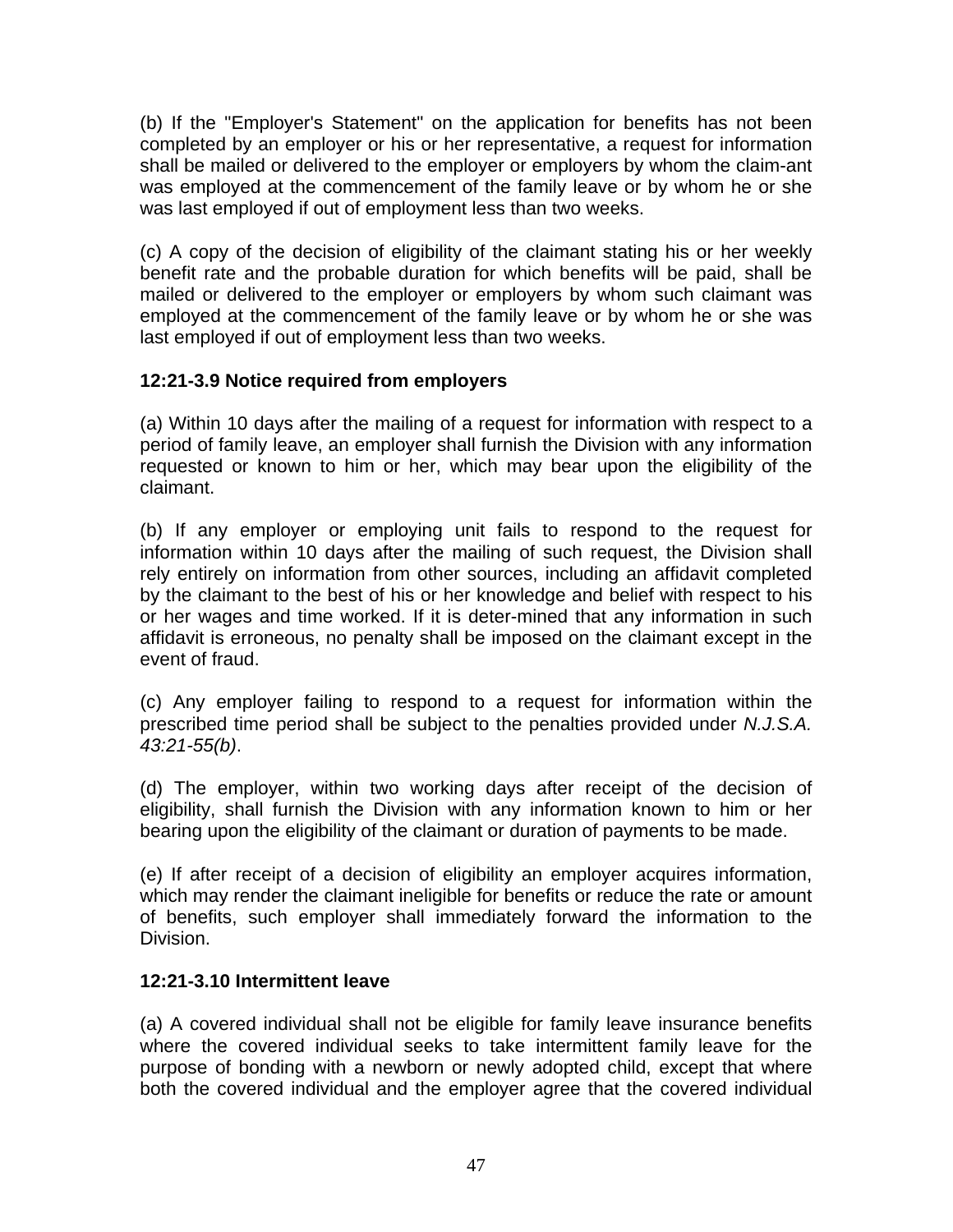will be permitted to take family leave for the purpose of bonding with a newborn or newly adopted child in non-consecutive periods of seven days or more, family leave insurance benefits shall be payable for those periods of family leave.

(b) A covered individual shall be eligible for family leave insurance benefits where the covered individual seeks to take intermittent family leave for the purpose of providing care for a family member who has a serious health condition, so long as the following conditions are met:

1. The covered individual can establish that it is medically necessary to take the family leave intermittently;

2. The total period within which the intermittent family leave is to be taken does not exceed 12 months;

3. The covered individual makes a reasonable effort to schedule the leave, so as not to unduly disrupt the operations of the employer; and

4. Where possible, prior to the commencement of the intermittent family leave, the covered individual provides the employer with a regular schedule of the day or days of the week on which the intermittent family leave will be taken.

(c) In order to establish eligibility for family leave insurance benefits for a period of intermittent family leave to care for a family member with a serious health condition, a covered individual shall be required to support the claim for family leave benefits with a certification from a health care provider, which states the following:

1. The date, if known, on which the serious health condition of the family member commenced;

2. The probable duration of the serious health condition of the family member;

3. The medical facts regarding the serious health condition of the family member, of which the health care provider has personal knowledge;

4. A statement that the serious health condition of the family member requires the participation of the covered individual in providing care to the family member;

5. An estimate of the amount of time, total time and frequency (for example, for a total of three months, two days per week) that the services of the covered individual are required in order to participate in providing care to the family member;

6. A statement as to the medical necessity for the intermittent leave and the expected duration of the intermittent leave; and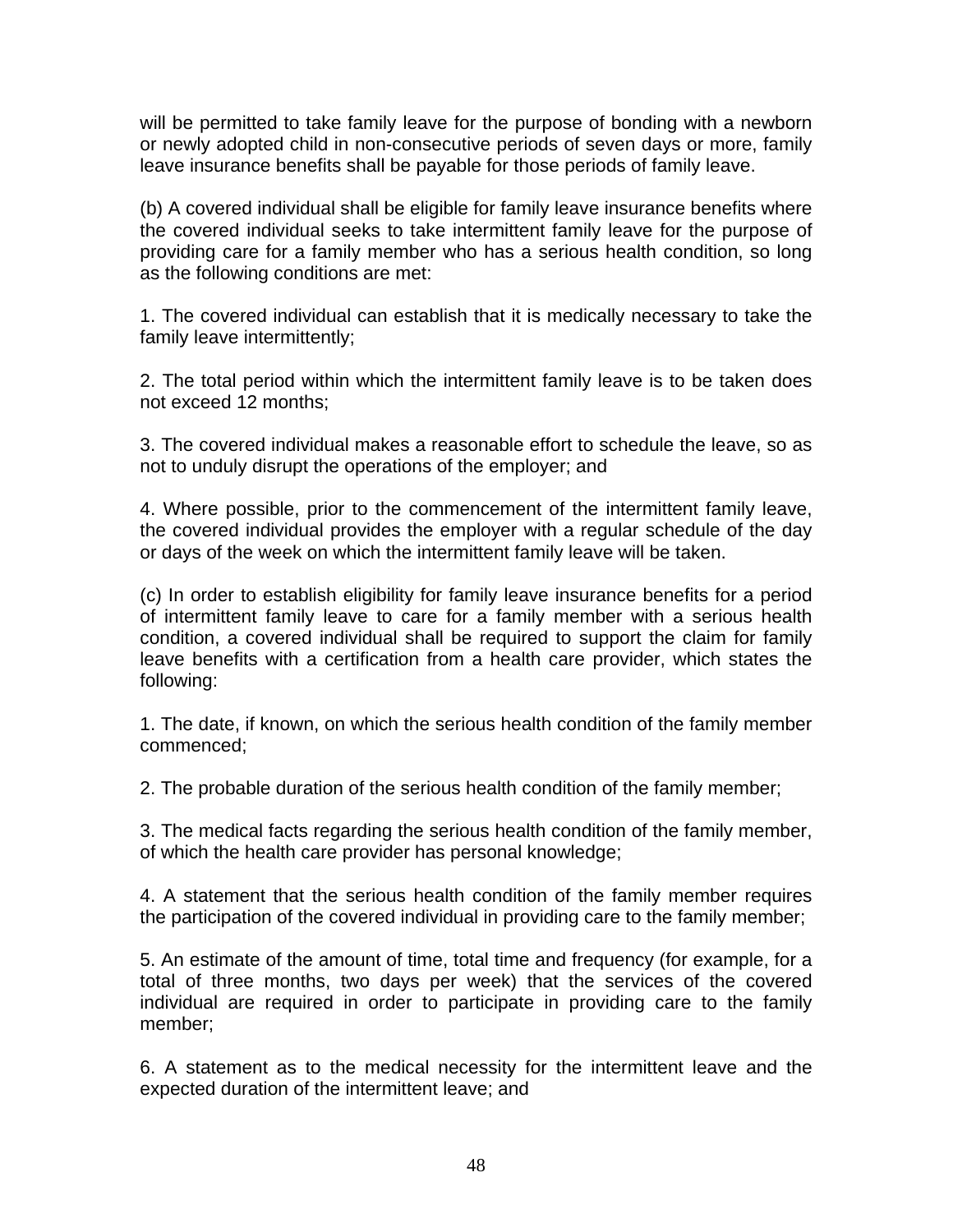7. The dates of treatment of the family member if the family leave is for planned medical treatment.

## **12:21-3.11 School employees**

(a) Between academic years or terms or during a school-wide recess, for an individual who is an employee of an educational institution and who has a reasonable assurance of returning to work in the same or similar capacity during the succeeding academic year or term or following a period of school-wide recess, such individual shall be considered a covered individual and inemployment between academic years or terms or during a school-wide recess.

(b) Under the circumstances set forth in (a) above, the individual who does not work for the educational institution between academic years or terms or during a school-wide recess shall not be eligible for family leave insurance benefits between academic years or terms or during a school-wide recess.

(c) Under the circumstances set forth in (a) above, where the individual who is an employee of an educational institution has sufficient base year wages in other covered employment and where these wages are sufficient to establish a valid claim, family leave insurance benefits shall be paid based only upon the wages from such other covered employment for the period of time between the academic years or terms or during the school-wide recess.

(d) When an employee files a claim for family leave insurance benefits immediately following a period between academic years or terms or immediately following a school-wide recess covered under (a) above, because the employee is considered a covered individual and in employment during the period between academic years or terms or the school-wide recess immediately preceding the claim for family leave benefits, the claimant's lack of remuneration during the 14 days preceding the filing of the family leave insurance benefits claim shall not preclude coverage of the employee's claim for family leave insurance benefits under the State plan or a private plan.

(e) Under the circumstances set forth in (c) and (d) above, as in all circumstances, the "average weekly wage," which is a key component of the family leave insurance benefits calculation, shall be determined in accordance with *N.J.S.A. 43:21-27(j)*.

#### **12:21-3.12 Leaves of absence and continuity of employment**

(a) An employee who is on a voluntary and mutually agreed upon leave of absence, whether that leave of absence is paid or unpaid, including a leave of absence covered under the Federal Medical and Family Leave Act or the New Jersey Family Leave Act, shall be considered a covered individual and inemployment during such a leave of absence.